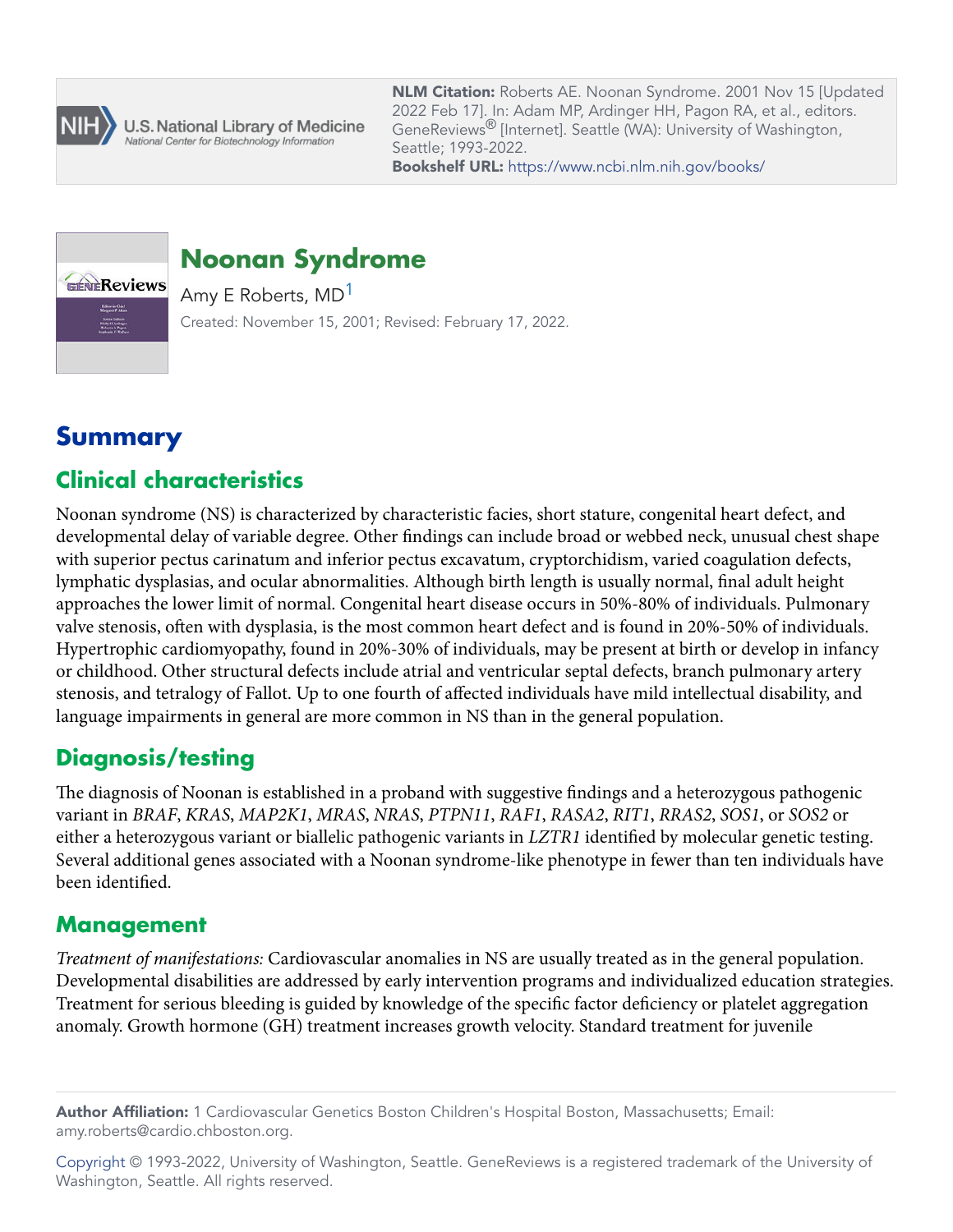<span id="page-1-0"></span>myelomonocytic leukemia (JMML) and other malignancies, feeding difficulties, ADHD, behavioral problems, cryptorchidism in males, renal anomalies/hydronephrosis, strabismus, hearing loss, and Chiari malformation.

*Surveillance:* At each visit: measurement of growth parameters; evaluation of nutritional status in infants and toddlers; monitor for evidence of new neurologic manifestations (chronic headache, neck pain, changes in tone, dizziness, or obstructive sleep apnea); monitor developmental progress; assessment of behavioral issues, as age appropriate; skin examination. Annually in childhood or as clinically indicated: ophthalmology and audiology evaluations.

- In children <5 years: if initial cardiac evaluation is normal, at least annual cardiac evaluations until age 5 years.
- In children >5 years through adulthood, cardiac evaluation at least every 5 years, or as clinically indicated.
- Prior to any surgical procedure or in those with clinical bleeding: assessment of bleeding history, CBC with differential, and consideration of measurement of coagulation factors.
- For those with pathogenic *PTPN11* or *KRAS* variants: consider physical examination with assessment of spleen size & CBC every 3-6 months until age 5 years to assess for concerns about JMML/malignancy.

*Agents/circumstances to avoid*: Aspirin therapy should be avoided because it may exacerbate a bleeding diathesis.

*Pregnancy management*: Consider referral to an adult congenital heart program for peripartum evaluation and management; consider a hematology referral if the affected pregnant woman has a history of bleeding abnormalities and/or has not undergone previous screening for coagulopathy.

# **Genetic counseling**

NS is most often inherited in an autosomal dominant manner. While many individuals with autosomal dominant NS have a *de nov*o pathogenic variant, an affected parent is recognized in 30%-75% of families. The risk to sibs of a proband with autosomal dominant NS depends on the genetic status of the parents: if a parent is affected, the risk is 50%; when the parents are clinically unaffected, the risk to the sibs of a proband appears to be low (<1%). Each child of an individual with autosomal dominant NS has a 50% chance of inheriting the pathogenic variant.

NS caused by pathogenic variants in *LZTR1* can be inherited in either an autosomal dominant or an autosomal recessive manner. The parents of an individual with autosomal recessive NS are typically heterozygotes (i.e., have one *LZTR1* pathogenic variant), and may either be asymptomatic or have mild features of NS. If both parents are heterozygous for one *LZTR1* pathogenic variant, each sib of an affected individual has at conception a 25% chance of being affected, a 50% chance of having one *LZTR1* pathogenic variant (which can be associated with mild NS features), and a 25% chance of being unaffected and not a carrier.

Prenatal testing and preimplantation genetic testing are possible if the NS-related pathogenic variant(s) have been identified in an affected family member.

# **Diagnosis**

No consensus clinical diagnostic criteria for Noonan syndrome have been published. Diagnostic scoring systems, most recently published in [van der Burgt \[2007\]](#page-37-0) and embedded in the [management guidelines](https://rasopathiesnet.org/wp-content/uploads/2014/01/265_Noonan_Guidelines.pdf)  developed by DYSCERNE in the United Kingdom [\[Noonan Syndrome Guideline Development Group 2010](#page-28-0)], have been proposed but have not been used extensively in North America.

# **Suggestive Findings**

Noonan syndrome (NS) **should be suspected** in individuals with the following clinical, laboratory, and family history findings.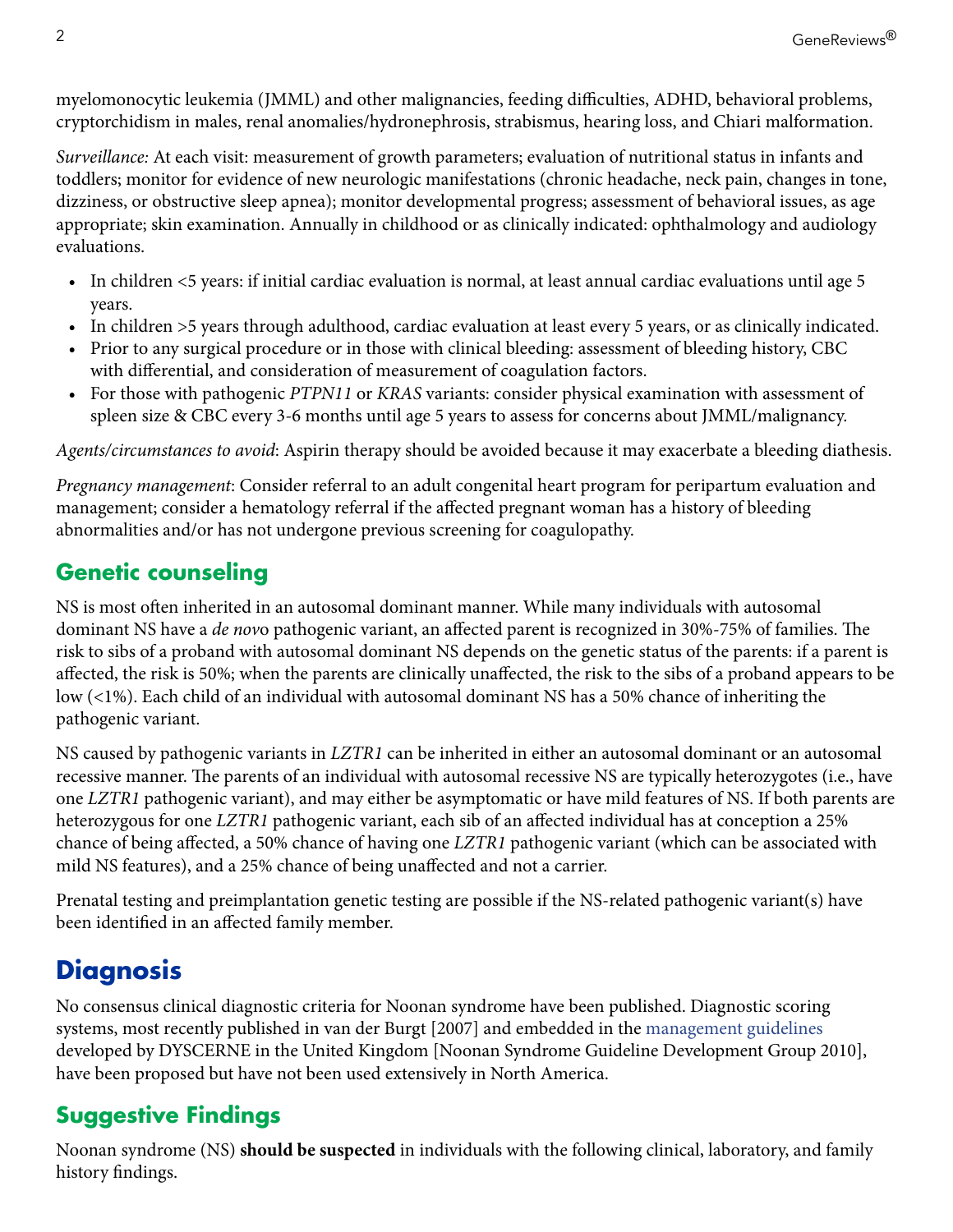#### **Clinical findings**

- Characteristic facies. The facial appearance of NS shows considerable change with age, being most striking in young and middle childhood, and most subtle in adulthood. Key features found regardless of age include the following:
	- ⚬ Low-set, posteriorly rotated ears with fleshy helices
	- ⚬ Vivid blue or blue-green irises
	- ⚬ Widely spaced and downslanted palpebral fissures
	- ⚬ Epicanthal folds
	- ⚬ Fullness or droopiness of the upper eyelids (ptosis)

**Note:** See the National Human Genome Research Institute (NHGRI) [Atlas of Human Malformation](https://research.nhgri.nih.gov/atlas/condition/noonan-syndrome)  [Syndromes](https://research.nhgri.nih.gov/atlas/condition/noonan-syndrome) (scroll to **ATLAS IMAGES**) for photographs of individuals with Noonan syndrome from diverse ethnic backgrounds.

- Short stature for sex and family background
- Congenital heart defects, most commonly pulmonary valve stenosis, atrial septal defect, and/or hypertrophic cardiomyopathy
- Developmental delay of variable degree
- Broad or webbed neck
- Unusual chest shape with superior pectus carinatum and inferior pectus excavatum
- Widely spaced nipples
- Cryptorchidism in males
- Lymphatic dysplasia of the lungs, intestines, and/or lower extremities

#### **Suggestive laboratory findings.** Coagulation defects:

- Coagulation screens (e.g., prothrombin time, activated partial thromboplastin time, platelet count, and platelet aggregation testing) may show abnormalities.
- Specific testing should identify the particular coagulation defect, such as von Willebrand disease, thrombocytopenia, varied coagulation factor defects (factors V, VIII, XI, XII, protein C), and platelet dysfunction.

**Family history** is consistent with autosomal dominant (e.g., affected males and females in multiple generations) or - rarely - autosomal recessive inheritance (see [Genetic Counseling](#page-19-0)). Absence of a known family history of Noonan syndrome does not preclude the diagnosis.

# **Establishing the Diagnosis**

The molecular diagnosis of NS **is established** in a proband with suggestive findings and a heterozygous pathogenic variant in one of the genes listed in [Table 1](#page-3-0) or biallelic pathogenic variants in *LZTR1*. Testing approaches can include use of a **multigene panel** or **comprehensive genomic testing**.

Note: (1) Identification of a heterozygous variant of uncertain significance in one of the genes listed in [Table 1](#page-3-0)  does not establish or rule out the diagnosis of this disorder. (2) As up to 20% of individuals meeting the proposed clinical diagnostic criteria [\[van der Burgt 2007\]](#page-37-0) for NS do not have an identifiable molecular genetic etiology, nondiagnostic genetic testing does not rule out the diagnosis.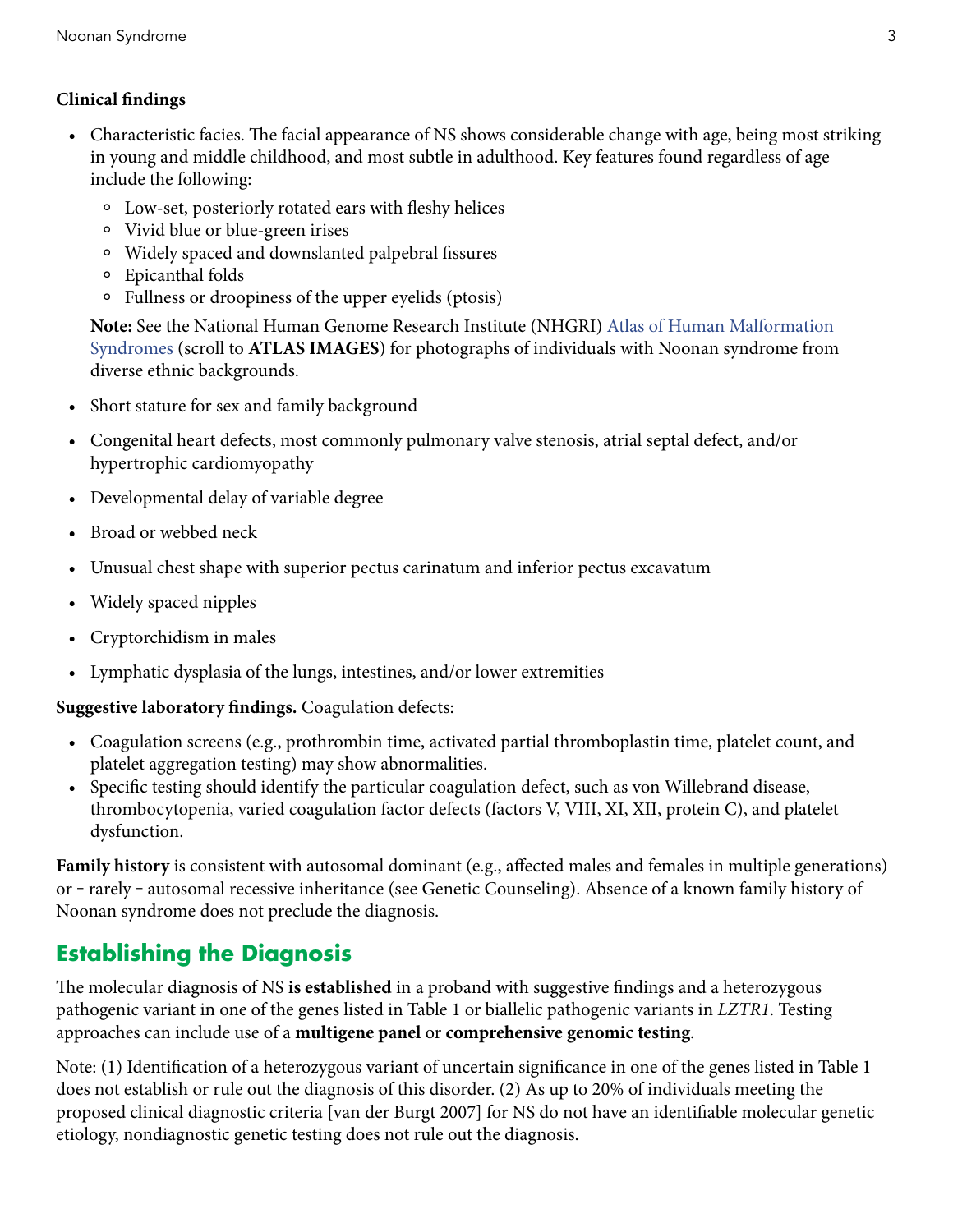<span id="page-3-0"></span>Molecular genetic testing approaches can include a combination of **gene-targeted testing** (multigene panel) and **comprehensive genomic testing** (exome sequencing or genome sequencing) depending on the phenotype.

Gene-targeted testing requires that the clinician determine which gene(s) are likely involved, whereas genomic testing does not. Individuals with the distinctive findings described in [Suggestive Findings](#page-1-0) are likely to be diagnosed using gene-targeted testing (see Option 1), whereas those in whom the diagnosis of Noonan syndrome has not been considered are more likely to be diagnosed using genomic testing (see Option 2).

### **Option 1**

When the phenotypic findings suggest the diagnosis of Noonan syndrome, molecular genetic testing approaches usually include the use of a multigene panel. A **Noonan syndrome multigene panel** that includes some or all of the genes listed in Table 1 and other genes of interest (see [Differential Diagnosis](#page-13-0)) is most likely to identify the genetic cause of the condition while limiting identification of variants of uncertain significance and pathogenic variants in genes that do not explain the underlying phenotype. Note: (1) The genes included in the panel and the diagnostic sensitivity of the testing used for each gene vary by laboratory and are likely to change over time. (2) Some multigene panels may include genes not associated with the condition discussed in this *GeneReview*. (3) In some laboratories, panel options may include a custom laboratory-designed panel and/or custom phenotype-focused exome analysis that includes genes specified by the clinician. (4) Methods used in a panel may include sequence analysis, deletion/duplication analysis, and/or other non-sequencing-based tests. Since Noonan syndrome occurs through a gain-of-function mechanism and large intragenic deletions or duplications have not been reported, testing for intragenic deletions or duplications is unlikely to result in a diagnosis; however, rare cases have been reported for some genes (see Table 1).

For an introduction to multigene panels click [here.](https://www.ncbi.nlm.nih.gov/books/n/gene/app5/#app5.Multigene_Panels) More detailed information for clinicians ordering genetic tests can be found [here.](https://www.ncbi.nlm.nih.gov/books/n/gene/app5/#app5.Multigene_Panels_FAQs)

Note: **Serial single-gene testing** can be considered if panel testing is not feasible. Approximately 50% of individuals with NS have a pathogenic missense variant in *PTPN11*; therefore, single-gene testing starting with *PTPN11* would be the next best first test. Appropriate serial single-gene testing if *PTPN11* testing is not diagnostic can be determined by the individual's phenotype (e.g., *RIT1* if there is hypertrophic cardiomyopathy, *LZTR1* if autosomal recessive inheritance is suspected); however, continued sequential single-gene testing is not recommended as it is less efficient and more costly than panel testing.

### **Option 2**

When the diagnosis of Noonan syndrome has not been considered because an individual has atypical phenotypic features or if some but not all characteristic phenotypic features are present (e.g., a "Noonan-like" phenotype), **comprehensive genomic testing,** which does not require the clinical to determine which gene is likely involved, may be used. **Exome sequencing** is most commonly used; **genome sequencing** is also possible.

For an introduction to comprehensive genomic testing click [here](https://www.ncbi.nlm.nih.gov/books/n/gene/app5/#app5.Comprehensive_Genomic_Testing). More detailed information for clinicians ordering genomic testing can be found [here.](https://www.ncbi.nlm.nih.gov/books/n/gene/app5/#app5.Comprehensive_Genomic_Testing_1)

| Gene $^{1, 2}$ | Proportion of NS Attributed to<br>Pathogenic Variants in Gene | Proportion of Probands with a Pathogenic Variant <sup>3</sup> Detected by<br>Method |                                                             |  |
|----------------|---------------------------------------------------------------|-------------------------------------------------------------------------------------|-------------------------------------------------------------|--|
|                |                                                               | Sequence analysis <sup>4</sup>                                                      | Gene-targeted deletion/duplication<br>analysis <sup>5</sup> |  |
| <b>BRAF</b>    | ${2\%}$ <sup>6</sup>                                          | 100%                                                                                | Unknown <sup>7</sup>                                        |  |
| <b>KRAS</b>    | ${5\%}$ $8$                                                   | 100%                                                                                | Unknown                                                     |  |

**Table 1.** Molecular Genetic Testing Used in Noonan Syndrome (NS)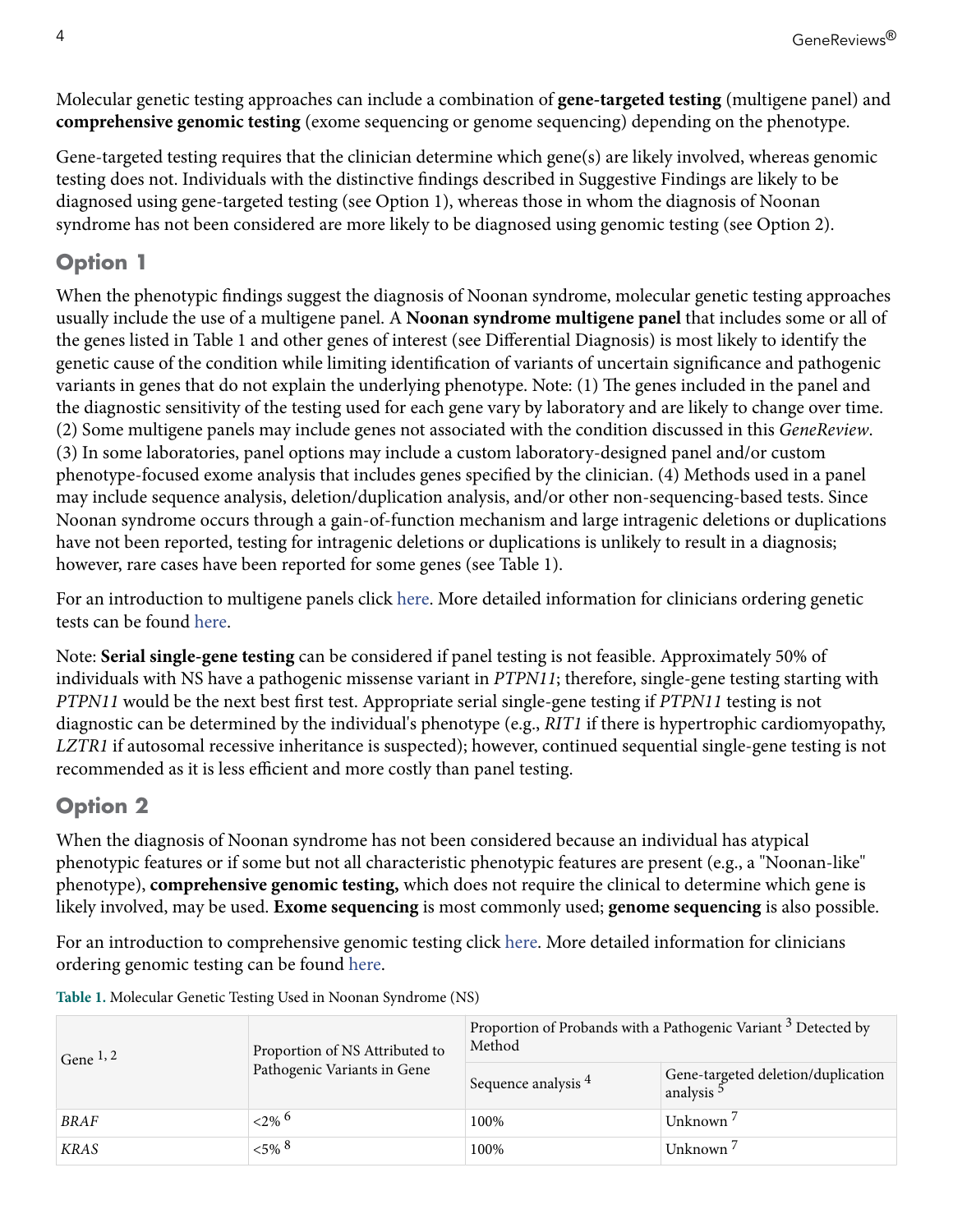| Gene $1, 2$          | Proportion of NS Attributed to | Proportion of Probands with a Pathogenic Variant <sup>3</sup> Detected by<br>Method |                                                                                                                         |  |
|----------------------|--------------------------------|-------------------------------------------------------------------------------------|-------------------------------------------------------------------------------------------------------------------------|--|
|                      | Pathogenic Variants in Gene    | Sequence analysis 4                                                                 | Gene-targeted deletion/duplication<br>analysis <sup>5</sup>                                                             |  |
| LZTR1                | $~10^{8}\%$                    | 100%                                                                                | Unknown <sup>7</sup>                                                                                                    |  |
| MAP2K1               | ${<}2\%$ <sup>10</sup>         | 100%                                                                                | Unknown <sup>7</sup>                                                                                                    |  |
| <b>MRAS</b>          | ${1\%}$ <sup>11</sup>          | 100%                                                                                | Unknown <sup>7</sup>                                                                                                    |  |
| <b>NRAS</b>          | ${1\%}$ 12                     | 100%                                                                                | Unknown <sup>7</sup>                                                                                                    |  |
| PTPN11               | 50% 13                         | Nearly 100%                                                                         | Rare duplication, <sup>14</sup> diagnosis of NS<br>questioned 15                                                        |  |
| RAF1                 | $5\%$ <sup>16</sup>            | Nearly 100%                                                                         | 1 reported case w/a duplication, <sup>17</sup><br>diagnosis of NS questioned $15$ ; 1<br>reported case of a deletion 18 |  |
| RASA2                | Unknown <sup>19</sup>          | 100%                                                                                | Unknown <sup>7</sup>                                                                                                    |  |
| RITI                 | $5\%$ <sup>16</sup>            | 100%                                                                                | Unknown <sup>7</sup>                                                                                                    |  |
| RRAS2                | ${<}1\%$ 20                    | 100%                                                                                | Unknown <sup>7</sup>                                                                                                    |  |
| SOS1                 | 10%-13% 21                     | 100%                                                                                | Unknown <sup>7</sup>                                                                                                    |  |
| SOS2                 | $~14\%~22$                     | 100%                                                                                | Unknown <sup>7</sup>                                                                                                    |  |
| Others <sup>23</sup> | NA                             |                                                                                     |                                                                                                                         |  |

*Table 1. continued from previous page.*

*1.* Genes are listed in alphabetic order.

*2.* See [Table A. Genes and Databases](#page-23-0) for chromosome locus and protein

*3.* See [Molecular Genetics](#page-23-0) for information on variants detected in these genes

*4.* Sequence analysis detects variants that are benign, likely benign, of uncertain significance, likely pathogenic, or pathogenic. Variants may include small intragenic deletions/insertions and missense, nonsense, and splice site variants; typically, exon or whole-gene deletions/duplications are not detected. For issues to consider in interpretation of sequence analysis results, click [here](https://www.ncbi.nlm.nih.gov/books/n/gene/app2/).

*5.* Gene-targeted deletion/duplication analysis detects intragenic deletions or duplications. Methods used may include quantitative

PCR, long-range PCR, multiplex ligation-dependent probe amplification (MLPA), and a gene-targeted microarray designed to detect single-exon deletions or duplications.

*6.* [Sarkozy et al \[2009\]](#page-36-0)

*7.* No data on detection rate of gene-targeted deletion/duplication analysis are available.

*8.* [Schubbert et al \[2006\]](#page-36-0), [Brasil et al \[2010\]](#page-29-0)

*9.* [Chen et al \[2014b\]](#page-29-0), [Yamamoto et al \[2015\]](#page-37-0)

*10.* [Nava et al \[2007\]](#page-34-0)

*11.* [Higgins et al \[2017\],](#page-31-0) [Motta et al \[2019\]](#page-33-0), [Suzuki et al \[2019\]](#page-36-0), [Pires et al \[2021\]](#page-35-0)

*12.* [Altmüller et al \[2017\]](#page-28-0), [Garren et al \[2020\]](#page-30-0)

*13.* [Tartaglia et al \[2002\]](#page-36-0)

*14.* [Shchelochkov et al \[2008\],](#page-36-0) [Graham et al \[2009\]](#page-30-0), [Chen et al \[2014a\]](#page-29-0)

*15.* [Lissewski et al \[2015\]](#page-32-0)

*16.* [Aoki et al \[2016\]](#page-28-0)

*17.* [Luo et al \[2012\]](#page-33-0)

*18.* [Sana et al \[2014\]](#page-36-0)

*19.* [Chen et al \[2014b\]](#page-29-0), [Capri et al \[2019\]](#page-29-0), [Niihori et al \[2019\]](#page-34-0)

*20.* [Chen et al \[2014b\]](#page-29-0), [Flex et al \[2014\]](#page-30-0)

*21.* Approximately 16%-20% of individuals with a clinical diagnosis of Noonan syndrome who do not have an identified *PTPN11* 

pathogenic variant are found to have an *SOS1* pathogenic variant [\[Roberts et al 2007,](#page-35-0) [Tartaglia et al 2007\]](#page-37-0).

*22.* [Chen et al \[2014b\]](#page-29-0), [Cordeddu et al \[2015\]](#page-30-0), [Yamamoto et al \[2015\],](#page-37-0) [Lissewski et al \[2021\]](#page-32-0)

*23.* Recent reports have implicated additional genes associated with a Noonan syndrome-like phenotype in fewer than ten individuals each, including *RRAS* (2 probands) [\[Flex et al 2014](#page-30-0)] and *A2ML1* (3 probands) [\[Vissers et al 2015](#page-37-0)].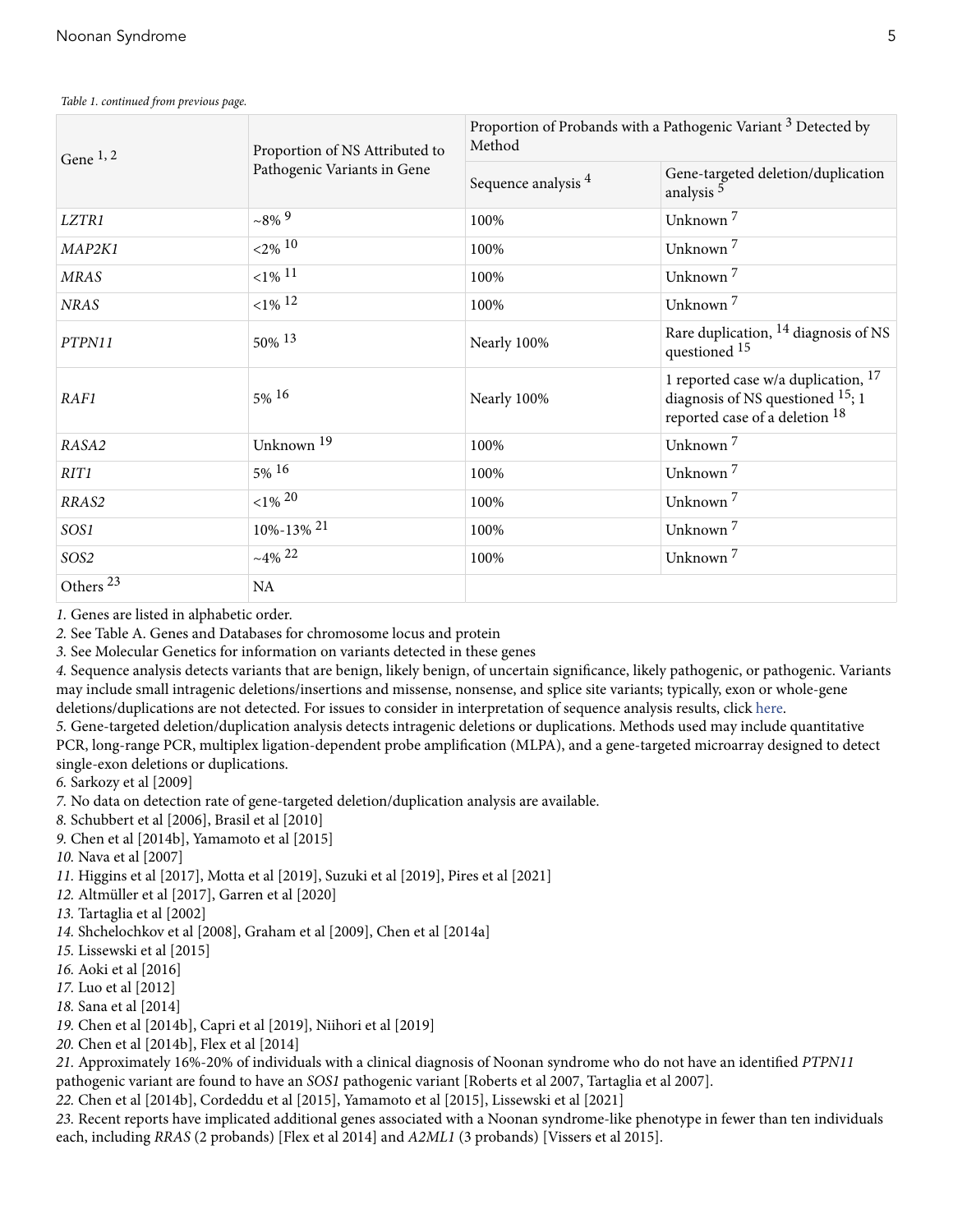# **Clinical Characteristics**

# **Clinical Description**

To date, including those with a clinical and a molecular genetic diagnosis and with an estimated incidence of 1:1000-1:2500, several thousand individuals have been identified with Noonan syndrome (NS) [\[Roberts et al](#page-28-0) [2013](#page-28-0)]. The following description of the phenotypic features associated with this condition is based on these reports.

| Feature                              | % of Persons<br>with Feature            | Comment                                                                                                           |
|--------------------------------------|-----------------------------------------|-------------------------------------------------------------------------------------------------------------------|
| Eye anomalies                        | 95%                                     |                                                                                                                   |
| Short stature                        | 50%-70%                                 | For age, sex, & family background                                                                                 |
| Hypotonia                            | Majority                                | Can contribute to feeding problems, speech articulation issues, & delayed<br>attainment of gross motor milestones |
| Joint hyperextensibility             | Majority                                |                                                                                                                   |
| Pectus anomaly                       | Majority                                | Characteristic pectus deformity of the chest: pectus carinatum superiorly<br>& pectus excavatum inferiorly        |
| Cryptorchidism in males              | 60%-80%                                 |                                                                                                                   |
| Congenital heart disease             | 50%-80%                                 | 25%-71% of affected persons have pulmonary valve stenosis, often w/<br>pulmonary valve dysplasia.                 |
| Hearing loss                         | 40%                                     | May be sensorineural, conductive, or mixed                                                                        |
| Hypertrophic cardiomyopathy          | 10%-29%                                 | Half of those w/hypertrophic cardiomyopathy are diagnosed by age 6<br>mos.                                        |
| Learning disability                  | 25%                                     | $\sim$ 10%-15% of those w/NS require special education.                                                           |
| Intellectual disability <sup>1</sup> | 6%-23%                                  |                                                                                                                   |
| Renal anomalies                      | 11%                                     | Most commonly dilation of the renal pelvis                                                                        |
| Abnormal bleeding or bruising        | Bleeding: 6%-10%;<br>bruising: majority |                                                                                                                   |

|  | Table 2. Noonan Syndrome: Frequency of Select Features |  |  |
|--|--------------------------------------------------------|--|--|
|  |                                                        |  |  |

*1.* Defined as IQ <70

**Prenatal features.** Advanced paternal age has been observed in cohorts with simplex NS. Common perinatal findings [[Stuurman et al 2019\]](#page-36-0):

- Polyhydramnios
- Lymphatic dysplasia including increased distended jugular lymphatic sacs, nuchal translucency, cystic hygroma, pleural effusion, and ascites
- Relative macrocephaly
- Cardiac and renal anomalies

In chromosomally normal fetuses with increased nuchal translucency, it is estimated that 3%-15% have *PTPN11* associated NS [\[Stuurman et al 2019](#page-36-0)].

**Growth.** Birth weight is usually normal, although edema may cause a transient increase. Infants with NS frequently have feeding difficulties. This period of failure to thrive is self limited, although poor weight gain may persist for up to 18 months.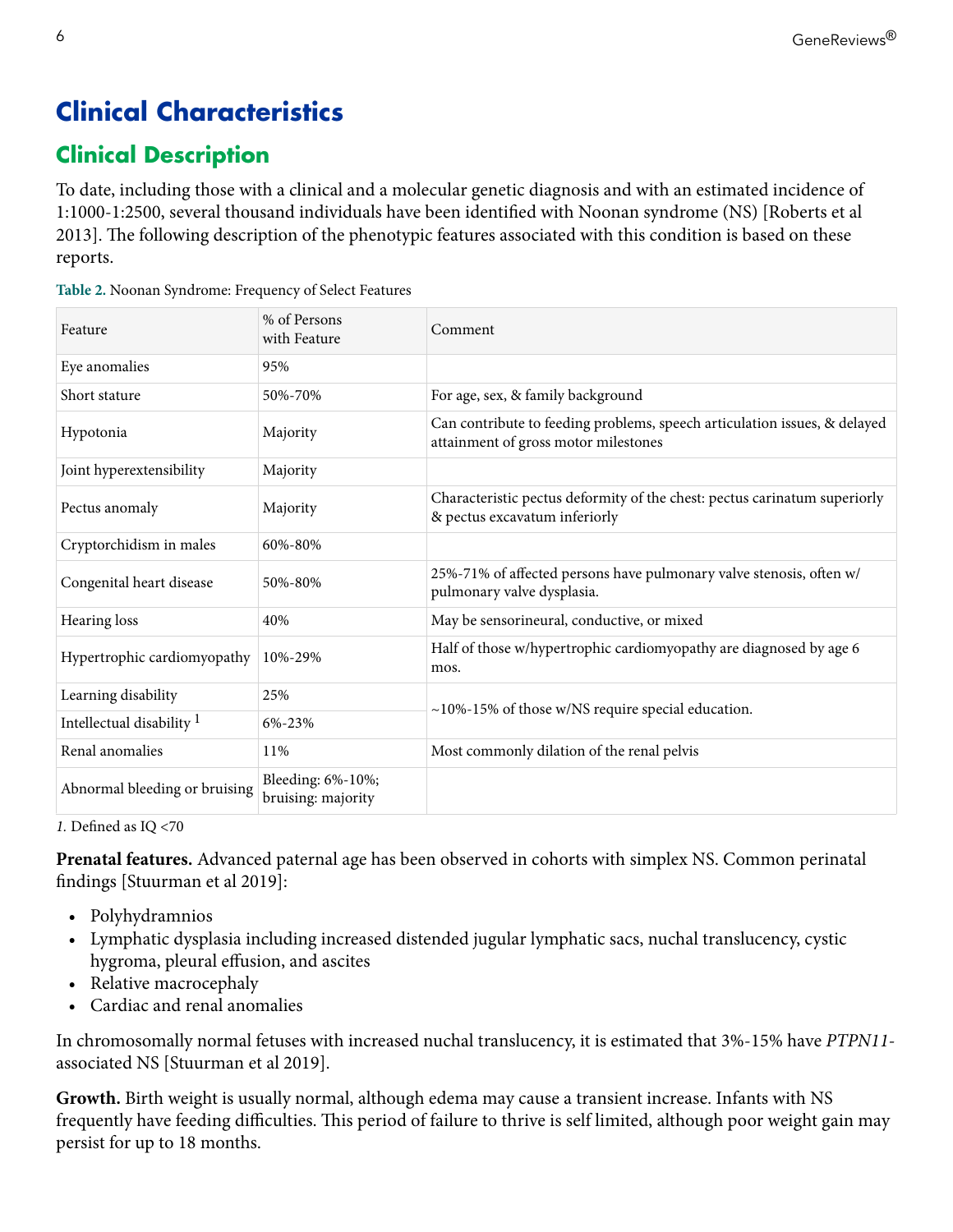Length at birth is usually normal. Postnatal growth failure is often obvious from the first year of life [[Seo & Yoo](#page-36-0) [2018](#page-36-0)]. Mean height then follows the third centile from ages two to four years until puberty, when below-average growth velocity and an attenuated adolescent growth spurt tend to occur. As bone maturity is usually delayed, prolonged growth into the 20s is possible.

Final adult height approaches the lower limit of normal: 161-167 cm in males and 150-155 cm in females. Growth curves have been developed from these cross-sectional retrospective data. One study suggests that 30% of affected individuals have height within the normal adult range, while more than 50% of females and nearly 40% of males have an adult height below the third centile [[Seo & Yoo 2018](#page-36-0)].

In many affected persons, decreased IGF-I- and IGF-binding protein 3, together with low responses to provocation, suggest impaired growth hormone release or disturbance of the growth hormone / insulin-like growth factor I axis. Mild growth hormone resistance related to a post-receptor signaling defect (which may be partially compensated for by elevated growth hormone secretion) is reported in individuals with NS and a *PTPN11* pathogenic variant [[Seo & Yoo 2018](#page-36-0)].

Growth hormone (GH) therapy has been used in individuals with NS (see [Management](#page-14-0)):

- In Europe, GH treatment is the standard of care for children with abnormalities of the GH-IGF-I axis and could be used when GH physiology is normal.
- Short- and long-term studies of GH treatment have been published [\[Ogawa et al 2004, Osio et al 2005](#page-35-0), [Noordam 2007](#page-34-0), [Noordam et al 2008,](#page-34-0) [Romano et al 2009, Rohrer et al 2020](#page-35-0)] and demonstrate a consistent and significant increase in height velocity in children with Noonan syndrome who have been treated.
- The increase in height standard deviation (SD) varies from 0.6 to 1.8 SD and may depend on age at start of treatment, duration of study, age at onset of puberty, and/or GH sensitivity [[Seo & Yoo 2018](#page-36-0)].
- Studies have shown that children with prepubertal NS growth hormone deficiency have increased their growth rate with GH therapy at a rate equivalent to girls with Turner syndrome but at a lower rate than that seen in idiopathic GH deficiency [[Lee et al 2015,](#page-32-0) [Zavras et al 2015](#page-38-0)].

**Cardiovascular.** Significant bias in the frequency of congenital heart disease may exist because many clinicians have in the past required the presence of cardiac anomalies for diagnosis of NS. The frequency of congenital heart disease is estimated at between 50% and 80%.

- **Pulmonary valvestenosis,** often with dysplasia, is the most common anomaly in NS, found in 25%-71% of affected individuals; it may be isolated or associated with other cardiovascular defects.
- **Hypertrophic cardiomyopathy** is found in 10%-29% of individuals with NS. It usually presents early in life: the median age at diagnosis is five months and more than 50% of individuals with NS and hypertrophic cardiomyopathy are diagnosed by age six months [[Hickey et al 2011,](#page-31-0) [Wilkinson et al 2012\]](#page-37-0).
- **Other structural defects** frequently observed include atrial septal defects (4%-57%), ventricular septal defects (1%-14%), atrioventricular canal defects (1%-13%), mitral valve abnormalities (2%-17%), aortic coarctation (2%-9%), patent ductus arteriosus (1%-6%), and tetralogy of Fallot (1%-4%) [\[Linglart & Gelb](#page-32-0) [2020](#page-32-0)].
- **An electrocardiographic abnormality** is documented in approximately 90% of individuals with NS and may be present without concomitant structural defects. Extreme right axis deviation with superior counterclockwise frontal QRS loop, superior or left axis deviation, left anterior hemiblock, or an RSR' pattern in lead V1 (of no clinical consequence) are common findings [[Sharland et al 1992](#page-36-0)].

**Psychomotor development.** Early developmental milestones may be delayed, likely in part as a result of the combination of joint hyperextensibility and hypotonia. The average age for sitting unsupported is around ten months and for walking is 21 months [\[Pierpont 2016\]](#page-35-0). About 50% of school-age children meet diagnostic criteria for a developmental coordination disorder [\[Lee et al 2005a](#page-32-0)] and impaired manual dexterity is significantly correlated with verbal and nonverbal intellectual functioning [\[Pierpont et al 2015\]](#page-35-0).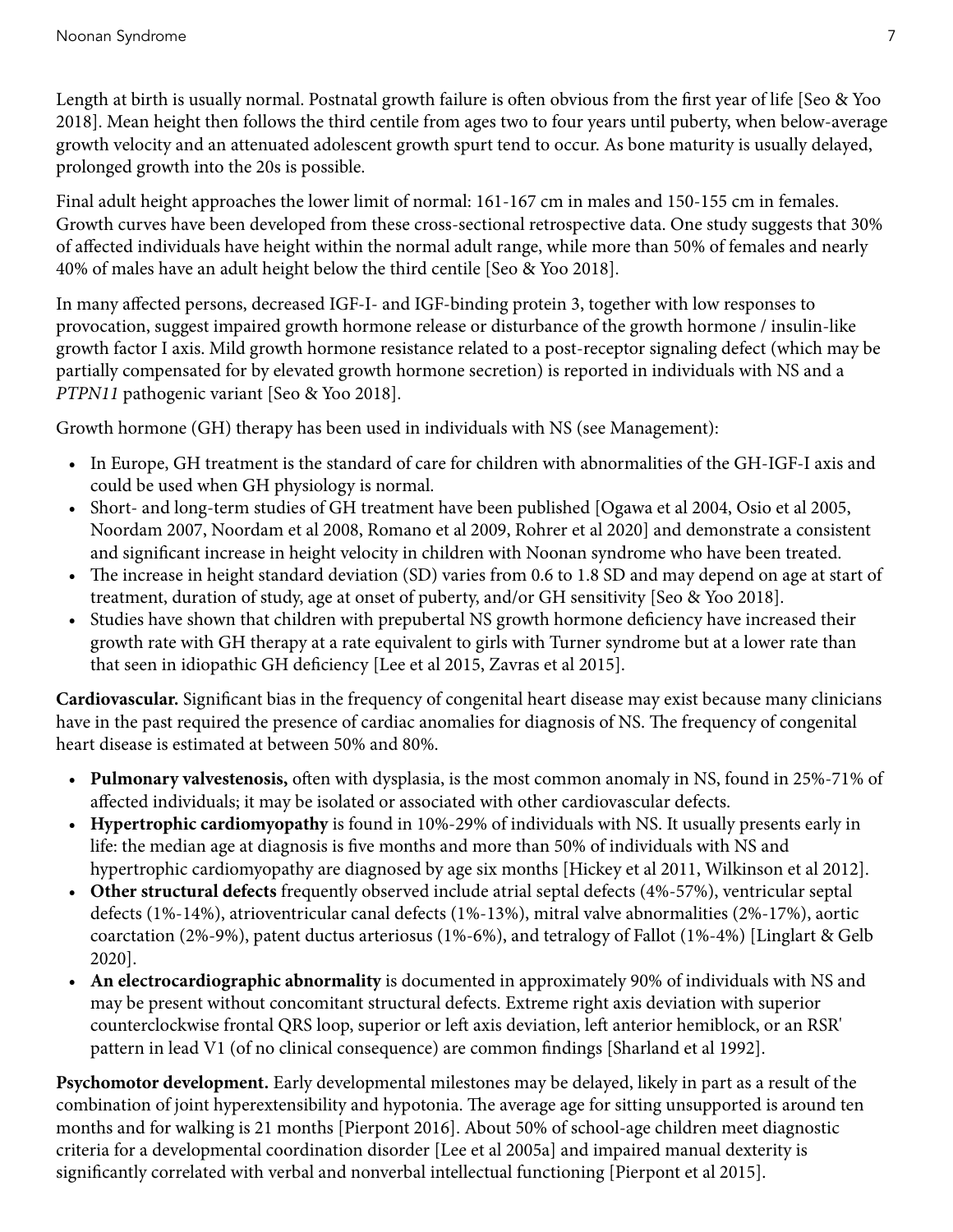Most school-age children perform well in a normal educational setting, but 25% have learning disabilities [\[Lee et](#page-32-0)  [al 2005a](#page-32-0)] and 10%-15% require special education [\[van der Burgt et al 1999](#page-37-0)]. Intellectual abilities are in general mildly lowered in children with NS. IQ scores below 70 are seen in 6%-23% across studies [[Pierpont et al 2015\]](#page-35-0). Studies conflict with regard to strength in verbal vs nonverbal performance and no clear pattern has emerged [\[Pierpont et al 2015](#page-35-0)]. There may be a specific cognitive disability, either in verbal or praxic reasoning, requiring a special academic strategy and school placement.

Articulation deficiency is common (72%) but usually responds well to speech therapy. Language delay may be related to hearing loss, perceptual motor disabilities, or articulation deficiencies. The average age at first words is around 15 months and simple two-word phrases emerge on average from age 31 to 32 months [\[Pierpont et al](#page-35-0)  [2015](#page-35-0)].

A study of the language phenotype of children and adults with NS showed that language impairments in general are more common in NS than in the general population and a majority of children (70%) receive speech and language therapy. When language issues are present, there is a higher risk for reading and spelling difficulties [\[Pierpont et al 2015](#page-35-0)]. Language is significantly correlated with nonverbal cognition, hearing ability, articulation, motor dexterity, and phonologic memory. No specific aspect of language was selectively affected in those with NS.

There is emerging evidence that impairment in attention and executive functioning is one of the most common neuropsychological challenges for children with NS [\[Pierpont et al 2015](#page-35-0)]. Studies that rely on screening measures rather than comprehensive diagnostic assessments suggest that children with NS are at heightened risk for autism spectrum disorders; however, further research is needed [\[Pierpont 2016\]](#page-35-0).

**Psychological health.** Few details of psychological health in Noonan syndrome are reported. No particular syndrome of behavioral disability or psychopathology is observed, and self-esteem is comparable to age-related peers [\[Lee et al 2005a\]](#page-32-0). A study of 37 individuals with a molecular genetic diagnosis of Noonan syndrome demonstrated a higher incidence of emotional dysregulation, irritability, and anxiety symptomatology compared to the general population [[Alfieri et al 2021\]](#page-28-0). [Noonan \[2005a\]](#page-34-0) documented problems in a cohort of 51 adults: depression was found in 23%, and occasional substance abuse and bipolar disease were reported. Similar findings were not reported in a large UK cohort followed over many years [\[Shaw et al 2007](#page-36-0)]. In one study of adults with NS, 49% reported that they had been diagnosed and treated for depression and/or anxiety [[Smpokou](#page-36-0)  [et al 2012\]](#page-36-0).

**Genitourinary.** Renal abnormalities, generally mild, are present in 11% of individuals with NS. Dilatation of the renal pelvis is most common. Duplex collecting systems, minor rotational anomalies, distal ureteric stenosis, renal hypoplasia, unilateral renal agenesis, unilateral renal ectopia, and bilateral cysts with scarring are reported less commonly.

Male pubertal development and subsequent fertility may be normal, delayed, or inadequate. Deficient spermatogenesis may be related to cryptorchidism, which is noted in 60%-80% of males; however, a study of male gonadal function identified Sertoli cell dysfunction both in males with cryptorchidism and those with normal testicular descent, suggesting an intrinsic defect leading to hypergonadotropic hypogonadism [\[Moniez et](#page-33-0) [al 2018](#page-33-0)].

Puberty may be delayed in females, with a mean age at menarche of 14.6±1.17 years. Normal fertility is the rule.

**Facial features.** Differences in facial appearance, albeit subtle at certain ages, are a key clinical feature:

• **In the neonate,** tall forehead, widely spaced eyes with downslanted palpebral fissures, low-set, posteriorly rotated ears with a thickened helix, a deeply grooved philtrum with high, wide peaks to the vermilion border of the upper lip, and a short neck with excess nuchal skin and low posterior hairline are found.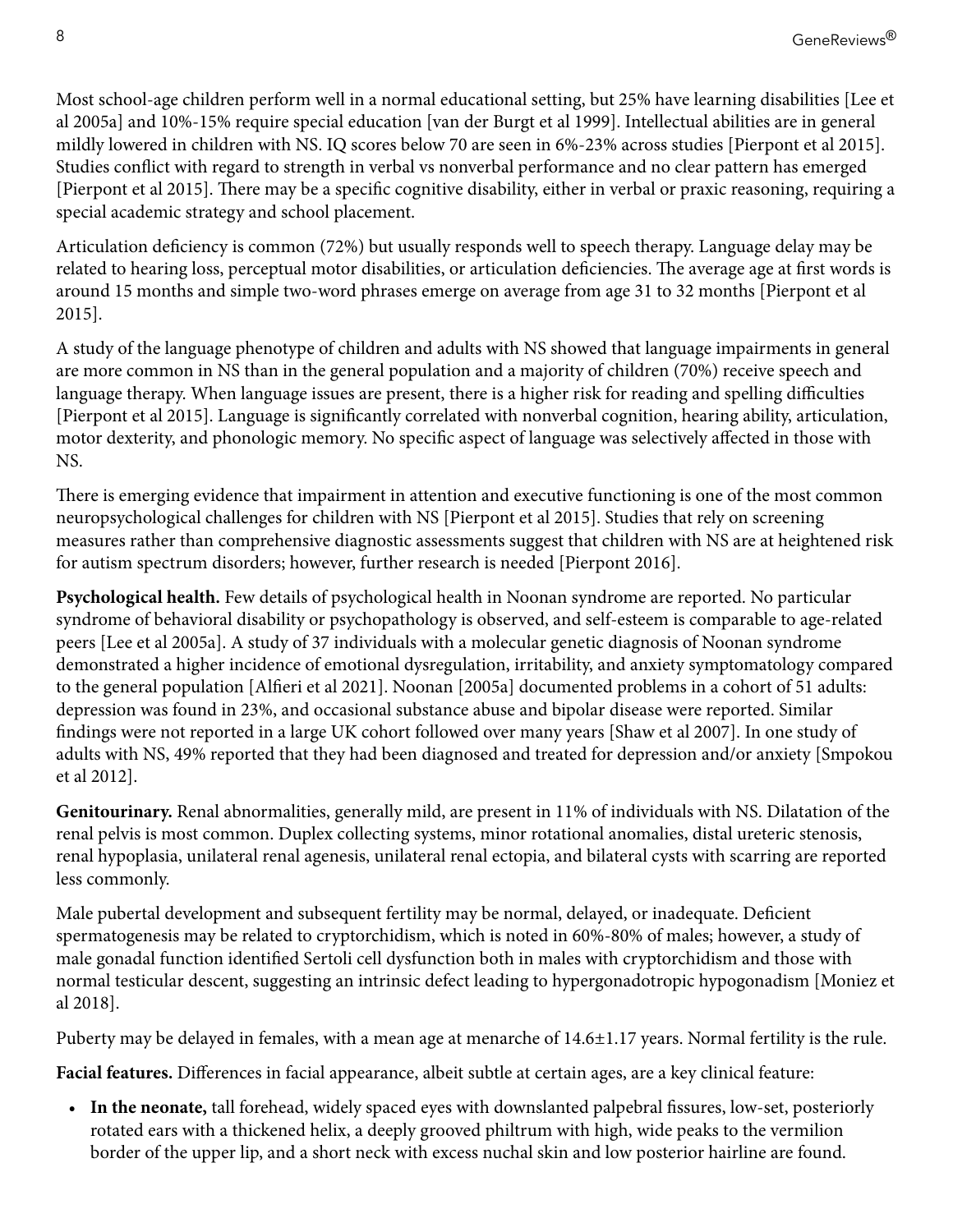- **In infancy,** eyes are prominent, with horizontal palpebral fissures, widely spaced eyes, and full or ptotic upper eyelids. The nose has a depressed nasal bridge, wide base, and bulbous tip.
- **In childhood,** facial appearance is often lacking in affect or expression, as in an individual with a myopathy.
- **By adolescence,** facial shape is an inverted triangle, wide at the forehead and tapering to a pointed chin. Eyes are less prominent and features are sharper. The neck lengthens, accentuating skin webbing or prominence of the trapezius muscle.
- **In the older adult,** nasolabial folds are prominent, and the skin appears transparent and wrinkled.

#### **Skeletal features**

- Thoracic scoliosis is reported in 13%-30% of individuals diagnosed at a mean age of nine years.
- Estimates of the frequency of the characteristic appearance of the chest (superior pectus carinatum and inferior pectus excavatum with a broad chest and increased inter-nipple distance) range from 28% to 95% [\[Rodríguez et al 2020](#page-35-0)].
- Vertebral defects have also been reported.
- Reported upper limb anomalies include cubitus valgus, radioulnar synostosis, brachydactyly, and fifth finger clinodactyly.
- Common maxillofacial features include micrognathia, high arched palate, and dental crowding [\[Rodríguez et al 2020](#page-35-0)].
- Small studies have suggested lower bone mineral density in children and osteopenia in adults [[Fowlkes et](#page-30-0) [al 2021](#page-30-0)].
- Multiple giant cell lesions of the jaw, joints (pigmented villonodular synovitis), and/or soft tissue have been reported in association with *PTPN11*-, *SOS1*-, and *RAF1*-associated cases of Noonan syndrome [\[Miri](#page-33-0)  [et al 2018,](#page-33-0) [Rodríguez et al 2020](#page-35-0)].

**Bleeding diathesis.** Most persons with NS have a history of abnormal bleeding or bruising. Early studies reported that about one third of all individuals with NS have one or more coagulation defects, with subsequent studies suggesting a lower rate of coagulopathy [\[Derbent et al 2010](#page-30-0)]. The coagulopathy may manifest as severe surgical hemorrhage, clinically mild bruising, or laboratory abnormalities with no clinical consequences. A variety of small studies have shown that while 50%-89% of those with NS have either a history of bleeding and/or abnormal hemostatic lab results, only 10%-42% have both (reviewed in [Briggs & Dickerman \[2012\]](#page-29-0)). A study of 70 individuals with NS who had not had preoperative evaluation for coagulopathy demonstrated a 6.2% risk of perioperative bleeding complications [\[Briggs et al 2020](#page-29-0)].

**Lymphatic.** Varied lymphatic abnormalities are described in individuals with NS. They may be localized or widespread, prenatal, and/or postnatal. Dorsal limb (top of the foot and back of the hand) lymphedema is most common. Less common findings include: intestinal, pulmonary, or testicular lymphangiectasia; chylous effusions of the pleural space and/or peritoneum; and localized lymphedema of the scrotum or vulva.

**Ocular.** Ocular abnormalities including ptosis, strabismus, refractive errors, amblyopia, and nystagmus occur in up to 95% of affected individuals. Anterior segment and fundus changes are less common. There are case reports of keratoconus and Axenfeld anomaly [[Lee & Sakhalkar 2014,](#page-32-0) [Guerin et al 2015,](#page-31-0) [van Trier et al 2018](#page-37-0)].

**Ears/hearing.** Hearing impairment has an estimated incidence of 40%. Some individuals have sensorineural hearing loss, others have a secondary conductive hearing loss due to chronic otitis media or middle ear effusion, and some have mixed conductive and sensorineural hearing loss [[van Nierop et al 2017\]](#page-37-0).

**Dermatologic.** Skin differences, particularly follicular keratosis over extensor surfaces and face, are relatively common and may occasionally be as severe as those found in [cardiofaciocutaneous syndrome](https://www.ncbi.nlm.nih.gov/books/n/gene/cfc/) (see [Differential](#page-13-0) [Diagnosis\)](#page-13-0).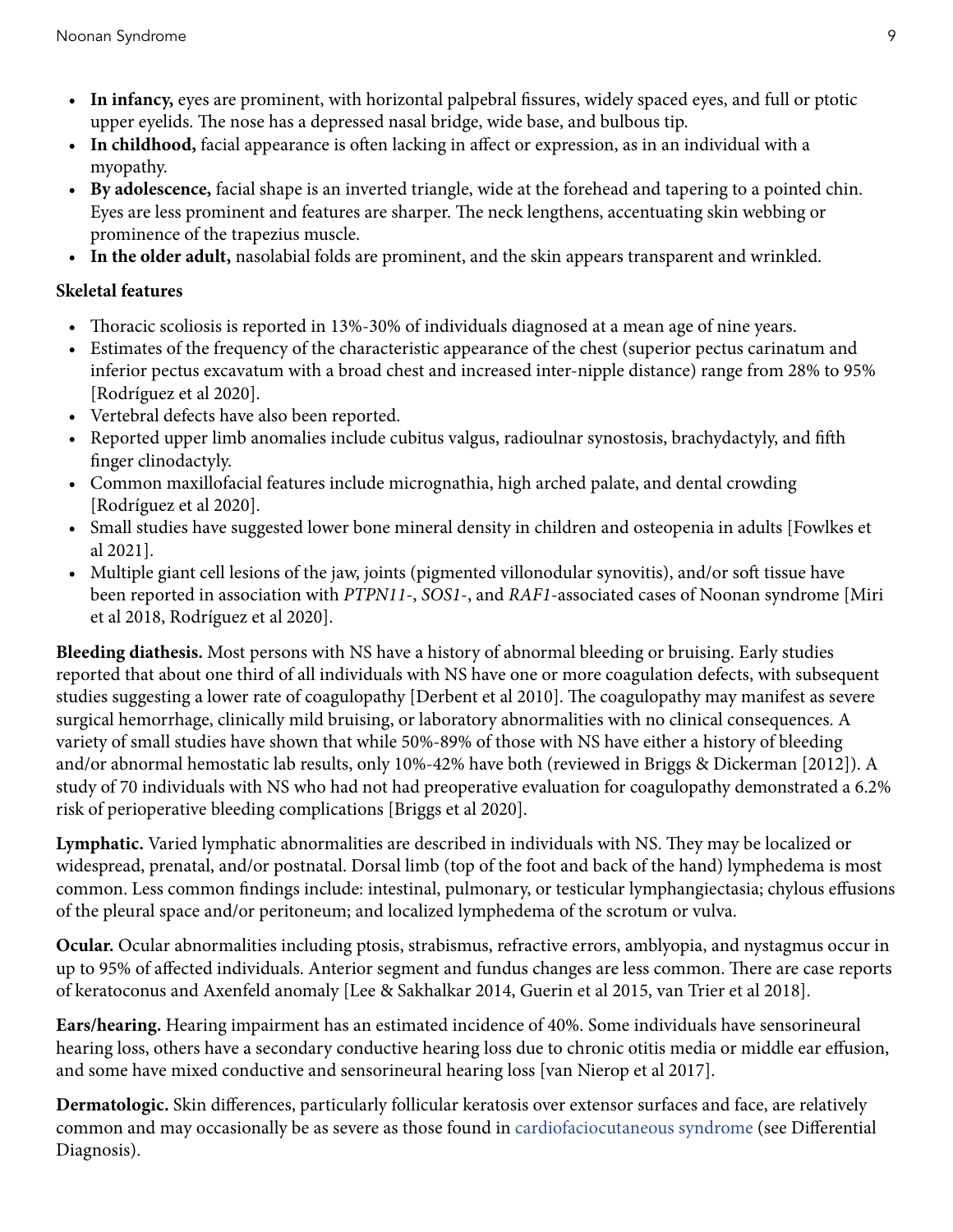Café au lait spots and lentigines are described in NS more frequently than in the general population (see Noonan syndrome with multiple lentigines discussion in [Genetically Related Disorders\)](#page-12-0).

#### **Other**

- **Arnold-Chiari I malformation.** Eleven cases of Arnold-Chiari malformation have been reported in the medical literature; the true incidence in NS is not known [\[Smpokou et al 2012](#page-36-0), [Keh et al 2013](#page-32-0), [Mitsuhara](#page-33-0) [et al 2014,](#page-33-0) [Zarate et al 2014](#page-38-0), [Ejarque et al 2015\]](#page-30-0).
- **Hepatosplenomegaly** is frequent; the cause is likely related to subclinical myelodysplasia.
- **Juvenile myelomonocytic leukemia (JMML).** The most common hematologic disorder in NS is transient myeloproliferative disorder, typically diagnosed in the neonatal period or early infancy. An estimated 10% of these cases progress to JMML [\[Niemeyer 2014\]](#page-34-0). Individuals with Noonan syndrome and a germline pathogenic variant in *PTPN11* have a predisposition to this unusual childhood leukemia. In general, JMML in Noonan syndrome runs a more benign course. The associated variants are different from the somatic pathogenic variants in *PTPN11*-associated JMML, which-when present as germline variants - are associated with neonatal-lethal NS [\[Mason-Suares et al 2017\]](#page-33-0).
- **Other malignancies.** One study of individuals with Noonan syndrome caused by a pathogenic variant in *PTPN11* supports a threefold increased risk of malignancy [[Jongmans et al 2011\]](#page-32-0).
	- ⚬ Acute lymphoblastic leukemia (ALL) and acute myeloid leukemia (AML) are found at higher frequency in Noonan syndrome than in the general population [\[Hasle 2009,](#page-31-0) [Jongmans et al 2011](#page-32-0)].
	- ⚬ Solid tumors, such as rhabdomyosarcoma and neuroblastoma, are described [[Denayer et al 2010,](#page-30-0) [Jongmans et al 2010](#page-31-0)]. Three embryonal rhabdomyosarcomas (ERMS) caused by a germline *SOS1*  pathogenic variant have been reported [[Denayer et al 2010,](#page-30-0) [Hastings et al 2010](#page-31-0), [Jongmans et al](#page-31-0) [2010](#page-31-0)]. One with obstructive jaundice involved the biliary ampulla/duodenum; one the bladder; and one the urachus. Three additional cases of ERMS and NS (of the orbit, vagina, and abdomen) were reported; genotype was not determined [[Khan et al 1995](#page-32-0), [Jung et al 2003,](#page-32-0) [Moschovi et al 2007\]](#page-33-0).
	- ⚬ A recent review of the literature yielded 30 cases of individuals with *PTPN11*-associated NS yielded 28 cases of brain tumors, 24 of which were low-grade gliomas and glioneuronal tumors [[Lodi et al](#page-33-0) [2020](#page-33-0)].
- **Noonan-like / multiple giant-cell lesion syndrome.** The giant-cell granulomas and bone and joint anomalies in Noonan-like / multiple giant-cell lesion syndrome are recognized to be part of the Noonan syndrome spectrum. They can resemble cherubism (an autosomal dominant disorder caused by pathogenic variants in *SH3BP2*; see [Cherubism\)](https://www.ncbi.nlm.nih.gov/books/n/gene/cherubism/), lesions observed in neurofibromatosis (see [Neurofibromatosis Type 1\)](https://www.ncbi.nlm.nih.gov/books/n/gene/nf1/), or lesions observed in the Ramon syndrome with juvenile rheumatoid arthritis (polyarticular pigmented villonodular synovitis).

Noonan-like / multiple giant-cell lesion syndrome is caused by pathogenic variants in *PTPN11* [[Jafarov et](#page-31-0)  [al 2005](#page-31-0), [Wolvius et al 2006\]](#page-37-0) and *SOS1* [[Beneteau et al 2009](#page-29-0), [Neumann et al 2009](#page-34-0)]. One family with Noonan-like / multiple giant-cell lesion syndrome has a *PTPN11* pathogenic variant that was also reported in Noonan syndrome without giant-cell lesions [\[Tartaglia et al 2002\]](#page-36-0); thus, additional genetic factors may be necessary for the giant-cell proliferation to occur.

• These multiple giant cell lesions are also recognized in persons with [cardiofaciocutaneous syndrome](https://www.ncbi.nlm.nih.gov/books/n/gene/cfc/), caused by mutation of *BRAF* and *MEK1* [[Neumann et al 2009](#page-34-0)]. Thus, dysregulation of the RAS-MAPK pathway represents the common and basic molecular event predisposing to giant-cell lesion formation, arguing against the existence of Noonan-like / multiple giant-cell lesion syndrome as a separate entity.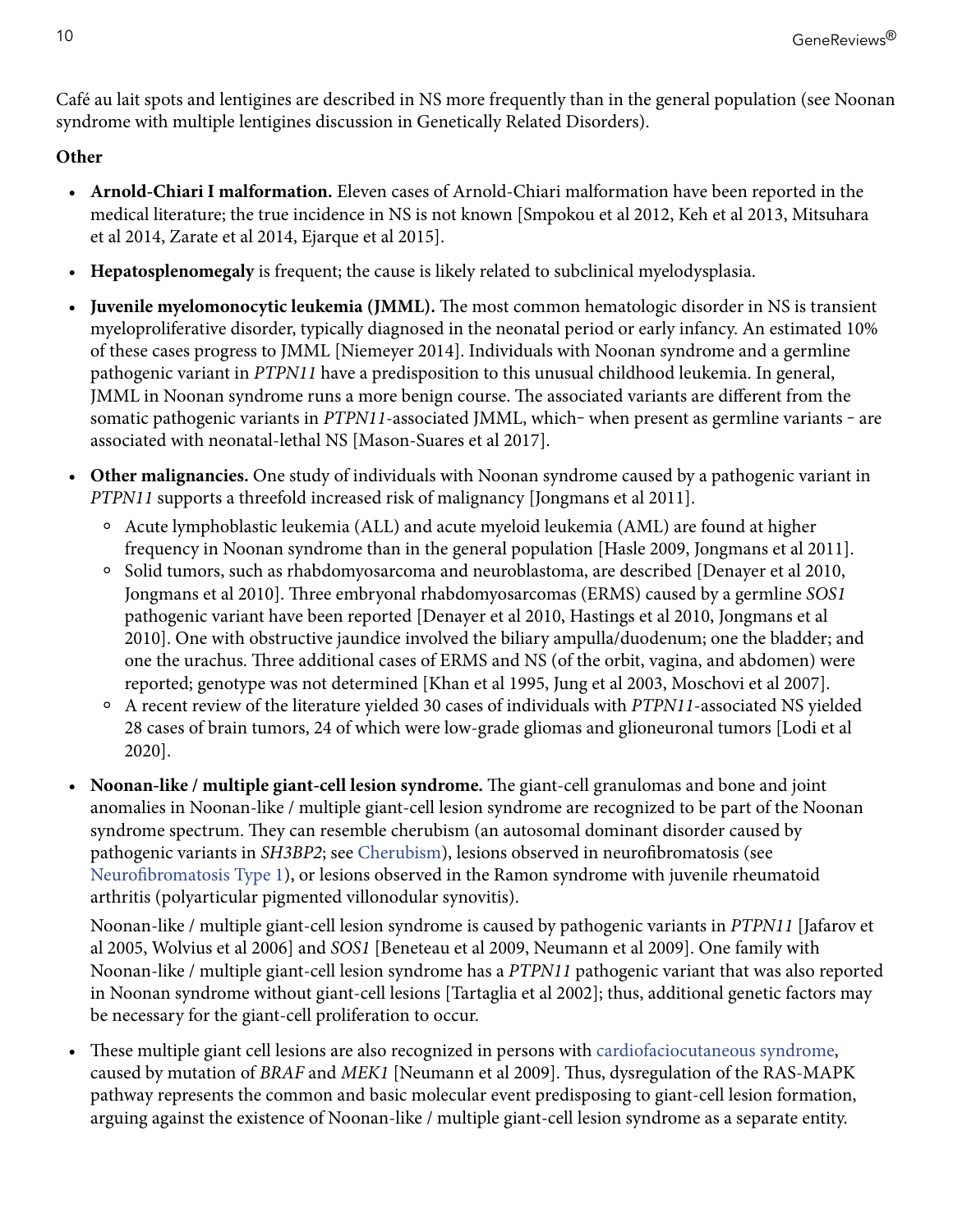• **Overall risk of malignancy.**[Kratz et al \[2015\]](#page-32-0) reported on a cohort of 632 individuals with molecularly confirmed NS (inclusive of Noonan syndrome with multiple lentigines) and found four individuals with JMML, two with brain tumor, two with ALL, and one with neuroblastoma; they calculated a childhood cancer standardized incidence ratio of 8.1 [[Kratz et al 2015](#page-32-0)]. Individuals with NS are at an eightfold greater risk of developing a childhood cancer than are those without NS. The overall cancer risk by age 20 years is estimated to be 4% [\[Lodi et al 2020\]](#page-33-0).

An international meeting of the American Association for Cancer Research was held to propose consensus surveillance recommendations for RASopathies and other genetic disorders associated with increased childhood cancer risk. Overall, because the cancer risk falls below 5%, routine cancer surveillance was not recommended. However, for those with *PTPN11* or *KRAS* variants known to be associated with myeloproliferative disorder or JMML, physical examination every three to six months with spleen size assessment and complete blood count from birth/time of diagnosis to age five years was recommended for consideration – though there is not yet evidence that this strategy leads to survival advantage [\[Villani et al 2017\]](#page-37-0).

### **Phenotype Correlations by Gene**

There are no known phenotype correlations for *RASA2* or *RRAS2*.

| Gene <sup>1</sup> | Phenotypic Feature |                        |        |                       |                                                                                                                                                                            |  |  |
|-------------------|--------------------|------------------------|--------|-----------------------|----------------------------------------------------------------------------------------------------------------------------------------------------------------------------|--|--|
|                   | HCM                | Ectodermal<br>findings | ID     | Pulmonary<br>stenosis | Other                                                                                                                                                                      |  |  |
| <b>BRAF</b>       |                    | $+++2$                 |        |                       | Typically classic features                                                                                                                                                 |  |  |
| <b>KRAS</b>       |                    |                        | $+++3$ |                       | Craniosynostosis reported in<br>2 persons 4                                                                                                                                |  |  |
| LZTR1             | $++^5$             |                        |        |                       |                                                                                                                                                                            |  |  |
| MAP2K1            |                    | $+++2$                 |        |                       | Typically classic features                                                                                                                                                 |  |  |
| <b>MRAS</b>       | $+++$              |                        |        |                       | 6 of 6 reported persons <sup>6</sup>                                                                                                                                       |  |  |
| PTPN11            | $-7$               |                        |        | $+++$                 | Persons are also more likely to<br>have short stature, pectus<br>anomaly, easy bruising,<br>cryptorchidism, &<br>characteristic facial features.                           |  |  |
| RAF1              | $+++8$             | $++^9$                 |        |                       |                                                                                                                                                                            |  |  |
| RIT1              | $++$ 10            | $++$ <sup>11</sup>     | 12     |                       | Persons are less likely to have<br>short stature & pectus<br>anomalies & more likely to<br>have perinatal abnormalities,<br>high birth weight, & relative<br>macrocephaly. |  |  |
| SOS1              |                    | $++$                   |        |                       | Persons are more likely to<br>have normal stature & cardiac<br>septal defects.                                                                                             |  |  |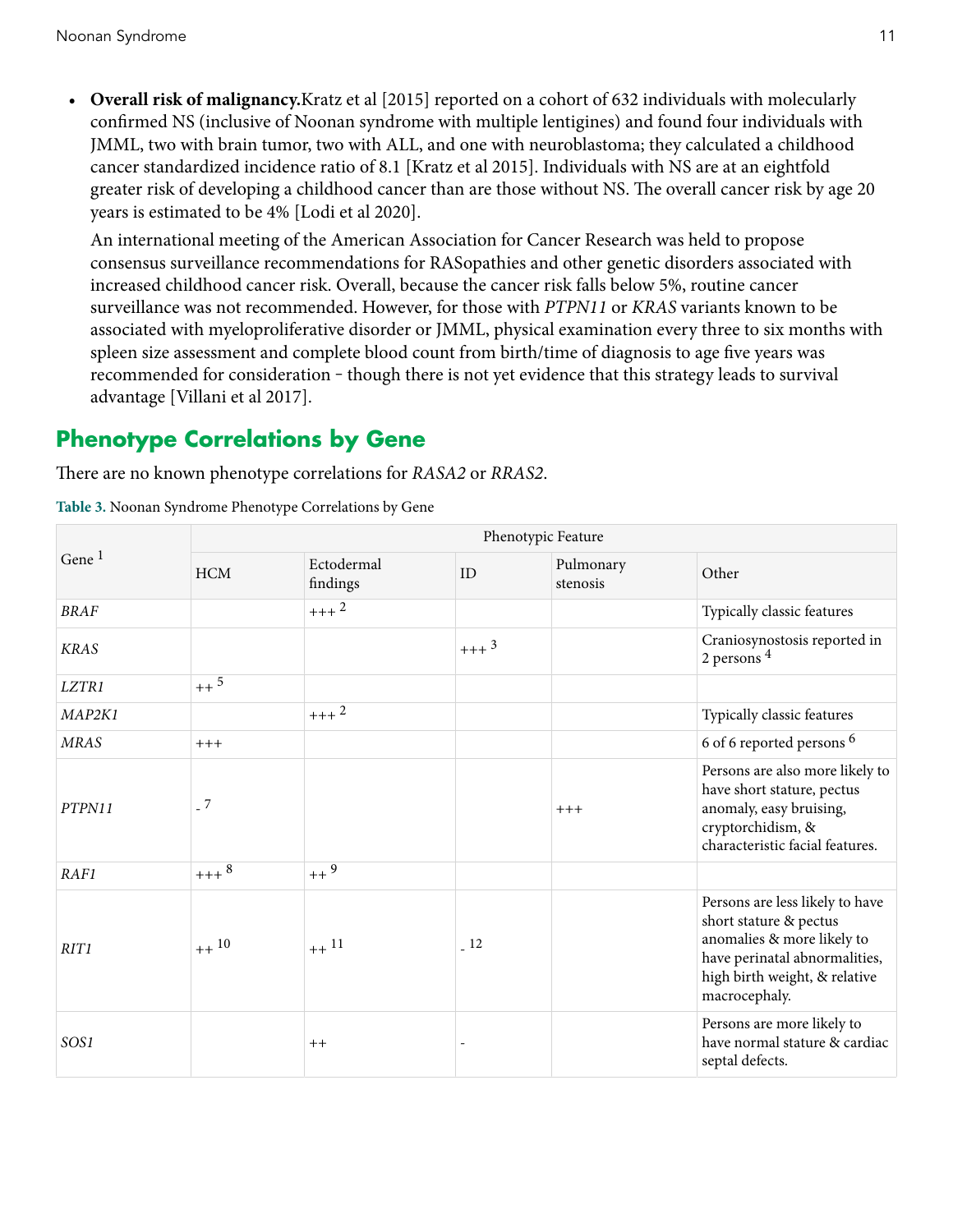#### *Table 3. continued from previous page.*

| Gene <sup>1</sup> | Phenotypic Feature |                        |    |                       |                                                                                  |
|-------------------|--------------------|------------------------|----|-----------------------|----------------------------------------------------------------------------------|
|                   | <b>HCM</b>         | Ectodermal<br>findings | ID | Pulmonary<br>stenosis | Other                                                                            |
| SOS <sub>2</sub>  |                    | $^{++}$                |    |                       | Infrequent short stature;<br>lymphatic abnormalities in<br>$>50\%$ <sup>13</sup> |

+, ++, +++ = degree of likelihood that a given feature is present (i.e., more +s = more likely); - = a feature that is less likely to be present. Blank cells indicate that there is no known correlation between the likelihood of having a particular feature when a person has a pathogenic variant in that gene.

 $HCM =$  hypertrophic cardiomyopathy;  $ID =$  intellectual disability

*1.* Genes are listed in alphabetic order.

*2.* [Nava et al \[2007\]](#page-34-0), [Nyström et al \[2008\],](#page-34-0) [Sarkozy et al \[2009\]](#page-36-0)

*3.* Those with pathogenic variants in KRAS tend to have a greater likelihood and severity of intellectual disability [\[Zenker et al 2007](#page-38-0)]. *4.* [Kratz et al \[2009\]](#page-32-0)

*5.* In one study, 5/26 persons with a heterozygous pathogenic variant in *LZTR1* and19/26 with biallelic pathogenic variants in *LZTR1*  had hypertrophic cardiomyopathy.

*6.* [Pires et al \[2021\]](#page-35-0)

*7.* Those with a pathogenic variant in *PTPN11* are less likely to have hypertrophic cardiomyopathy compared to those with Noonan syndrome of other genetic causes.

*8.* The chance of having hypertrophic cardiomyopathy in persons with Noonan syndrome caused by a heterozygous pathogenic variant in *RAF1* is ~85% compared to 18% for those with Noonan syndrome in general [[Gelb et al 2015\]](#page-30-0).

*9.* Multiple nevi, lentigines, and/or café au lait spots were reported in one third of those with *RAF1*-associated NS.

*10.* Hypertrophic cardiomyopathy is present in 70%-75% of persons with *RIT1*-associated NS [\[Aoki et al 2013,](#page-28-0) [Yaoita et al 2016](#page-37-0)].

*11.* Including curly hair, hyperpigmentation, and wrinkled palms and soles

*12.* Those with *RIT1*-NS are less likely to have intellectual disability [[Bertola et al 2014](#page-29-0), [Yaoita et al 2016](#page-37-0)].

*13.* [Lissewski et al \[2021\]](#page-32-0)

## **Genotype-Phenotype Correlations**

No genotype-phenotype correlations for *BRAF*, *KRAS*, *LZTR1*, *MAPK1*, *MRAS*, *NRAS*, *RAF1*, *RASA2*, *RIT1*, *RRAS2*, *SOS1*, or *SOS2* have been identified.

#### *PTPN11*

- Germline pathogenic variants at codons 61, 71, 72, and 76 are significantly associated with leukemogenesis and identify a subgroup of individuals with NS at risk for JMML [\[Niihori et al 2005\]](#page-34-0).
- Individuals with the [p.Asn308Asp](#page-25-0) pathogenic variant are said to be more likely to receive a typical education [\[Jongmans et al 2004](#page-31-0)].
- An in-frame three-nucleotide *PTPN11* deletion [\(p.Gly60del](#page-25-0)) in a female infant with severe features of Noonan syndrome, including hydrops fetalis and juvenile myelomonocytic leukemia [\[Yoshida et al 2004](#page-37-0)], has been reported. The [p.Asp61del](#page-25-0) three-nucleotide *PTPN11* deletion has also been reported in a child with typical rather than severe NS [\[Lee et al 2005b\]](#page-32-0).

### **Nomenclature**

An early term for NS, "male Turner syndrome," incorrectly implied that the condition would not be found in females.

In 1949, Otto Ullrich reported affected individuals and noted a similarity between their features and those in a strain of mice bred by Bonnevie (webbed neck and lymphedema). The term "Bonnevie-Ullrich syndrome" became popular, particularly in Europe.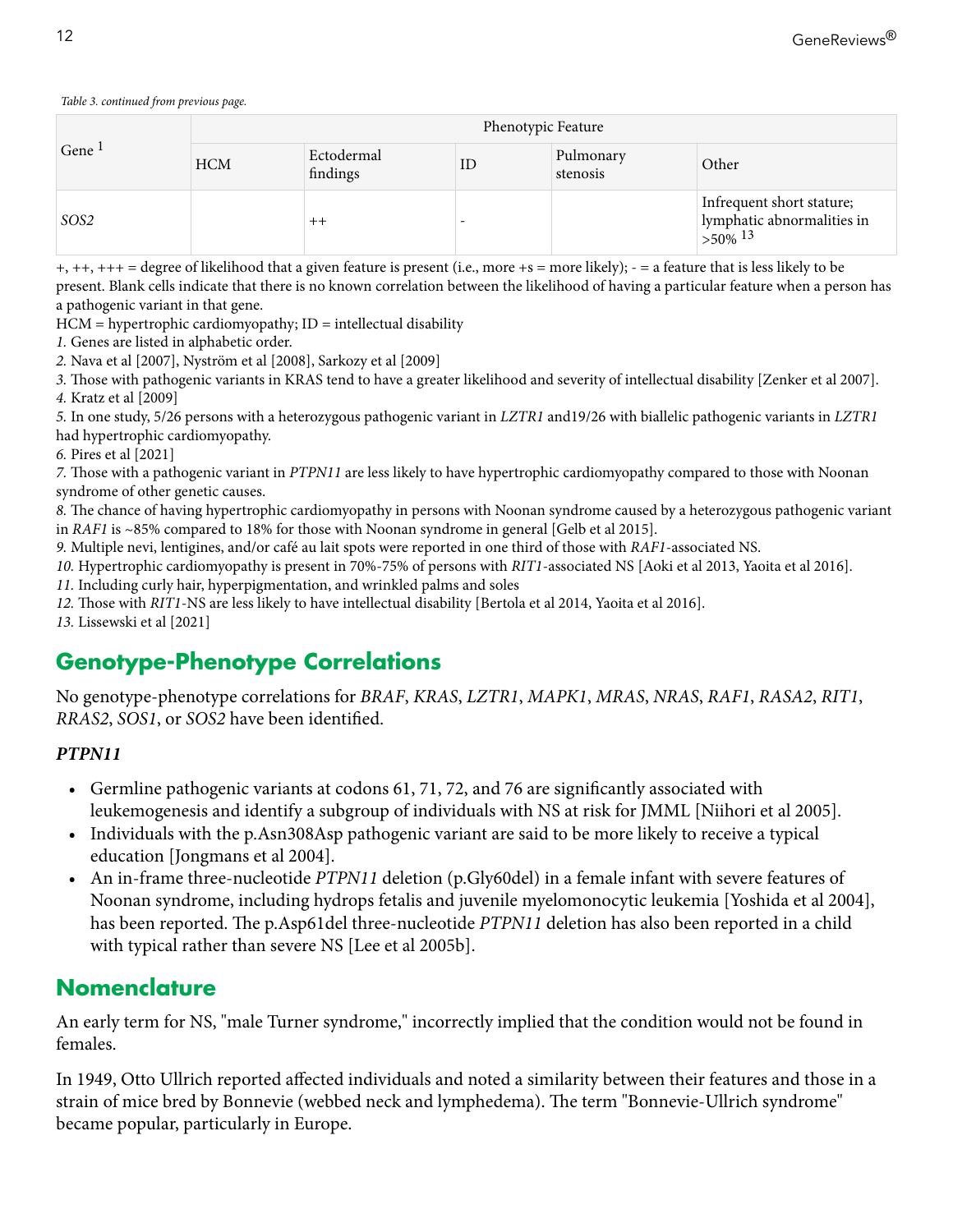### <span id="page-12-0"></span>**Prevalence**

NS is common and reported to occur in between 1:1,000 and 1:2,500 persons. Mild expression is likely to be overlooked.

# **Genetically Related (Allelic) Disorders**

The autosomal dominant allelic disorders summarized in Table 4 have clinical features overlapping those associated with Noonan syndrome and should be considered in the differential diagnosis.

**Table 4.** Allelic Disorders to Consider in the Differential Diagnosis of Noonan Syndrome

| Genes                                                  | Disorder                                 | Comment                                                                                                                                                                                                                                                                                                                                                                                                                                  |
|--------------------------------------------------------|------------------------------------------|------------------------------------------------------------------------------------------------------------------------------------------------------------------------------------------------------------------------------------------------------------------------------------------------------------------------------------------------------------------------------------------------------------------------------------------|
| <b>BRAF</b><br>KRAS<br>MAP2K1<br>$MAP2K2$ <sup>2</sup> | CFC syndrome                             | CFC syndrome & NS have the greatest overlap in features. CFC syndrome has<br>similar cardiac & lymphatic findings <sup>1</sup> but more severe ID, w/higher likelihood<br>of structural CNS anomalies; skin pathology is more florid; GI problems are<br>more severe & long lasting; bleeding diathesis is rare. Facial appearance tends<br>to be coarser, dolichocephaly & absent eyebrows are more frequent, blue eyes<br>less common. |
| BRAF<br>MAP2K1<br>PTPN11<br>RAF1                       | Noonan syndrome w/multiple<br>lentigines | Formerly referred to as LEOPARD syndrome. NSML is assoc w/variable<br>expression & shows significant overlap w/NS. In early childhood the NSML<br>phenotype can be typical of NS; w/age, other characteristic features (incl<br>lentigines & hearing loss) develop.                                                                                                                                                                      |

AD = autosomal dominant; CFC = cardiofaciocutaneous; GI = gastrointestinal; ID = intellectual disability; LEOPARD = *l*entigines, *E*CG abnormalities, *o*cular hypertelorism, *p*ulmonary stenosis, *a*bnormalities of genitalia, *r*etardation of growth, *d*eafness; MOI = mode of inheritance; NS = Noonan syndrome; NMSL = Noonan syndrome with multiple lentigines

*1.* [Noonan \[2001\]](#page-34-0), [Armour & Allanson \[2008\]](#page-28-0)

*2.* Pathogenic variants in *BRAF* account for ~75% of CFC syndrome; *MAP2K1* and *MAP2K2* account for ~25%; *KRAS* <2%.

#### **Other allelic disorders**

- Heterozygous germline pathogenic variants in *LZTR1* are also known to be associated with [schwannomatosis](https://www.ncbi.nlm.nih.gov/books/n/gene/schwann/) type 2.
- Heterozygous germline pathogenic variants in *SOS1* are also known to be associated with hereditary gingival fibromatosis (OMIM [135300\)](https://omim.org/entry/135300).
- *PTPN11* intragenic deletion and splice site variants are associated with autosomal dominant metachondromatosis [[McFarlane et al 2016](#page-33-0)].

No phenotypes other than those discussed in this *GeneReview* are known to be associated with germline pathogenic variants in *MRAS*, *NRAS*, *RASA2*, *RIT1*, *RRAS2*, or *SOS2*.

Mosaic activating pathogenic variants in *KRAS* are associated with [encephalocraniocutaneous lipomatosis](https://www.ncbi.nlm.nih.gov/books/n/gene/eccl/)  (ECCL). The pathogenic variants reported in ECCL are of postzygotic origin but arise early during development. ECCL comprises a spectrum of predominantly congenital anomalies. In its typical form, ECCL is characterized by congenital skin, eye, and brain anomalies, in particular intracranial and spinal lipomas.

**Cancer and benign tumors.** Sporadic tumors (including leukemia and solid tumors) occurring as single tumors in the absence of any other findings of Noonan syndrome may harbor somatic nucleotide variants in *BRAF*, *KRAS*, *LZTR1*, *MAP2K1*, *MRAS*, *NRAS*, *PTPN11*, *RAF1*, or *RRAS2* that are not present in the germline; thus, predisposition to these tumors is not heritable. See Molecular Genetics, [Cancer and Benign Tumors.](#page-26-0)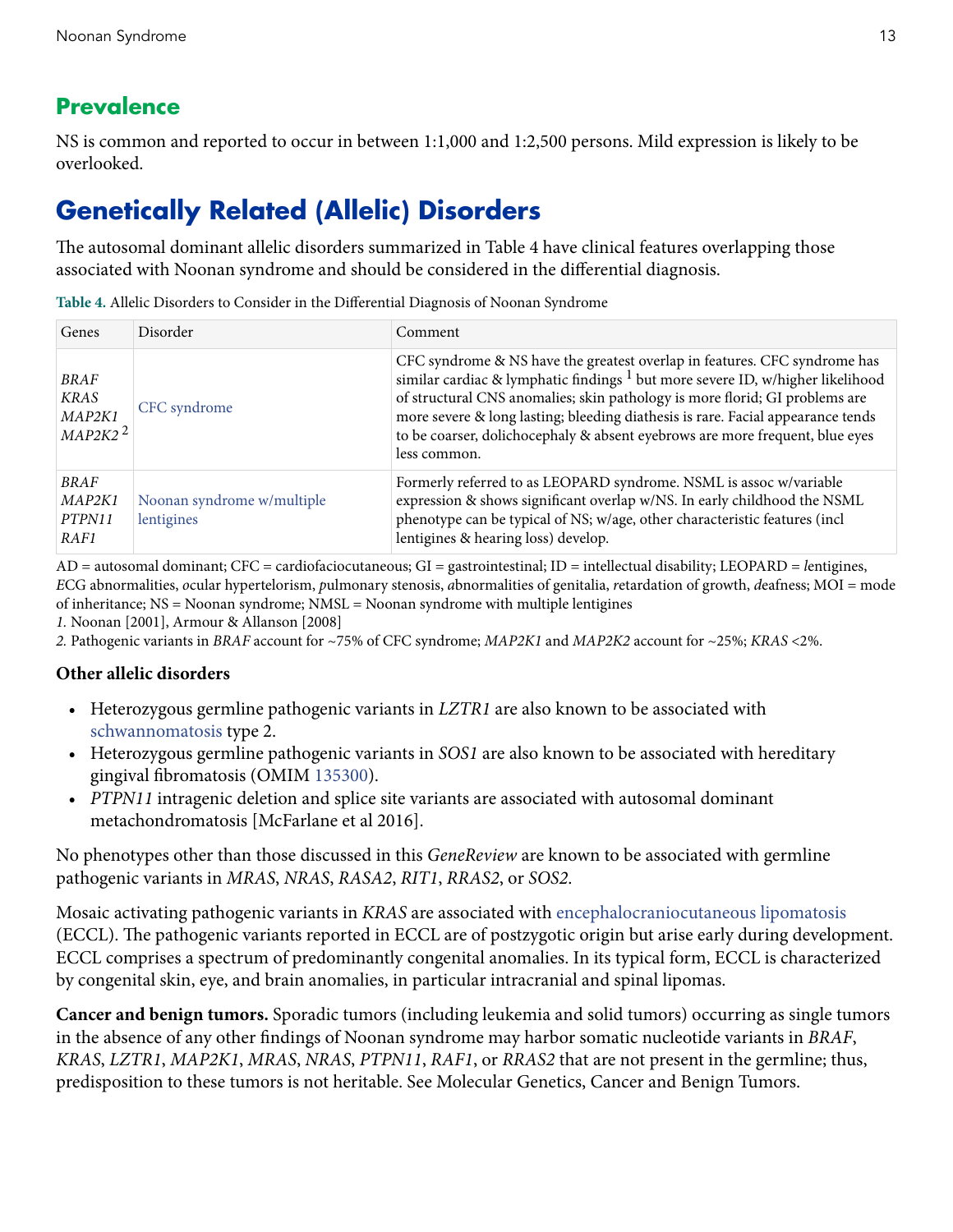# <span id="page-13-0"></span>**Differential Diagnosis**

**Turner syndrome,** typically seen in females, is differentiated from Noonan syndrome (NS) by demonstration of a sex chromosome abnormality on cytogenetic studies in affected individuals. The phenotype of Turner syndrome is quite different from that of NS, when one considers face, heart, development, and kidneys. In Turner syndrome, renal anomalies are more common, developmental delay is much less frequently found, and left-sided heart defects are the rule.

Genes of interest in the differential diagnosis of NS are summarized in Table 5.

| Table 5. Genes of Interest in the Differential Diagnosis of Noonan Syndrome |  |  |
|-----------------------------------------------------------------------------|--|--|
|                                                                             |  |  |
|                                                                             |  |  |

| Gene(s)                                                       | Disorder                                                                                 |    | MOI Clinical Characteristics / Comment                                                                                                                                                                                                                                                                                                                                                                                                                                                                          |
|---------------------------------------------------------------|------------------------------------------------------------------------------------------|----|-----------------------------------------------------------------------------------------------------------------------------------------------------------------------------------------------------------------------------------------------------------------------------------------------------------------------------------------------------------------------------------------------------------------------------------------------------------------------------------------------------------------|
| <b>BRAF</b><br><b>KRAS</b><br>MAP2K1<br>$MAP2K2$ <sup>1</sup> | Cardiofaciocutaneous syndrome                                                            | AD | See Genetically Related Disorders.                                                                                                                                                                                                                                                                                                                                                                                                                                                                              |
| BRAF<br>MAP2K1<br>PTPN11<br>RAF1                              | Noonan syndrome w/multiple lentigines<br>(previously referred to as LEOPARD<br>syndrome) | AD | See Genetically Related Disorders.                                                                                                                                                                                                                                                                                                                                                                                                                                                                              |
| CBL <sup>2</sup>                                              | Noonan syndrome-like disorder ± juvenile<br>myelomonocytic leukemia (OMIM 613563)        | AD | Variable phenotype characterized by relatively high frequency of<br>neurologic features, predisposition to JMML, low prevalence of<br>cardiac defects, $\sqrt{ }$ growth, & cryptorchidism $^3$                                                                                                                                                                                                                                                                                                                 |
| FGD1                                                          | X-linked Aarskog syndrome (OMIM 305400)                                                  | XL | Characterized by DD, short stature, congenital heart defects, &<br>distinctive facies                                                                                                                                                                                                                                                                                                                                                                                                                           |
| <b>HRAS</b>                                                   | Costello syndrome                                                                        | AD | Typically characterized by failure to thrive in infancy due to severe<br>postnatal feeding difficulties; short stature; DD or ID; coarse facial<br>features; curly or sparse, fine hair; loose, soft skin w/deep palmar<br>& plantar creases; papillomata of the face & perianal region;<br>diffuse hypotonia & joint laxity w/ulnar deviation of wrists &<br>fingers; tight Achilles tendons; & cardiac involvement. Relative or<br>absolute macrocephaly is typical.                                          |
| NF1                                                           | Neurofibromatosis 1 (NF1)                                                                | AD | NF1 shares some features w/NS, incl short stature, learning<br>difficulties, & café au lait patches. Rare affected persons may have a<br>NS-like facial appearance. 4<br>Watson syndrome, an NF1 variant, is characterized by multiple<br>café au lait spots, pulmonic stenosis, ID, & short stature.                                                                                                                                                                                                           |
| <b>PPP1CB</b><br>SHOC <sub>2</sub> $2$                        | Noonan syndrome w/loose anagen hair<br>(OMIM PS607721)                                   | AD | NS-like features or, in a small proportion of affected persons, the<br>classic NS phenotype. <sup>5</sup> The recurrent pathogenic missense<br>SHOC2 variant 4A>G has been found in a subgroup w/features of<br>NS but also GH deficiency; distinctive hyperactive behavior that<br>improves w/age in most; hair anomalies; darkly pigmented skin w/<br>eczema or ichthyosis; hypernasal voice; & overrepresentation of<br>mitral valve dysplasia & septal defects in comparison w/classic<br>NS <sup>1,6</sup> |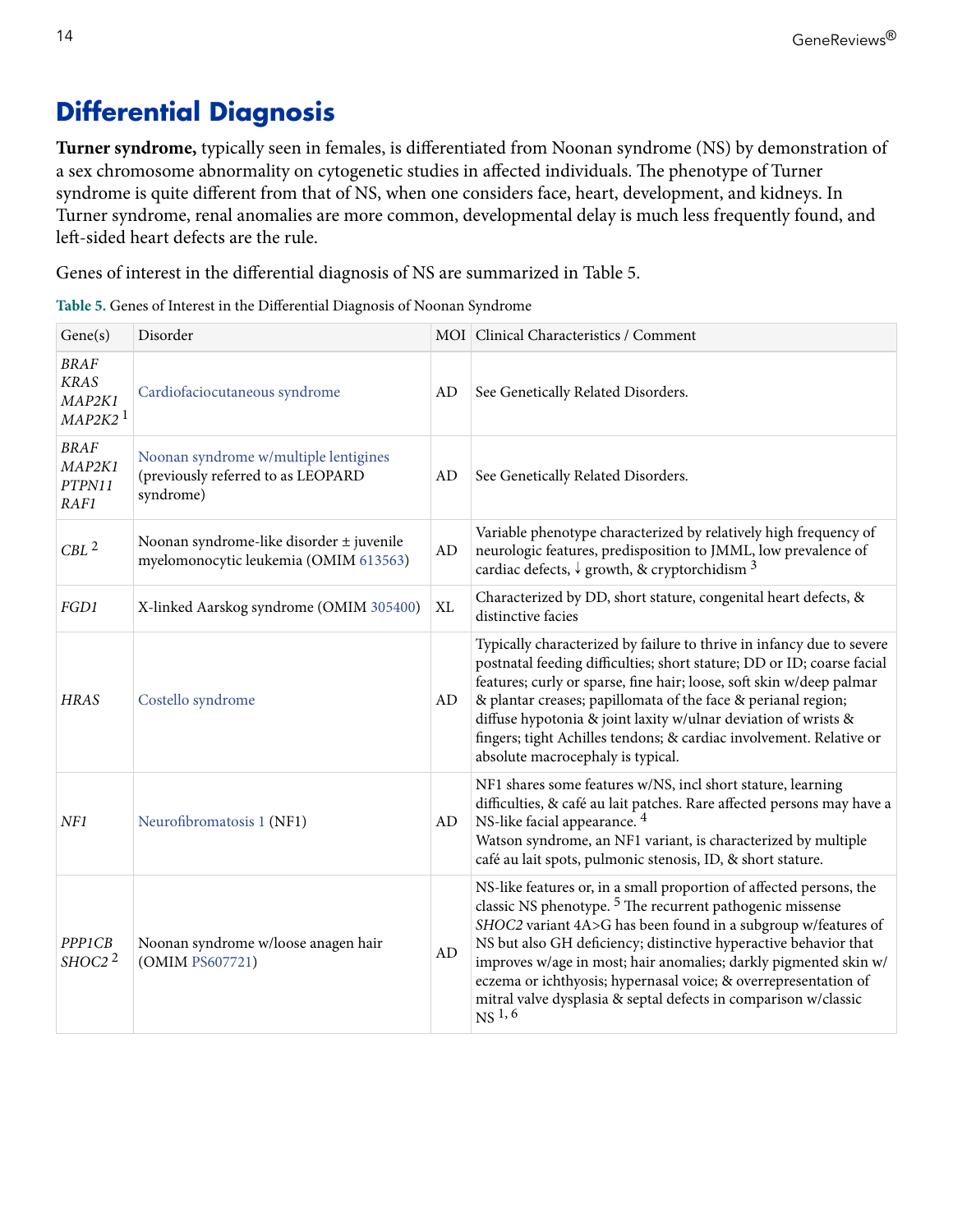<span id="page-14-0"></span>*Table 5. continued from previous page.*

| Gene(s)       | Disorder        |    | MOI Clinical Characteristics / Comment                                                                            |
|---------------|-----------------|----|-------------------------------------------------------------------------------------------------------------------|
| <i>SPRED1</i> | Legius syndrome | AD | Majority: café au lait macules, 30%-50% skin freckling, 30% developmental issues, 15% Noonan-like facial features |

 $AD =$  autosomal dominant;  $DD =$  developmental delay;  $GH =$  growth hormone;  $GI =$  gastrointestinal;  $ID =$  intellectual disability; JMML = juvenile myelomonocytic leukemia; MOI = mode of inheritance; NS = Noonan syndrome; XL = X-linked

*1.* [Cordeddu et al \[2009\]](#page-30-0)

*2.* Due to the significant phenotypic overlap with classic NS, most RASopathy diagnostic gene panels include testing for the common *SHOC2* variant and *CBL* gene sequencing.

*3.* [Martinelli et al \[2010\],](#page-33-0) [Niemeyer et al \[2010\]](#page-34-0), [Martinelli et al \[2015\]](#page-33-0)

*4.* This could be caused by chance concurrence of NS and NF1 [[Colley et al 1996, Bertola et al 2005\]](#page-29-0). However, most often it appears to be a NS-like facial appearance in a person with a pathogenic variant in *NF1*, sometimes in the presence of a variant NF1 phenotype [\[Stevenson et al 2006,](#page-36-0) [Nyström et al 2009\]](#page-34-0).

*5.* B Kerr, personal observation

*6.* [Gripp et al \[2016\]](#page-31-0), [Huckstadt et al \[2021\]](#page-31-0)

**Other.** NS should be distinguished from other syndromes/conditions with developmental delay, short stature, congenital heart defects, and distinctive facies, especially the following:

- Autosomal dominant Aarskog syndrome of unknown genetic cause (OMIM [100050\)](https://omim.org/entry/100050)
- In utero exposure to alcohol or primidone

### **Management**

Management guidelines have been developed by DYSCERNE, a European consortium [\[Noonan Syndrome](#page-28-0) [Guideline Development Group 2010](#page-28-0)] [\(full text](https://rasopathiesnet.org/wp-content/uploads/2014/01/265_Noonan_Guidelines.pdf)); a separate set has been published by an American consortium working with the Noonan Syndrome Support Group [[Romano et al 2010](#page-28-0)] and in the *Lancet* [\[Roberts et al 2013](#page-28-0)].

## **Evaluations Following Initial Diagnosis**

To establish the extent of disease and needs in an individual diagnosed with Noonan syndrome, the evaluations summarized in Table 6 (if not performed as part of the evaluation that led to the diagnosis) are recommended.

| System/Concern                    | Evaluation                                               | Comment                                                                                                                                              |
|-----------------------------------|----------------------------------------------------------|------------------------------------------------------------------------------------------------------------------------------------------------------|
| Constitutional                    | Measurements of growth parameters                        | On NS-specific growth charts<br>To identify those w/failure to thrive &/or short stature                                                             |
| Endocrine                         | Bone age, growth hormone & thyroid<br>function studies 1 | In children w/short stature (height >2 SD below standard growth curve<br>or crossing 2 major height %iles)                                           |
| Gastrointestinal/<br>Feeding      | Gastroenterology / nutrition / feeding<br>team eval      | In infants w/poor weight gain, dysphagia<br>Eval for malrotation if persistent unexplained vomiting                                                  |
| Development                       | Developmental assessment                                 | To incl:<br>Motor, adaptive, cognitive, & speech/language eval<br>Eval for early intervention / special education                                    |
| Psychiatric/<br><b>Behavioral</b> | Neuropsychiatric eval may be<br>considered.              | For those age $>12$ mos: screen for behavior concerns, autism,<br>depression, ADHD, & anxiety (some symptoms may not be present<br>until adulthood). |
| Cardiovascular                    | Echocardiogram & EKG                                     | To identify congenital heart defects, cardiomyopathy, &/or cardiac<br>conduction abnormalities                                                       |

**Table 6.** Recommended Evaluations Following Initial Diagnosis in Individuals with Noonan Syndrome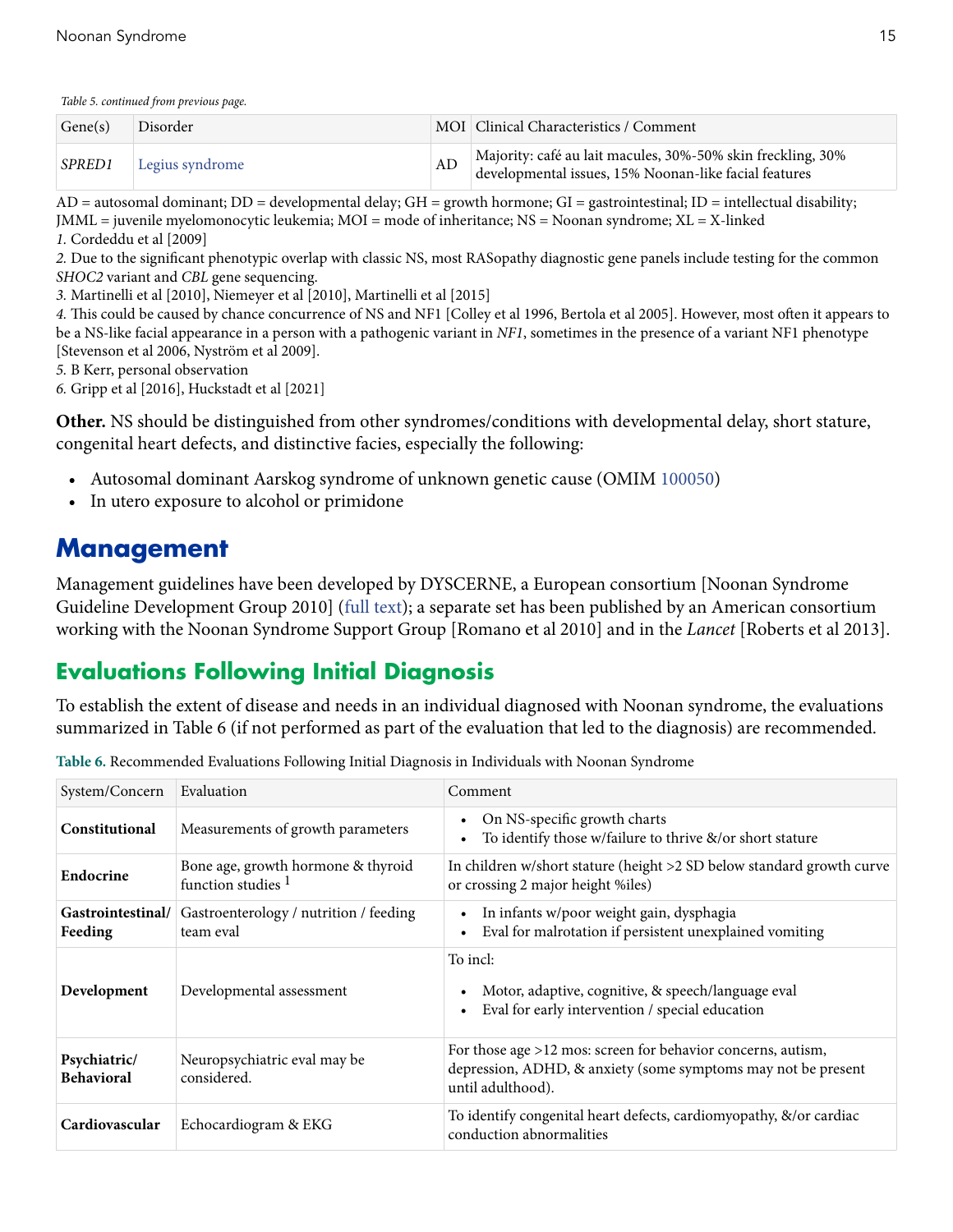*Table 6. continued from previous page.*

| System/Concern                       | Evaluation                                                                                                                                            | Comment                                                                                                                                                |  |  |
|--------------------------------------|-------------------------------------------------------------------------------------------------------------------------------------------------------|--------------------------------------------------------------------------------------------------------------------------------------------------------|--|--|
|                                      | Renal ultrasound                                                                                                                                      | To assess for renal anomalies; if present, referral to urologist                                                                                       |  |  |
| Genitourinary                        | Assessment for cryptorchidism in males                                                                                                                | Referral to urologist if cryptorchidism is present                                                                                                     |  |  |
| Musculoskeletal                      | PT/OT eval                                                                                                                                            | To incl:<br>Assessment of gross motor & fine motor skills<br>Need for PT (to improve gross motor skills) &/or OT (to<br>improve fine motor skills)     |  |  |
|                                      | Consider radiographs of the spine if<br>asymmetry or scoliosis is present on<br>physical exam.                                                        | Consider referral to orthopedist.                                                                                                                      |  |  |
| Hematologic/<br>Lymphatic            | In consultation w/hematologist: bleeding<br>history, CBC w/differential, PT/aPTT,<br>factor XI, XII, IX, VIII, vWf, & platelet<br>aggregation testing | If initial screening was performed before age 12 mos, repeat after age<br>$12 \text{ mos.}^2$                                                          |  |  |
| Eyes                                 | Ophthalmologic eval                                                                                                                                   | To assess for amblyopia, refractive error, nystagmus, strabismus, &<br>clinically significant ptosis                                                   |  |  |
| Hearing                              | Audiologic eval                                                                                                                                       | Assess for hearing loss & middle ear effusion.                                                                                                         |  |  |
| Integument                           | Full skin exam                                                                                                                                        | Consider referral to dermatologist in those w/multiple lentigines<br>requiring monitoring or significant xeroderma. <sup>3</sup>                       |  |  |
| Neurologic                           | Neurologic eval                                                                                                                                       | To incl brain & spine MRI if signs or symptoms consistent w/possible<br>Chiari malformation                                                            |  |  |
| Genetic<br>counseling                | By genetics professionals 4                                                                                                                           | To inform affected persons & their families re nature, MOI, &<br>implications of NS in order to facilitate medical & personal decision<br>making       |  |  |
| <b>Family support</b><br>& resources |                                                                                                                                                       | Assess need for:<br>Community or online resources such as Parent to Parent;<br>Social work involvement for parental support;<br>Home nursing referral. |  |  |

ADHD = attention-deficit/hyperactivity disorder; MOI = mode of inheritance; NS = Noonan syndrome; OT = occupational therapy; PT = physical therapy

*1.* Thyroid function tests may include TSH and free T4.

*2.* [Romano et al \[2010\], Roberts et al \[2013\]](#page-28-0)

*3.* [Quaio et al \[2013\]](#page-35-0)

*4.* Medical geneticist, certified genetic counselor, certified advanced genetic nurse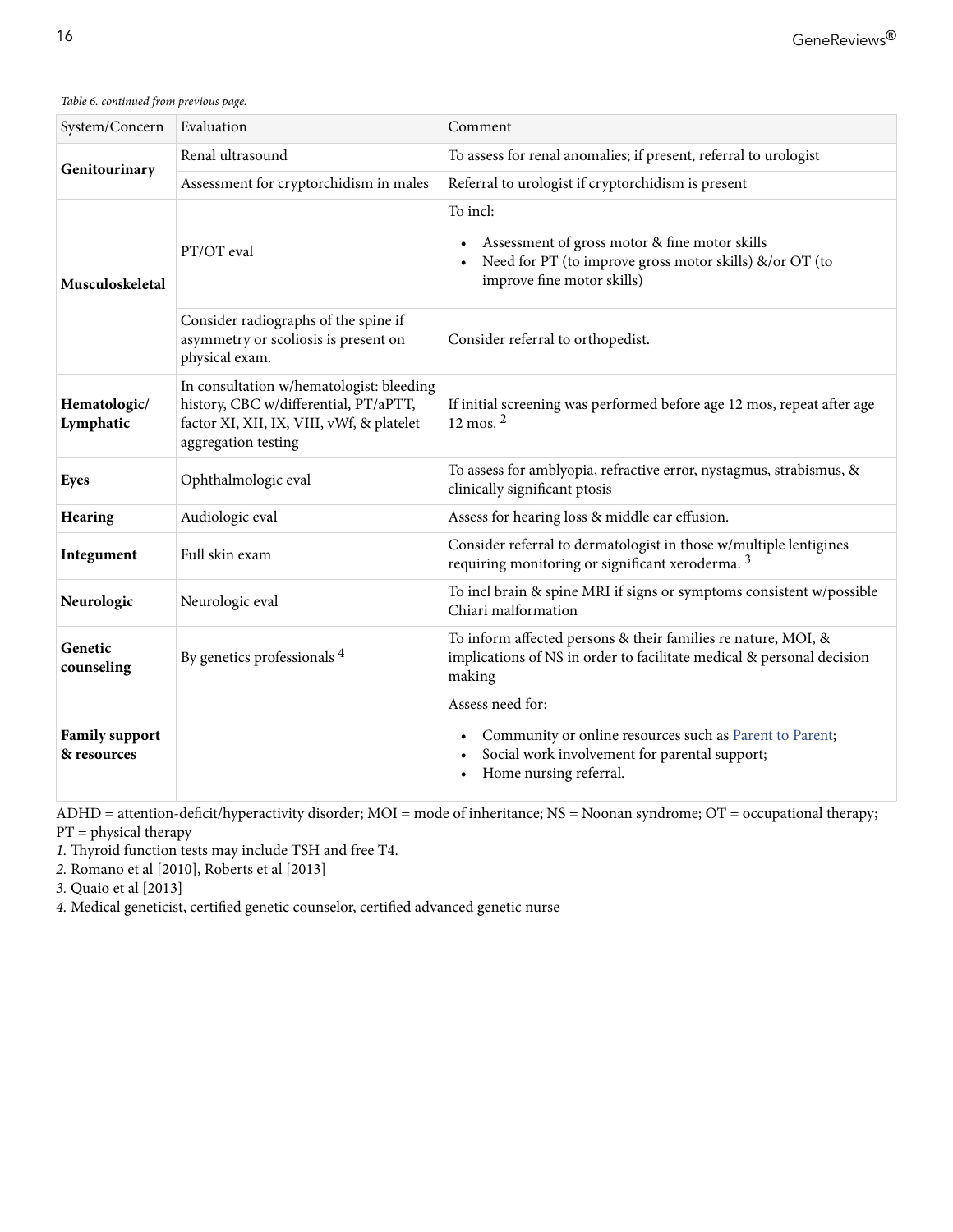# **Treatment of Manifestations**

**Table 7.** Treatment of Manifestations in Individuals with Noonan Syndrome

| Manifestation/<br>Concern                                      | Treatment                                                                                                                               | Considerations/Other                                                                                                                                                                                                                                                                                                                                                                                                                    |
|----------------------------------------------------------------|-----------------------------------------------------------------------------------------------------------------------------------------|-----------------------------------------------------------------------------------------------------------------------------------------------------------------------------------------------------------------------------------------------------------------------------------------------------------------------------------------------------------------------------------------------------------------------------------------|
| <b>Short stature</b>                                           | GH therapy may be considered.                                                                                                           | No standard dose has been established.<br>No apparent correlation between dosage used & final<br>height, though earlier age at initiation of GH therapy<br>is assoc $w/\uparrow$ final adult height.<br>Short stature due to NS is an FDA-approved<br>indication for GH treatment.<br>No evidence supports $\uparrow$ prevalence of neoplasm,<br>$\bullet$<br>cardiac, or other comorbidities in those treated w/<br>$GH.$ <sup>1</sup> |
| Feeding<br>difficulties                                        | Consideration of nasogastric tube feedings<br>in infants w/poor growth, esp if they have a<br>congenital heart defect or cardiomyopathy | Invasive intervention (i.e., placement of gastrostomy tube)<br>may be needed, though feeding issues are often self limited.                                                                                                                                                                                                                                                                                                             |
| DD/ID                                                          | See Developmental Delay / Intellectual<br>Disability Management Issues.                                                                 |                                                                                                                                                                                                                                                                                                                                                                                                                                         |
| Psychiatric/<br><b>Behavioral</b>                              | Standard treatment for ADHD & any<br>neuropsychiatric features &/or behavioral<br>problems                                              | Referral to a neurodevelopmental specialist or psychiatrist,<br>depending on age, may be considered.                                                                                                                                                                                                                                                                                                                                    |
| Congenital heart defects   Standard treatment per cardiologist |                                                                                                                                         | Pulmonary valve stenosis treated w/percutaneous balloon<br>pulmonary valvuloplasty has a higher reintervention rate vs<br>pulmonary valve stenosis w/o NS but is still considered 1st-<br>line treatment. <sup>2</sup>                                                                                                                                                                                                                  |
| <b>HCM</b><br>Standard treatment per cardiologist              |                                                                                                                                         | HCM is assoc w/substantial early mortality; infants<br>presenting before age 6 mos in congestive heart failure have<br>worst prognosis (2-yr survival of 30%). $3$                                                                                                                                                                                                                                                                      |
| Cryptorchidism                                                 | Standard treatment per urologist                                                                                                        |                                                                                                                                                                                                                                                                                                                                                                                                                                         |
| Renal anomalies /<br>Hydronephrosis                            | Standard treatment per urologist &/or<br>nephrologist                                                                                   |                                                                                                                                                                                                                                                                                                                                                                                                                                         |
| <b>Bleeding</b><br>diathesis                                   | Standard treatment per hematologist                                                                                                     | Specific treatment for serious bleeding may be<br>guided by knowledge of a factor deficiency or platelet<br>aggregation anomaly.<br>• Factor VIIa has also been used in an infant w/NS<br>who had normal platelet count & prothrombin &<br>partial thromboplastin times to control severe<br>postoperative blood loss due to gastritis. <sup>4</sup>                                                                                    |
| Abnormal<br>vision &/or<br>strabismus                          | Standard treatment(s) as recommended by<br>ophthalmologist                                                                              | Community vision services through early intervention or<br>school district                                                                                                                                                                                                                                                                                                                                                              |
| Hearing                                                        | Hearing aids may be helpful; as per<br>otolaryngologist.                                                                                | Community hearing services through early intervention or<br>school district                                                                                                                                                                                                                                                                                                                                                             |
| Chiari<br>malformation                                         | Standard treatment per neurosurgeon                                                                                                     |                                                                                                                                                                                                                                                                                                                                                                                                                                         |
| Juvenile<br>myelomonocytic<br>leukemia & other<br>malignancies | Standard treatment per oncologist                                                                                                       |                                                                                                                                                                                                                                                                                                                                                                                                                                         |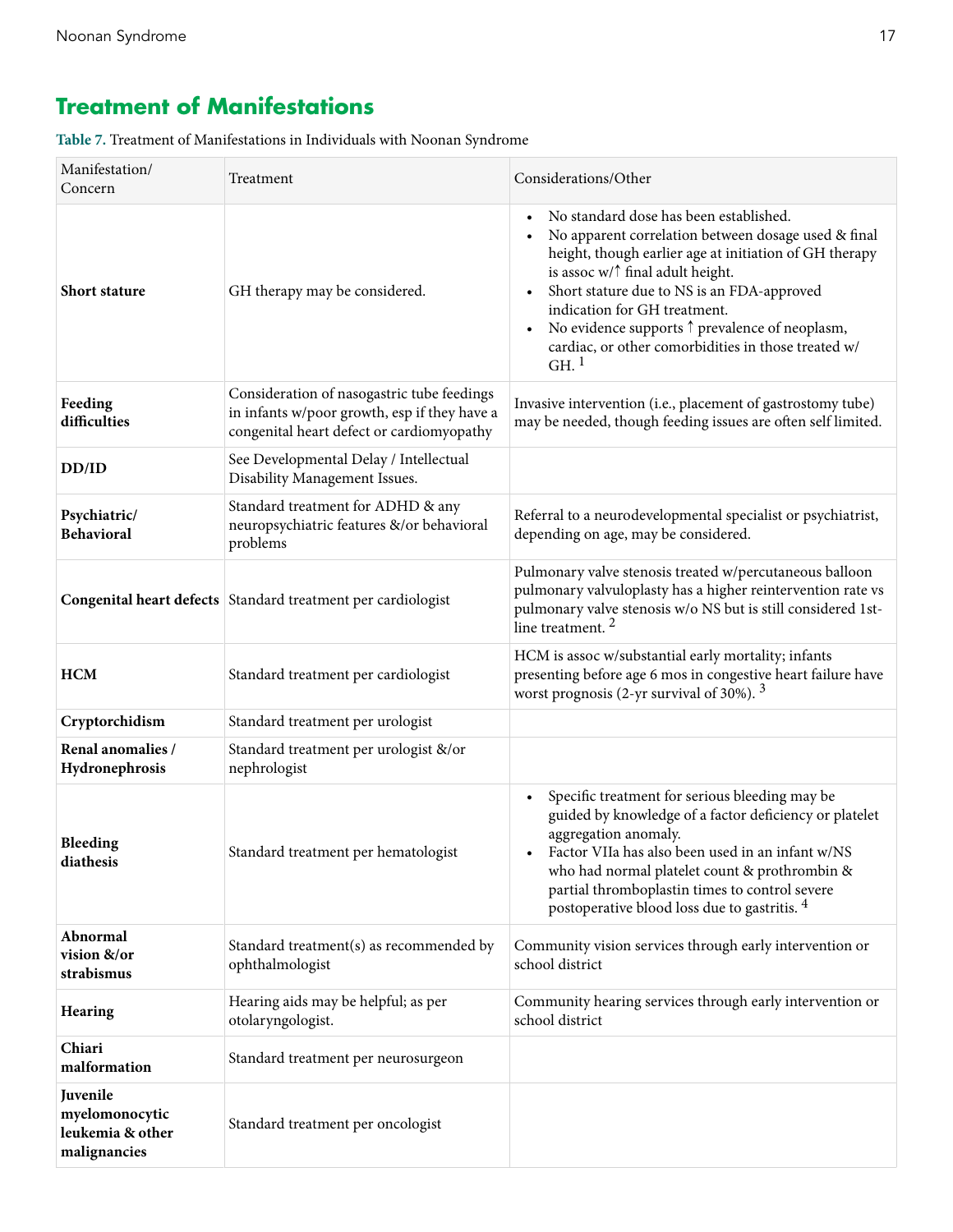| Manifestation/<br>Concern | Treatment                                                                                                                                                                                                                              | Considerations/Other                                                                                                                                 |
|---------------------------|----------------------------------------------------------------------------------------------------------------------------------------------------------------------------------------------------------------------------------------|------------------------------------------------------------------------------------------------------------------------------------------------------|
| Family/<br>Community      | Ensure appropriate social work<br>$\bullet$<br>involvement to connect families w/<br>local resources, respite, & support.<br>• Coordinate care to manage multiple<br>subspecialty appointments,<br>equipment, medications, & supplies. | Ongoing assessment of need for palliative care<br>involvement &/or home nursing<br>• Consider involvement in adaptive sports or Special<br>Olympics. |

<span id="page-17-0"></span>*Table 7. continued from previous page.*

ADHD = attention-deficit/hyperactivity disorder; DD/ID = developmental delay / intellectual disability; GH = growth hormone; HCM = hypertrophic cardiomyopathy; NS = Noonan syndrome

*1.* [Romano et al \[2010\],](#page-28-0) [Rohrer et al \[2020\]](#page-35-0)

*2.* [Prendiville et al \[2014\],](#page-35-0) [Linglart & Gelb \[2020\]](#page-32-0)

*3.* [Hickey et al \[2011\],](#page-31-0) [Wilkinson et al \[2012\]](#page-37-0)

*4.* [Tofil et al \[2005\]](#page-37-0)

### **Developmental Delay / Intellectual Disability Management Issues**

The following information represents typical management recommendations for individuals with developmental delay / intellectual disability in the United States; standard recommendations may vary from country to country.

**Ages 0-3 years.** Referral to an early intervention program is recommended for access to occupational, physical, speech, and feeding therapy as well as infant mental health services, special educators, and sensory impairment specialists. In the US, early intervention is a federally funded program available in all states that provides inhome services to target individual therapy needs.

**Ages 3-5 years.** In the US, developmental preschool through the local public school district is available for those who qualify. Before placement, an evaluation is made to determine needed services and therapies and an individualized education plan (IEP) is developed for those who qualify based on established motor, language, social, or cognitive delay. The early intervention program typically assists with this transition. Developmental preschool is center based.

**All ages.** Consultation with a developmental pediatrician may be considered to ensure the involvement of appropriate community, state, and educational agencies (US) and to support parents in maximizing quality of life. Some issues to consider:

- Individualized education plan (IEP) services:
	- ⚬ An IEP provides specially designed instruction and related services to children who qualify.
	- ⚬ IEP services will be reviewed annually to determine whether any changes are needed.
	- ⚬ Special education law requires that children participating in an IEP be in the least restrictive environment feasible at school and included in general education as much as possible, when and where appropriate.
	- ⚬ Vision and hearing consultants should be a part of the child's IEP team to support access to academic material.
	- ⚬ PT, OT, and speech services will be provided in the IEP to the extent that the need affects the child's access to academic material. Beyond that, private supportive therapies based on the affected individual's needs may be considered. Specific recommendations regarding type of therapy can be made by a developmental pediatrician, as needed.
	- ⚬ As a child enters the teen years, a transition plan should be discussed and incorporated in the IEP. For those receiving IEP services, the public school district is required to provide services until age 21.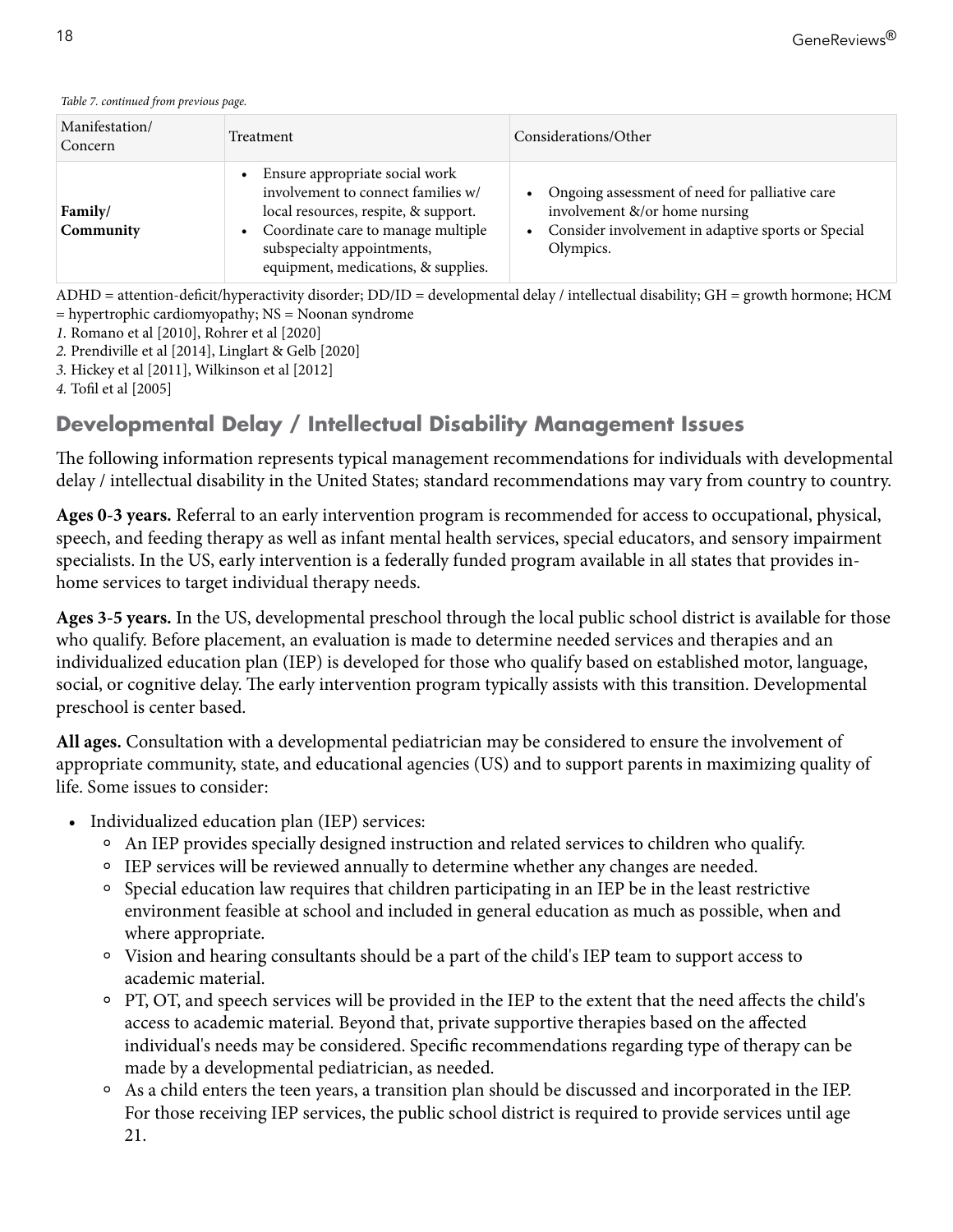- A 504 plan (Section 504: a US federal statute that prohibits discrimination based on disability) can be considered for those who require accommodations or modifications such as front-of-class seating, assistive technology devices, classroom scribes, extra time between classes, modified assignments, and enlarged text.
- Developmental Disabilities Administration (DDA) enrollment may be considered. DDA is a US public agency that provides services and support to qualified individuals. Eligibility differs by state but is typically determined by diagnosis and/or associated cognitive/adaptive disabilities.
- Families with limited income and resources may also qualify for supplemental security income (SSI) for their child with a disability.

### **Surveillance**

**Table 8.** Recommended Surveillance for Individuals with Noonan Syndrome

| System/Concern Evaluation                                                                                                                                                                        |                                                                                                                                                     | Frequency                                                                  |  |
|--------------------------------------------------------------------------------------------------------------------------------------------------------------------------------------------------|-----------------------------------------------------------------------------------------------------------------------------------------------------|----------------------------------------------------------------------------|--|
| Constitutional                                                                                                                                                                                   | Measurement of growth parameters on NS-specific growth<br>$\bullet$<br>charts<br>Eval of nutritional status in infants & toddlers<br>$\bullet$      |                                                                            |  |
| Development                                                                                                                                                                                      | Monitor developmental progress & educational needs.                                                                                                 |                                                                            |  |
| Assess for new manifestations, e.g., chronic headache, neck pain,<br>changes in tone, dizziness, or signs/symptoms of OSA that may<br>Neurologic<br>indicate a Chiari malformation. <sup>1</sup> |                                                                                                                                                     | At each visit                                                              |  |
| Integument                                                                                                                                                                                       | Skin exam                                                                                                                                           |                                                                            |  |
| Family/<br>Community                                                                                                                                                                             | Assess family need for social work support (e.g., palliative/respite<br>care, home nursing, other local resources) & care coordination.             |                                                                            |  |
| Psychiatric/<br><b>Behavioral</b>                                                                                                                                                                | Behavioral assessment for anxiety, attention, & depression                                                                                          | At each visit starting in early childhood, as age<br>appropriate           |  |
| Cardiovascular                                                                                                                                                                                   | In children <5 yrs: if initial cardiac eval is normal                                                                                               | At least annual cardiac eval until age 5 yrs or<br>as clinically indicated |  |
|                                                                                                                                                                                                  | In children >5 yrs through adulthood                                                                                                                | At least every 5 yrs or as clinically indicated                            |  |
| <b>Eyes</b>                                                                                                                                                                                      | Ophthalmology eval                                                                                                                                  | Annually in childhood & adolescence or as<br>clinically indicated          |  |
| Hearing                                                                                                                                                                                          | Audiology eval                                                                                                                                      | Annually in early childhood or as clinically<br>indicated                  |  |
| Malignancy/<br>JMML $^2$                                                                                                                                                                         | For those w/pathogenic PTPN11 or KRAS variants <sup>3</sup> : consider<br>physical exam w/assessment of spleen size & CBC.                          | Every 3-6 mos until age 5 yrs                                              |  |
| Coagulation/<br>Bleeding                                                                                                                                                                         | In consultation w/hematologist: bleeding history, CBC w/<br>differential, PT/aPTT, factor XI, XII, IX, VIII, vWf, & platelet<br>aggregation testing | Prior to any surgical procedure or if there is a<br>bleeding history       |  |

 $CBC = complete blood count; PT/aPTT = protonrombin/activated partial chromboplastin time; vWF = von Willebrand factor; JMML =$ juvenile myelomonocytic leukemia; OSA = obstructive sleep apnea

*1.* With referral to neurologist and consideration of head MRI to include sections through the base of the skull to assess for Chiari malformation

*2.* Despite the apparent increased incidence of hematologic and solid tumor malignancies, no consensus surveillance strategies have been evaluated or recommended.

*3.* [Villani et al \[2017\]](#page-37-0)

# **Agents/Circumstances to Avoid**

Aspirin therapy should be avoided because it may exacerbate a bleeding diathesis.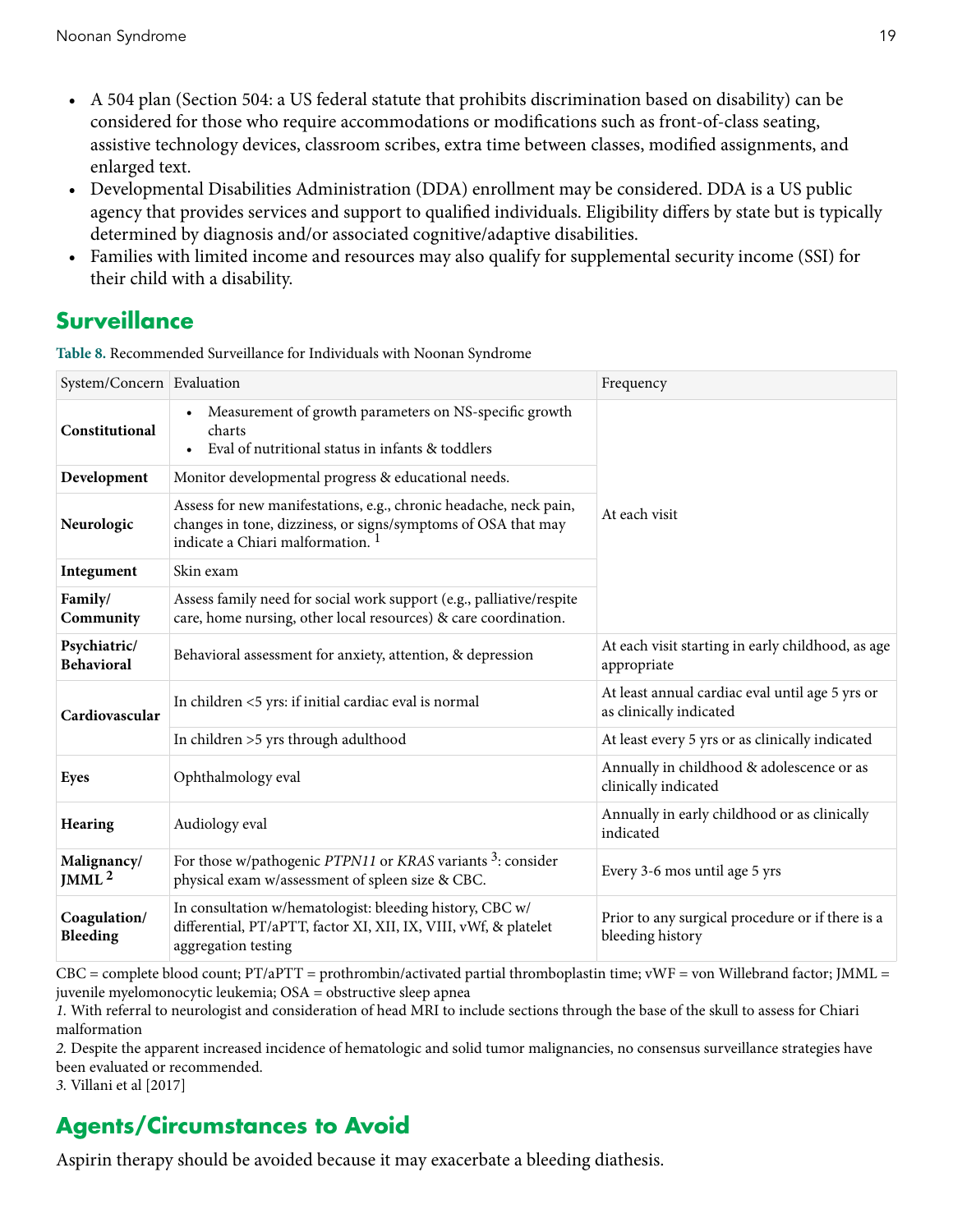### <span id="page-19-0"></span>**Evaluation of Relatives at Risk**

See [Genetic Counseling](#page-21-0) for issues related to testing of at-risk relatives for genetic counseling purposes.

### **Pregnancy Management**

For affected women who are pregnant, consider referral to an adult congenital heart program for peripartum evaluation and management.

Pregnancy is generally a time of increased coagulation, but consider a hematology referral if the pregnant woman has a history of bleeding abnormalities and/or has not undergone previous screening for coagulopathy.

### **Therapies Under Investigation**

The MEK inhibitor trametinib was given under compassionate use to two infants with pathogenic variants in *RIT1* and progressive, congenital hypertrophic cardiomyopathy. Trametinib is a highly selective reversible allosteric inhibitor of MEK1/2 activity. In both cases, there was reversal of progressive myocardial hypertrophy and valvar obstruction along with a catch-up pattern of somatic growth [[Andelfinger et al 2019](#page-28-0)].

[Dori et al \[2020\]](#page-30-0) reported an individual age 14 years with *SOS1*-related NS who had resolution of mesenteric and retroperitoneal lymphangiectasia and chylothorax after treatment with trametinib, with complete remodeling of the lymphatic system.

Andrew Dauber, MD, Children's National Research Institute, is enrolling children with genetic causes of short stature, including Noonan syndrome, for a vosoritide treatment trial. Vasoritide is a selective NPR-B agonist that targets the growth plate. See [Clinical Trials](https://clinicaltrials.gov/ct2/show/NCT04219007).

Search [ClinicalTrials.gov](https://clinicaltrials.gov/) in the US and [EU Clinical Trials Register](https://www.clinicaltrialsregister.eu/ctr-search/search) in Europe for access to information on clinical studies for a wide range of diseases and conditions.

# **Genetic Counseling**

*Genetic counseling is the process of providing individuals and families with information on the nature, mode(s) of inheritance, and implications of genetic disorders to help them make informed medical and personal decisions. The following section deals with genetic risk assessment and the use of family history and genetic testing to clarify genetic status for family members; it is not meant to address all personal, cultural, or ethical issues that may arise or to substitute for consultation with a genetics professional*. —ED.

## **Mode of Inheritance**

Noonan syndrome (NS) caused by pathogenic variants in *BRAF*, *KRAS*, *MAP2K1*, *MRAS*, *NRAS*, *PTPN11*, *RAF1*, *RASA2*, *RIT1*, *RRAS2*, *SOS1*, or *SOS2* is inherited in an autosomal dominant manner.

NS caused by pathogenic variants in *LZTR1* can be inherited in an autosomal dominant or autosomal recessive manner.

## **Autosomal Dominant Inheritance** ‒ **Risk to Family Members**

#### **Parents of a proband**

• 30%-75% of individuals diagnosed with NS have an affected parent. (Note: Because NS is associated with variable expressivity and the manifestations of the disorder are frequently subtle, many affected adults are diagnosed only after the birth of a more obviously affected infant.)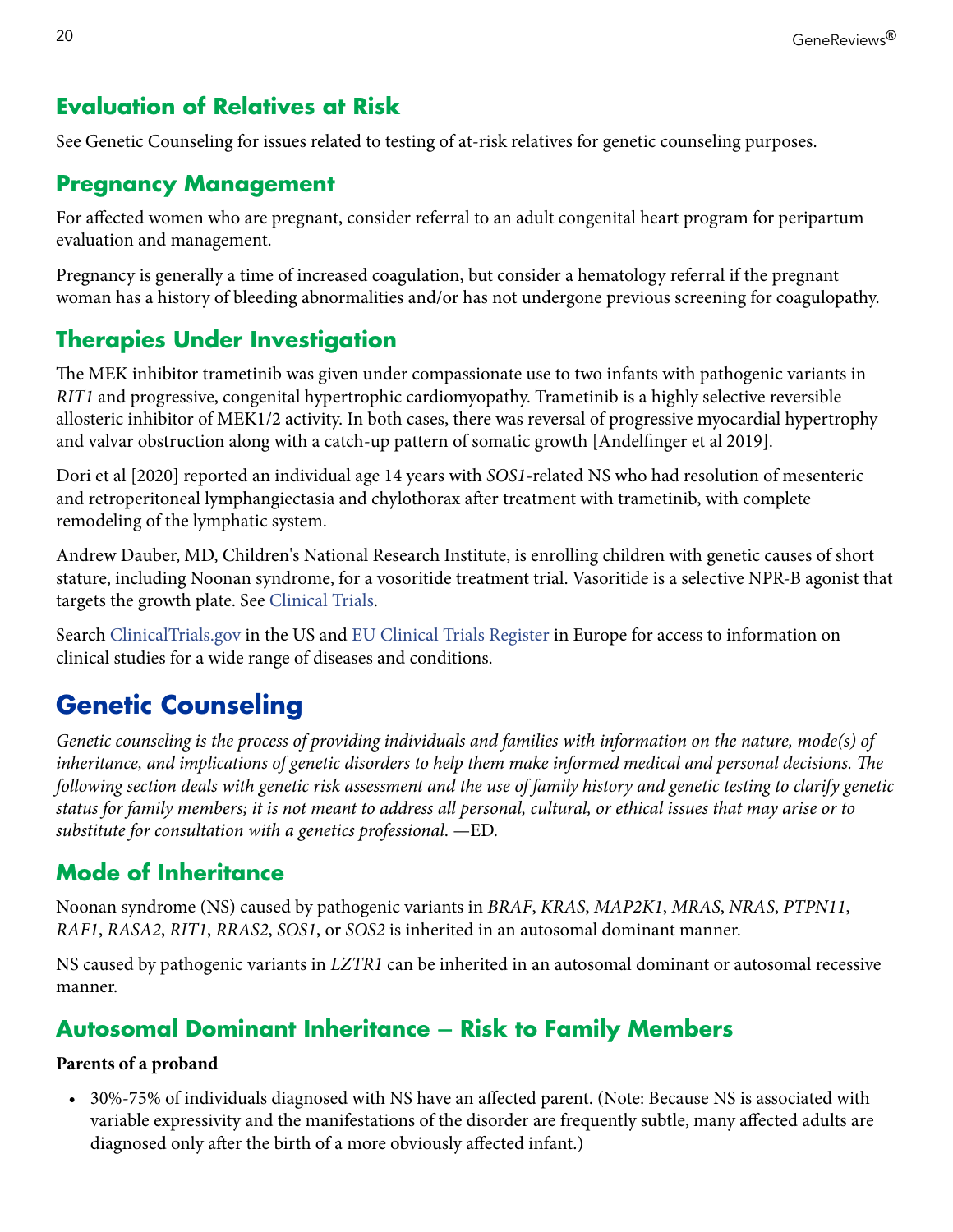- A proband with NS may have the disorder as the result of a *de novo* pathogenic variant in an NS-related gene.
- In simplex cases (i.e., those with no known family history), paternal origin of the *de novo* pathogenic variant has been found universally to date [\[Yoon et al 2013](#page-37-0)]. In this cohort, advanced paternal age was observed along with a significant sex-ratio bias favoring transmission to males, a finding that is thus far unexplained.
- If the proband is the only family member known to have NS, recommended evaluations of both parents include the following:
	- ⚬ A thorough physical examination with particular attention to the features of NS; echo- and electrocardiography; coagulation screening; and examination of photographs of the face at all ages for characteristic features of NS
	- ⚬ Molecular genetic testing if the NS-causing pathogenic variant in the proband is known
- If the proband has an NS-causing pathogenic variant that is not identified in either parent and parental identity testing has confirmed biological maternity and paternity, the following possibilities should be considered:
	- ⚬ The proband has a *de novo* pathogenic variant.
	- ⚬ The proband inherited a pathogenic variant from a parent with germline (or somatic and germline) mosaicism. Note: Testing of parental leukocyte DNA may not detect all instances of somatic mosaicism and will not detect a pathogenic variant that is present in the germ cells only.
- The family history of some individuals diagnosed with NS may appear to be negative because of failure to recognize the disorder in affected family members. Therefore, an apparently negative family history cannot be confirmed without appropriate clinical evaluation of the parents and/or molecular genetic testing (to establish that neither parent is heterozygous for the pathogenic variant identified in the proband).

**Sibs of a proband.** The risk to the sibs of a proband depends on the clinical/genetic status of the proband's parents:

- If a parent is affected and/or is known to have the pathogenic variant identified in the proband, the risk to the sibs is 50%. Because there can be significant intrafamilial variability, sibs may not have the same phenotypic findings as the proband.
- If the parents are clinically unaffected and the proband has an NS-causing pathogenic variant that cannot be detected in the leukocyte DNA of either parent, the recurrence risk to sibs is slightly greater than that of the general population because of the possibility of parental germline mosaicism (germline mosaicism for the *PTPN11* c.922A>G pathogenic variant has been reported [\[Yoon et al 2013](#page-37-0)]).

**Offspring of a proband.** Each child of an individual with NS has a 50% chance of inheriting the NS-related pathogenic variant.

**Other family members.** The risk to other family members depends on the status of the proband's parents: if a parent is affected and/or is known to have the familial pathogenic variant, his or her family members may be at risk.

# **Autosomal Recessive Inheritance** ‒ **Risk to Family Members**

#### **Parents of a proband**

- The parents of an affected child are presumed to be heterozygous for one *LZTR1* pathogenic variant.
- Molecular genetic testing is recommended for the parents of a proband to confirm that both parents are heterozygous for an *LZTR1* pathogenic variant and to allow reliable recurrence risk assessment. If a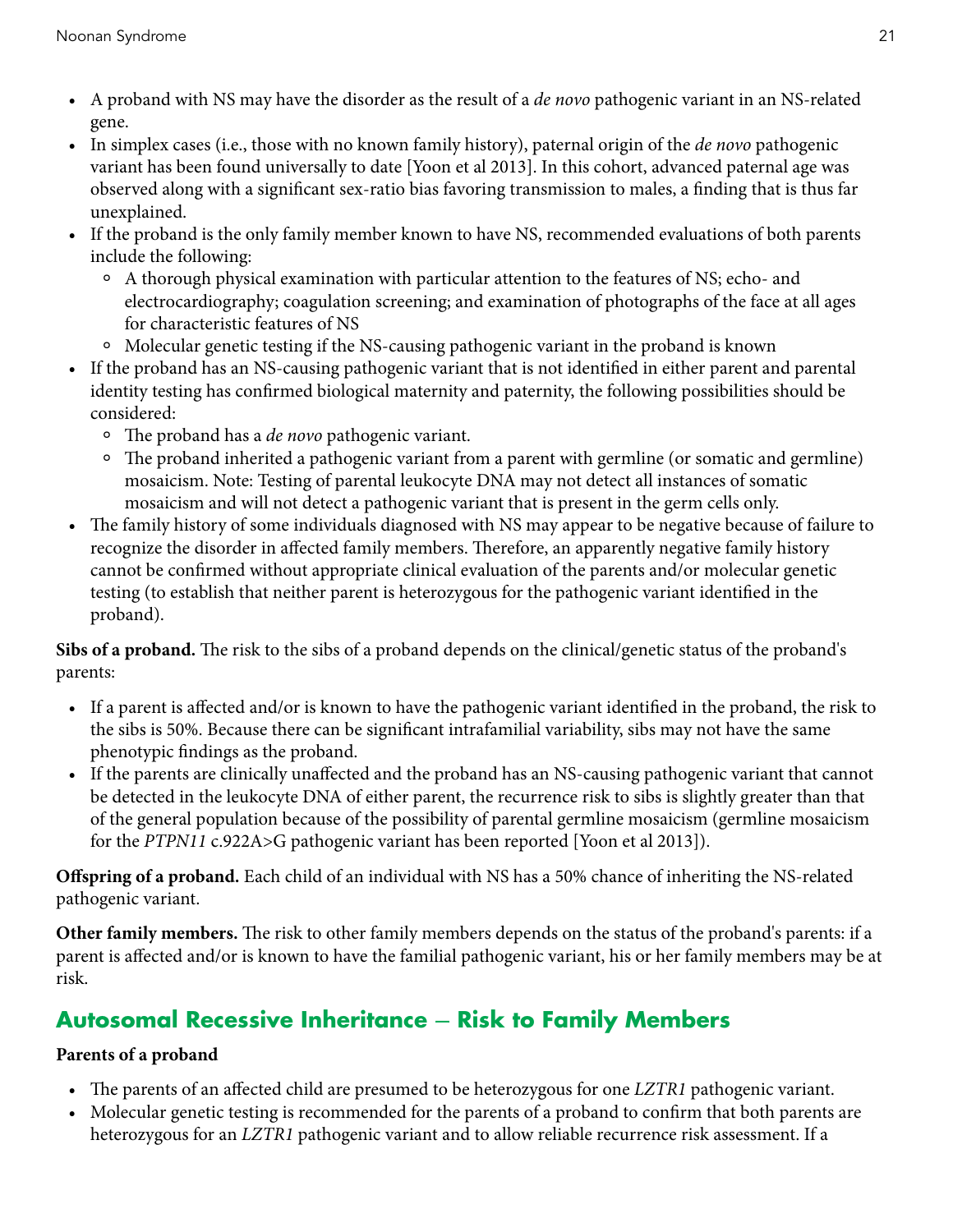<span id="page-21-0"></span>pathogenic variant is detected in only one parent and parental identity testing has confirmed biological maternity and paternity, the following possibilities should be considered:

- ⚬ One of the pathogenic variants identified in the proband occurred as a *de novo* event in the proband or as a postzygotic *de novo* event in a mosaic parent [\[Jónsson et al 2017](#page-32-0)].
- ⚬ Uniparental isodisomy for the parental chromosome with the pathogenic variant resulted in homozygosity for the pathogenic variant in the proband.
- Heterozygotes may be asymptomatic [[Johnston et al 2018](#page-31-0)] or may have mild features of NS [[Jenkins et al](#page-31-0)  [2020](#page-31-0)].

#### **Sibs of a proband**

- If both parents are known to be heterozygous for an *LZTR1* pathogenic variant, each sib of an affected individual has at conception a 25% chance of inheriting two pathogenic variants and being affected, a 50% chance of inheriting one *LZTR1* pathogenic variant and being heterozygous, and a 25% chance of inheriting neither familial pathogenic variant.
- Heterozygotes may be asymptomatic [[Johnston et al 2018](#page-31-0)] or may have mild features of NS [[Jenkins et al](#page-31-0)  [2020](#page-31-0)].

**Offspring of a proband.** The offspring of an individual with NS are obligate heterozygotes for a pathogenic variant in *LZTR1*.

**Other family members.** Each sib of the proband's parents is at a 50% risk of being heterozygous for an *LZTR1*  pathogenic variant.

### **Heterozygote Detection**

Heterozygote detection for at-risk relatives requires prior identification of the *LZTR1* pathogenic variants in the family.

# **Related Genetic Counseling Issues**

#### **Family planning**

- The optimal time for determination of genetic risk and discussion of the availability of prenatal/ preimplantation genetic testing is before pregnancy.
- It is appropriate to offer genetic counseling (including discussion of potential risks to offspring and reproductive options) to young adults who are affected or at risk.

**DNA banking.** Because it is likely that testing methodology and our understanding of genes, pathogenic mechanisms, and diseases will improve in the future, consideration should be given to banking DNA from probands in whom a molecular diagnosis has not been confirmed (i.e., the causative pathogenic mechanism is unknown).

## **Prenatal Testing and Preimplantation Genetic Testing**

#### **High a priori-risk pregnancy**

- **Molecular genetic testing.** Once the NS-related pathogenic variant(s) have been identified in an affected family member, prenatal and preimplantation genetic testing are possible.
- **Ultrasound examination.** For pregnancies at 50% risk, high-resolution ultrasound examination is also possible. Prenatal features are nonspecific but may include polyhydramnios, hydronephrosis, pleural effusion, edema, cardiac defects, distended jugular lymphatic sacs, cystic hygroma, and increased nuchal translucency [[Myers et al 2014\]](#page-33-0). Cystic hygroma may be accompanied by scalp edema, polyhydramnios, pleural and pericardial effusions, ascites, and/or frank hydrops fetalis. The presence of these findings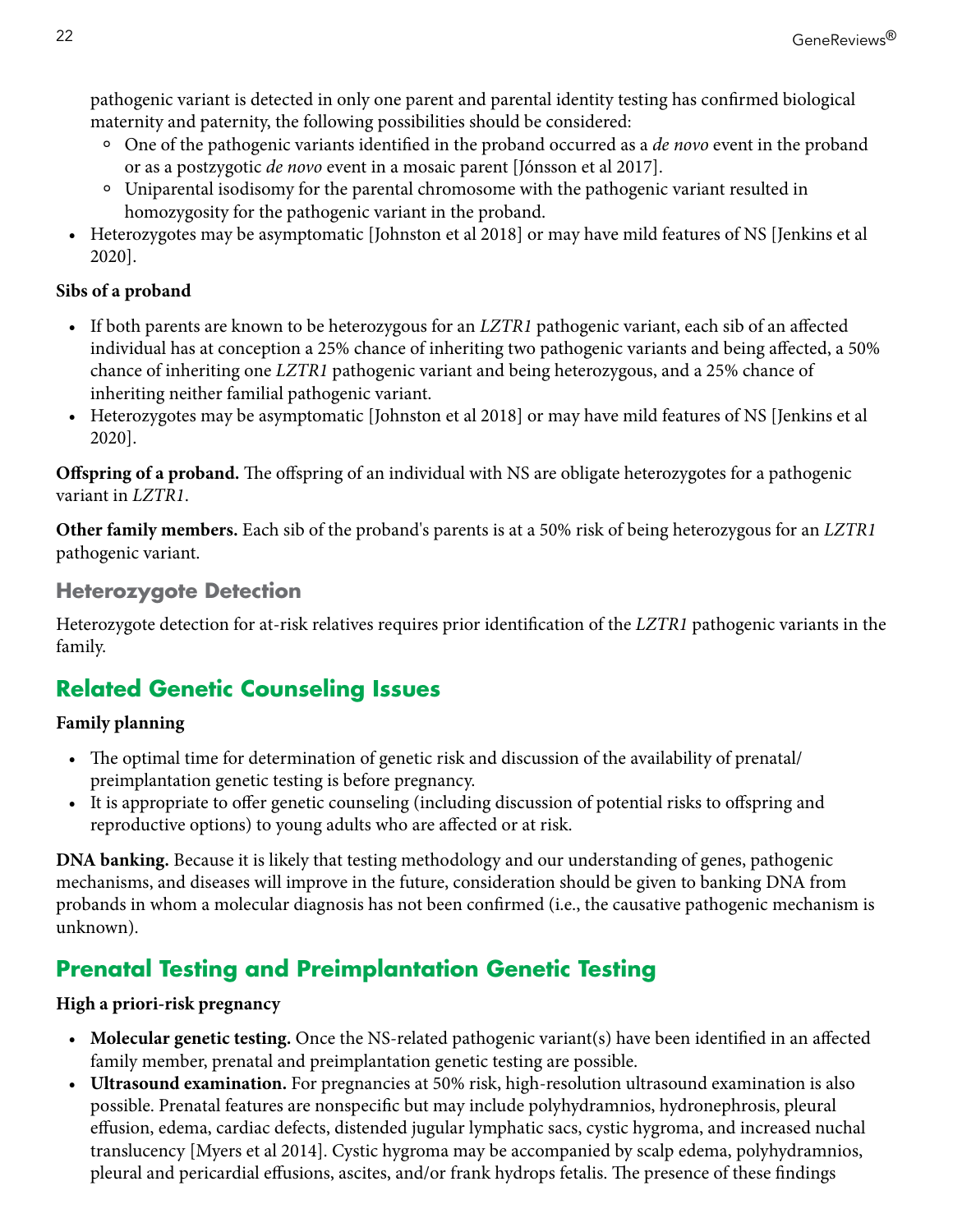<span id="page-22-0"></span>should suggest the diagnosis of NS. In addition, a search for a cardiac defect should be made; congenital heart disease is diagnosed prenatally in about 20% of cases [[Myers et al 2014\]](#page-33-0). Treatment of these pregnancy complications is the same as that in the general population.

**Low a priori-risk pregnancy** (i.e., a fetus at no known increased risk of NS). Although the ultrasonographic findings described suggest the diagnosis of NS in high-risk pregnancies, they are nonspecific and may be associated with cardiovascular defects or other chromosome and non-chromosome syndromes. In a retrospective analysis of 309 pregnancies with isolated increased nuchal translucency (>99%ile) and no other reported ultrasound findings, four pregnancies were subsequently diagnosed with NS [[Pauta et al 2022](#page-35-0)]. Of 44 pregnancies with nonimmune hydrops fetalis enrolled in the Hydrops-Yielding Diagnostic Results of Prenatal Sequencing (HYDROPS) study, four were diagnosed with NS by trio exome analysis [[Al-Kouatly et al 2021](#page-28-0)].

### **Resources**

*GeneReviews staff has selected the following disease-specific and/or umbrella support organizations and/or registries for the benefit of individuals with this disorder and their families. GeneReviews is not responsible for the information provided by other organizations. For information on selection criteria, click [here](https://www.ncbi.nlm.nih.gov/books/n/gene/app4/).*

- **New England Regional Genetics Network Phone:** 603-862-4320 **Email:** info.negenetics@unh.edu [Noonan Syndrome](https://www.negenetics.org/gemss/conditions/noonan-syndrome)
- **MedlinePlus** [Noonan syndrome](https://medlineplus.gov/genetics/condition/noonan-syndrome/)
- **My46 Trait Profile** [Noonan syndrome](https://www.my46.org/trait-document?trait=Noonan%20syndrome&parent=Genetic%20Syndromes&type=profile)
- **Noonan Syndrome Foundation Email:** info@teamnoonan.org [www.teamnoonan.org](http://www.teamnoonan.org/)
- **RASopathies Network Email:** info@rasopathiesnet.org [www.rasopathiesnet.org](http://rasopathiesnet.org/)
- **Human Growth Foundation (HGF)**

997 Glen Cove Avenue Suite 5 Glen Head NY 11545 **Phone:** 800-451-6434 (toll-free) **Fax:** 516-671-4055 **Email:** hgf1@hgfound.org [www.hgfound.org](http://www.hgfound.org)

#### • **MAGIC Foundation**

4200 Cantera Drive #106 Warrenville IL 60555 **Phone:** 800-362-4423 (Toll-free Parent Help Line); 630-836-8200 **Fax:** 630-836-8181 **Email:** contactus@magicfoundation.org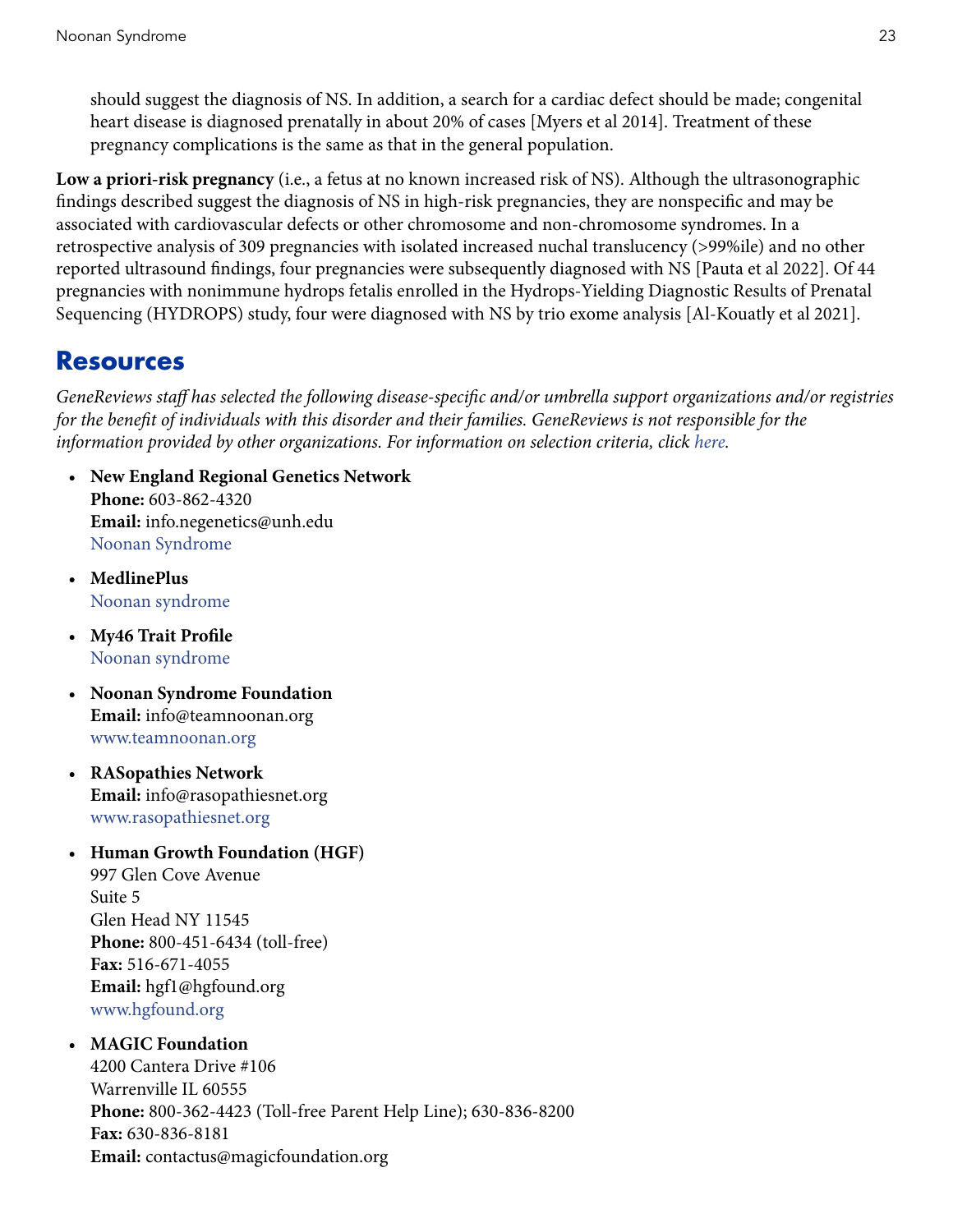#### <span id="page-23-0"></span>[www.magicfoundation.org](http://www.magicfoundation.org)

# **Molecular Genetics**

*Information in the Molecular Genetics and OMIM tables may differ from that elsewhere in the GeneReview: tables may contain more recent information. —*ED.

| Gene             | Chromosome Locus Protein |                                                                   | Locus-Specific Databases                                                                                  | <b>HGMD</b>      | ClinVar           |
|------------------|--------------------------|-------------------------------------------------------------------|-----------------------------------------------------------------------------------------------------------|------------------|-------------------|
| <b>BRAF</b>      | 7q34                     | Serine/threonine-protein<br>kinase B-raf                          | <b>BRAF</b> database                                                                                      | <b>BRAF</b>      | <b>BRAF</b>       |
| <b>KRAS</b>      | 12p12.1                  | <b>GTPase KRas</b>                                                | <b>KRAS</b> database                                                                                      | <b>KRAS</b>      | <b>KRAS</b>       |
| LZTR1            | 22q11.21                 | Leucine-zipper-like<br>transcriptional regulator 1                | LZTR1@LOVD                                                                                                | LZTR1            | LZTR1             |
| MAP2K1           | 15q22.31                 | Dual specificity mitogen-<br>activated protein kinase<br>kinase 1 | MAP2K1@LOVD                                                                                               | MAP2K1           | MAP2K1            |
| <b>MRAS</b>      | 3q22.3                   | Ras-related protein M-Ras                                         |                                                                                                           | <b>MRAS</b>      | <b>MRAS</b>       |
| <b>NRAS</b>      | 1p13.2                   | <b>GTPase NRas</b>                                                | NRAS database<br>NRASbase: Mutation registry<br>for Autoimmune<br>lymphoproliferative<br>syndrome type IV | <b>NRAS</b>      | <b>NRAS</b>       |
| PTPN11           | 12q24.13                 | Tyrosine-protein<br>phosphatase non-receptor<br>type 11           | PTPN11 database<br>PTPN11base: Database for<br>pathogenic mutations in the<br>SHP-2 SH2 domain            | PTPN11           | PTPN11            |
| <b>RAF1</b>      | 3p25.2                   | RAF proto-oncogene serine/<br>threonine-protein kinase            |                                                                                                           | RAF1             | RAF1              |
| RASA2            | 3q23                     | Ras GTPase-activating<br>protein 2                                |                                                                                                           | RASA2            | RASA2             |
| RIT1             | 1q22                     | GTP-binding protein Rit1                                          |                                                                                                           | RIT1             | RIT1              |
| <b>RRAS</b>      | 19q13.33                 | Ras-related protein R-Ras                                         |                                                                                                           | <b>RRAS</b>      | <b>RRAS</b>       |
| SOS1             | 2p22.1                   | Son of sevenless homolog 1                                        | SOS1 database                                                                                             | SOS1             | SOS1              |
| SOS <sub>2</sub> | 14q21.3                  | Son of sevenless homolog 2                                        |                                                                                                           | SOS <sub>2</sub> | SO <sub>S</sub> 2 |

**Table A.** Noonan Syndrome: Genes and Databases

Data are compiled from the following standard references: gene from [HGNC](http://www.genenames.org/index.html); chromosome locus from [OMIM](http://www.omim.org/); protein from [UniProt.](http://www.uniprot.org/) For a description of databases (Locus Specific, HGMD, ClinVar) to which links are provided, click [here](https://www.ncbi.nlm.nih.gov/books/n/gene/app1/).

**Table B.** OMIM Entries for Noonan Syndrome ([View All in OMIM\)](https://www.ncbi.nlm.nih.gov/omim/163950,164757,164760,164790,165090,176872,176876,176948,182530,190070,600098,600574,601247,601589,605275,608435,609591,609942,610733,611553,613224,613706,615355,616559,616564,618499,618624,619087)

| 163950 NOONAN SYNDROME 1; NS1                                     |
|-------------------------------------------------------------------|
| 164757 B-RAF PROTOONCOGENE, SERINE/THREONINE KINASE; BRAF         |
| 164760 RAF1 PROTOONCOGENE, SERINE/THREONINE KINASE; RAF1          |
| 164790 NRAS PROTOONCOGENE, GTPase: NRAS                           |
| 165090 RELATED RAS VIRAL ONCOGENE HOMOLOG; RRAS                   |
| 176872 MITOGEN-ACTIVATED PROTEIN KINASE KINASE 1; MAP2K1          |
| 176876 PROTEIN-TYROSINE PHOSPHATASE, NONRECEPTOR-TYPE, 11; PTPN11 |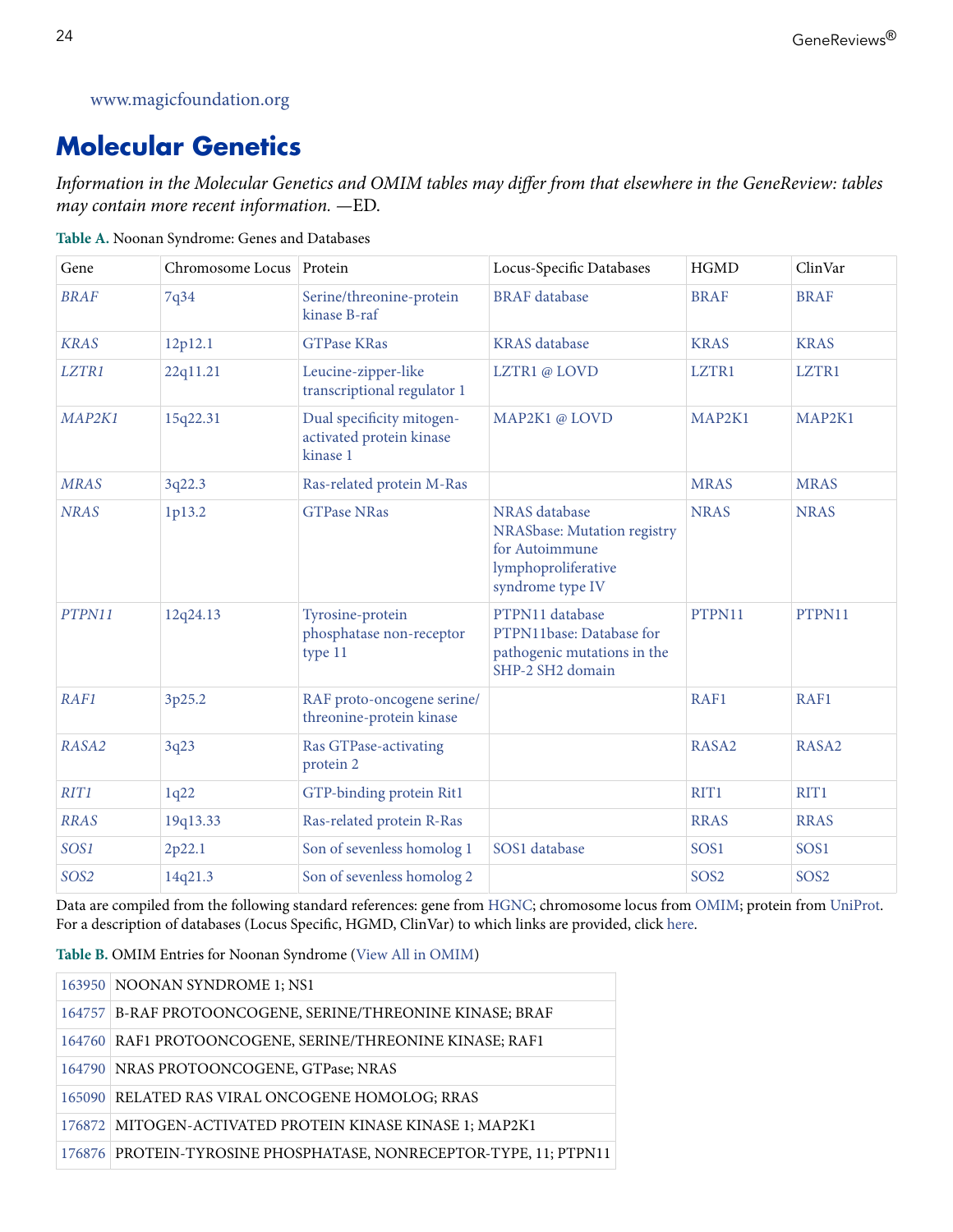*Table B. continued from previous page.*

| 176948 MITOGEN-ACTIVATED PROTEIN KINASE 1; MAPK1              |
|---------------------------------------------------------------|
| 182530 SOS RAS/RAC GUANINE NUCLEOTIDE EXCHANGE FACTOR 1; SOS1 |
| 190070 KRAS PROTOONCOGENE, GTPase; KRAS                       |
| 600098 RELATED RAS VIRAL ONCOGENE HOMOLOG 2; RRAS2            |
| 600574 LEUCINE ZIPPER-LIKE TRANSCRIPTIONAL REGULATOR 1; LZTR1 |
| 601247 SOS RAS/RAC GUANINE NUCLEOTIDE EXCHANGE FACTOR 2; SOS2 |
| 601589 RAS p21 PROTEIN ACTIVATOR 2; RASA2                     |
| 605275 NOONAN SYNDROME 2; NS2                                 |
| 608435 MUSCLE RAS VIRAL ONCOGENE HOMOLOG; MRAS                |
| 609591 RIC-LIKE PROTEIN WITHOUT CAAX MOTIF 1; RIT1            |
| 609942 NOONAN SYNDROME 3; NS3                                 |
| 610733 NOONAN SYNDROME 4; NS4                                 |
| 611553 NOONAN SYNDROME 5; NS5                                 |
| 613224 NOONAN SYNDROME 6; NS6                                 |
| 613706 NOONAN SYNDROME 7; NS7                                 |
| 615355 NOONAN SYNDROME 8; NS8                                 |
| 616559 NOONAN SYNDROME 9; NS9                                 |
| 616564 NOONAN SYNDROME 10; NS10                               |
| 618499 NOONAN SYNDROME 11; NS11                               |
| 618624 NOONAN SYNDROME 12; NS12                               |
| 619087 NOONAN SYNDROME 13; NS13                               |

## **Molecular Pathogenesis**

The genes implicated in Noonan syndrome are part of or interact with the Ras/MAPK pathway. This pathway is a widely important signal transduction pathway. Growth factors, cytokines, hormones, and other extracellular ligands stimulate cell differentiation, proliferation, metabolism, and survival. Adaptor proteins are recruited and form a complex that converts inactive, GDP-bound RAS to its active GTP-bound form. This leads to downstream activation of the RAF-MEK-ERK pathway via sequential phosphorylation, culminating in activated ERK entering the nucleus and altering gene transcription. Noonan syndrome pathogenic variants usually enhance signal flow through this pathway [\[Roberts et al 2013](#page-28-0)].

| Table 9. Noonan Syndrome: Mechanism of Disease Causation |  |  |
|----------------------------------------------------------|--|--|
|                                                          |  |  |

| Gene <sup>1</sup> |                     | Mechanism   Comment/Reference                                                                                            |
|-------------------|---------------------|--------------------------------------------------------------------------------------------------------------------------|
| <b>BRAF</b>       | Gain of             | Sarkozy et al [2009]                                                                                                     |
| <b>KRAS</b>       | function            |                                                                                                                          |
| <i>LZTR1</i>      | Gain of<br>function | For heterozygous pathogenic variants that lead to autosomal dominant LZTR1-related Noonan syndrome<br>[Motta et al 2019] |
|                   | Loss of<br>function | Recessive variants typically influence protein synthesis/stability or subcellular localization [Motta et al 2019].       |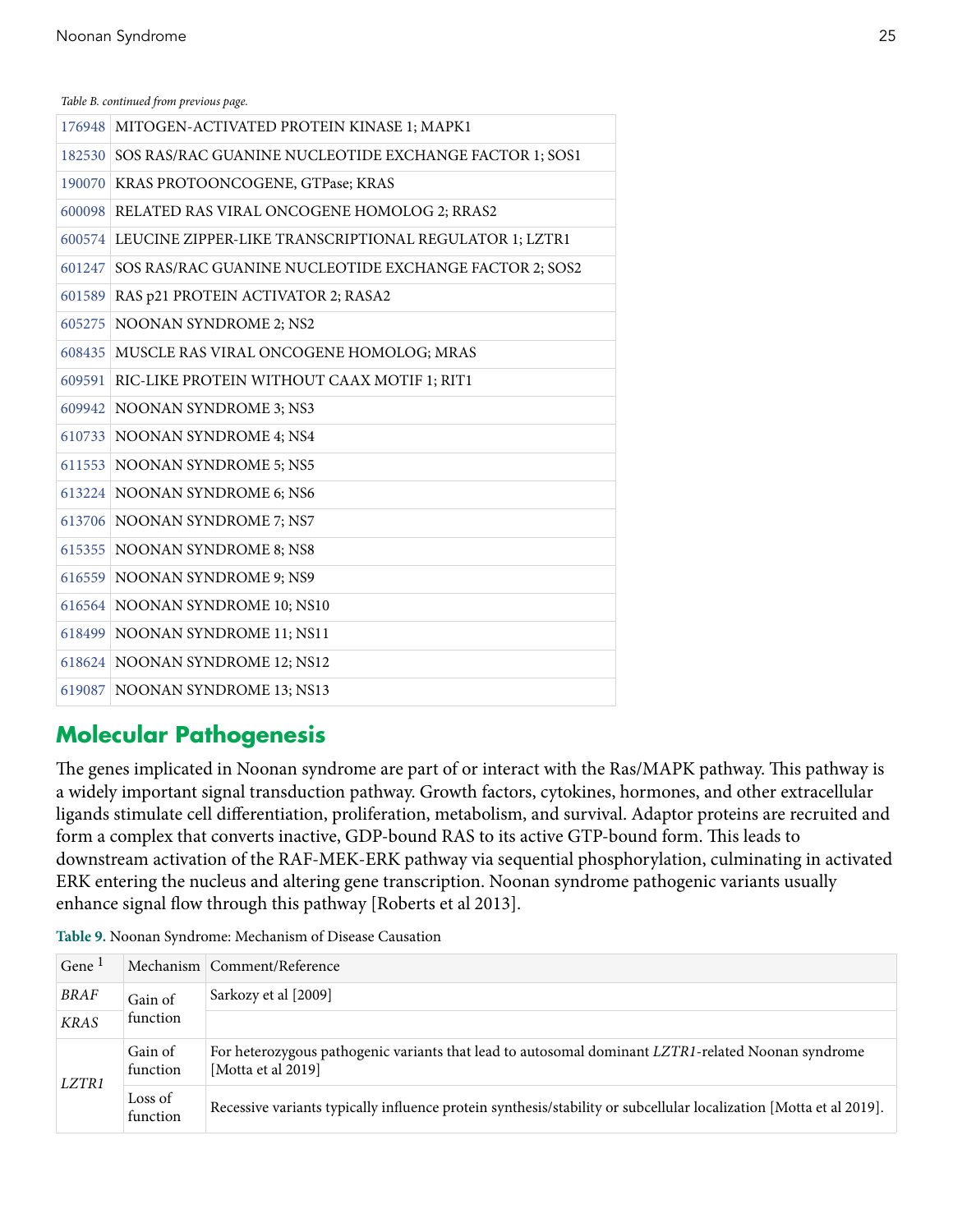<span id="page-25-0"></span>*Table 9. continued from previous page.*

| Gene $1$         |          | Mechanism   Comment/Reference                                     |
|------------------|----------|-------------------------------------------------------------------|
| MAP2K1           |          | Cirstea et al [2010], Runtuwene et al [2011]                      |
| <b>MRAS</b>      |          | Higgins et al [2017], Motta et al [2020]                          |
| <b>NRAS</b>      |          |                                                                   |
| PTPN11           |          |                                                                   |
| RAF1             | Gain of  | Pandit et al [2007]                                               |
| RASA2            | function | Chen et al [2014b]                                                |
| RIT1             |          | Aoki et al [2013]                                                 |
| RRAS             |          | Chen et al [2014b], Flex et al [2014]                             |
| SOS1             |          | Roberts et al [2007]                                              |
| SOS <sub>2</sub> |          | Chen et al [2014b], Yamamoto et al [2015], Lissewski et al [2021] |

*1.* Genes from [Table 1](#page-3-0) in alphabetic order

#### **Table 10.** Noonan Syndrome: Notable Pathogenic Variants by Gene

| Gene <sup>1</sup> | Reference Sequences        | DNA Nucleotide Change | Predicted<br>Protein Change | Comment [Reference]    |
|-------------------|----------------------------|-----------------------|-----------------------------|------------------------|
|                   | NM_002834.3<br>NP_002825.3 | c.179_181delGTG       | p.Gly60del                  | Yoshida et al [2004]   |
|                   |                            | c.181_183delGAT       | p.Asp61del                  | Lee et al [2005b]      |
|                   |                            | c.172A > G            | p.Asn58Asp                  |                        |
|                   |                            | c.174C>G              | p.Asn58Lys                  |                        |
|                   |                            | c.182A > G            | p.Asp61Gly                  |                        |
|                   |                            | c.184T>G              | p.Tyr62Asp                  |                        |
|                   |                            | c.188A > G            | p.Tyr63Cys                  |                        |
|                   |                            | c.214G>A              | p.Ala72Thr                  |                        |
|                   | NM_002834.5<br>NP_002825.3 | c.214G > T            | p.Ala72Ser                  |                        |
|                   |                            | c.215C>G              | p.Ala72Gly                  |                        |
|                   |                            | c.218C > T            | p.Thr73Ile                  |                        |
| PTPN11            |                            | c.227A > T            | p.Glu76Val                  |                        |
|                   |                            | c.228G > T            | p.Glu76Asp                  | NS & JMML <sup>2</sup> |
|                   |                            | c.236A > G            | p.Gln79Arg                  |                        |
|                   |                            | c.417G>C              | p.Glu139Asp                 |                        |
|                   |                            | c.417G > T            | p.Glu139Asp                 |                        |
|                   |                            | c.794G > A            | p.Arg265Gln                 |                        |
|                   |                            | c.836A > C            | p.Tyr279Ser                 |                        |
|                   |                            | c.853T>C              | p.Phe285Leu                 |                        |
|                   |                            | c.922A>G $^3$         | p.Asn308Asp $3$             |                        |
|                   |                            | c.923A > G            | p.Asn308Ser                 |                        |
|                   |                            | c.1403C>T             | p.Thr468Met                 |                        |
|                   |                            | c.1504T>G             | p.Ser502Ala                 |                        |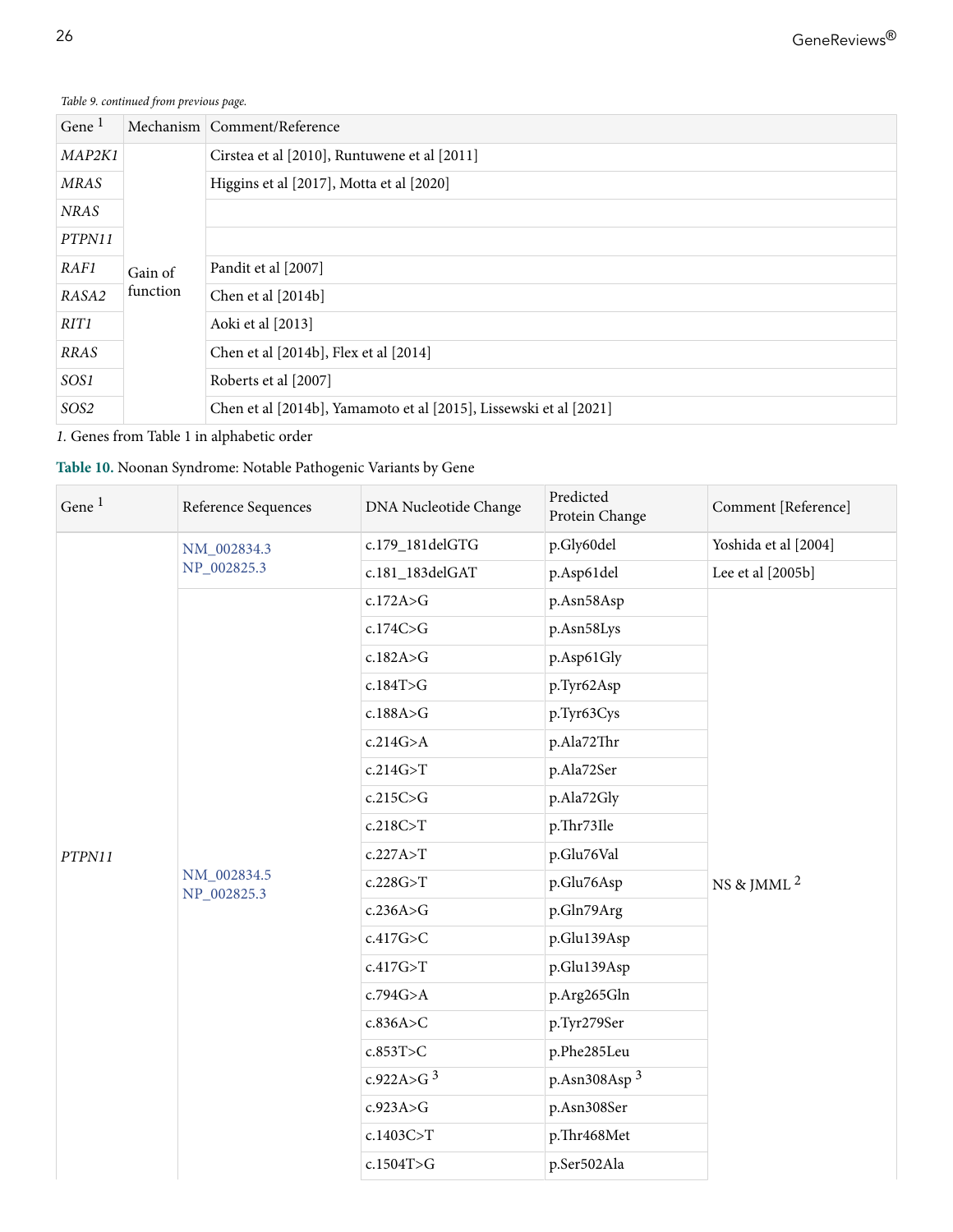#### <span id="page-26-0"></span>*Table 10. continued from previous page.*

| Gene $1$ | Reference Sequences        | DNA Nucleotide Change | Predicted<br>Protein Change | Comment [Reference]                                     |
|----------|----------------------------|-----------------------|-----------------------------|---------------------------------------------------------|
|          |                            | c.1504T>A             | p.Ser502Thr                 |                                                         |
|          |                            | c.1507 $G > A$        | p.Gly503Arg                 |                                                         |
|          |                            | c.1507 $G>C$          | p.Gly503Arg                 |                                                         |
|          |                            | c.1510A $\gt$ G       | p.Met504Val                 |                                                         |
| RAF1     | NM 002880.4<br>NP_002871.1 | c.770C > T            | p.Ser257Leu                 | 2 persons w/infantile fatal<br>pulmonary hypertension 4 |

Variants listed in the table have been provided by the author. *GeneReviews* staff have not independently verified the classification of variants.

*GeneReviews* follows the standard naming conventions of the Human Genome Variation Society [\(varnomen.hgvs.org\)](https://varnomen.hgvs.org/). See [Quick](https://www.ncbi.nlm.nih.gov/books/n/gene/app3/) [Reference](https://www.ncbi.nlm.nih.gov/books/n/gene/app3/) for an explanation of nomenclature.

JMML = juvenile myelomonocytic leukemia; NS = Noonan syndrome

*1.* Genes from [Table 1](#page-3-0) in alphabetic order

*2.* Curated from Clinvar; included variants are those classified as pathogenic or likely pathogenic with both Noonan syndrome and JMML as listed conditions for the variant [[Grant et al 2018\]](#page-31-0).

*3.* Less likely to be associated with learning issues [\[Jongmans et al 2004](#page-31-0)]

*4.* [Hopper et al \[2015\]](#page-31-0)

### **Cancer and Benign Tumors**

Sporadic tumors (including leukemia and solid tumors) occurring as single tumors in the absence of any other findings of Noonan syndrome may harbor somatic nucleotide variants in *PTPN11*, *KRAS*, *LZTR1*, *MRAS*, *NRAS*, *BRAF*, or *MAP2K1* that are not present in the germline; thus, predisposition to these tumors is not heritable. See [Catalogue of Somatic Mutations in Cancer.](https://cancer.sanger.ac.uk/cosmic)

- Leukemia and solid tumors. Juvenile myelomonocytic leukemia (JMML) accounts for one third of myelodysplastic syndrome (MDS) and about 2% of leukemia. Pathogenic variants in *NRAS*, *KRAS*, and *NF1* have been shown to deregulate the RAS-MAPK pathway leading to JMML in about 40% of affected individuals. Somatic pathogenic variants in exons 3 and 13 of *PTPN11* have been demonstrated in 34% of individuals with JMML in one cohort [\[Tartaglia et al 2003, Tartaglia et al 2004,](#page-36-0) [Hasle 2009\]](#page-31-0).
- Pathogenic variants in *PTPN11* exon 3, were also found in 19% of children with MDS with an excess of blast cells, which often evolves into acute myeloid leukemia (AML) and is associated with poor prognosis. Nonsyndromic AML, especially the monocyte subtype FAB-MD, can be caused by *PTPN11* pathogenic variants. These pathogenic variants cause a gain of function in tyrosine-protein phosphatase non-receptor type II (SHP-2), likely leading to an early initiating lesion in JMML oncogenesis with increased cell proliferation - attributable in part to prolonged activation of the RAS-MAPK pathway.
- The spectrum of leukemogenesis associated with *PTPN11* pathogenic variants has been extended to include childhood acute lymphoblastic leukemia (ALL). Pathogenic variants were observed in 8% of individuals with B-cell precursor ALL, but not among children with T-lineage ALL [\[Tartaglia et al 2004\]](#page-36-0). Additionally, [Bentires-Alj et al \[2004\]](#page-29-0) described SHP-2-activating *PTPN11* pathogenic variants in solid tumors including breast, lung, and gastric neoplasms and neuroblastoma.
- Somatic *RAF1* nucleotide variants have only rarely been found in cancer; most of these cancer-causing variants do not cluster in the regions that are germline mutational hot spots in Noonan syndrome [\[Pandit](#page-35-0)  [et al 2007\]](#page-35-0).
- *NRAS* variants are commonly observed in somatic cancer; they occur in regions different from germline *NRAS* variants that cause Noonan syndrome.
- *MAP2K1* somatic variants have been reported in ovarian cancer [\[Estep et al 2007\]](#page-30-0) and lung cancer [[Marks](#page-33-0) [et al 2008\]](#page-33-0).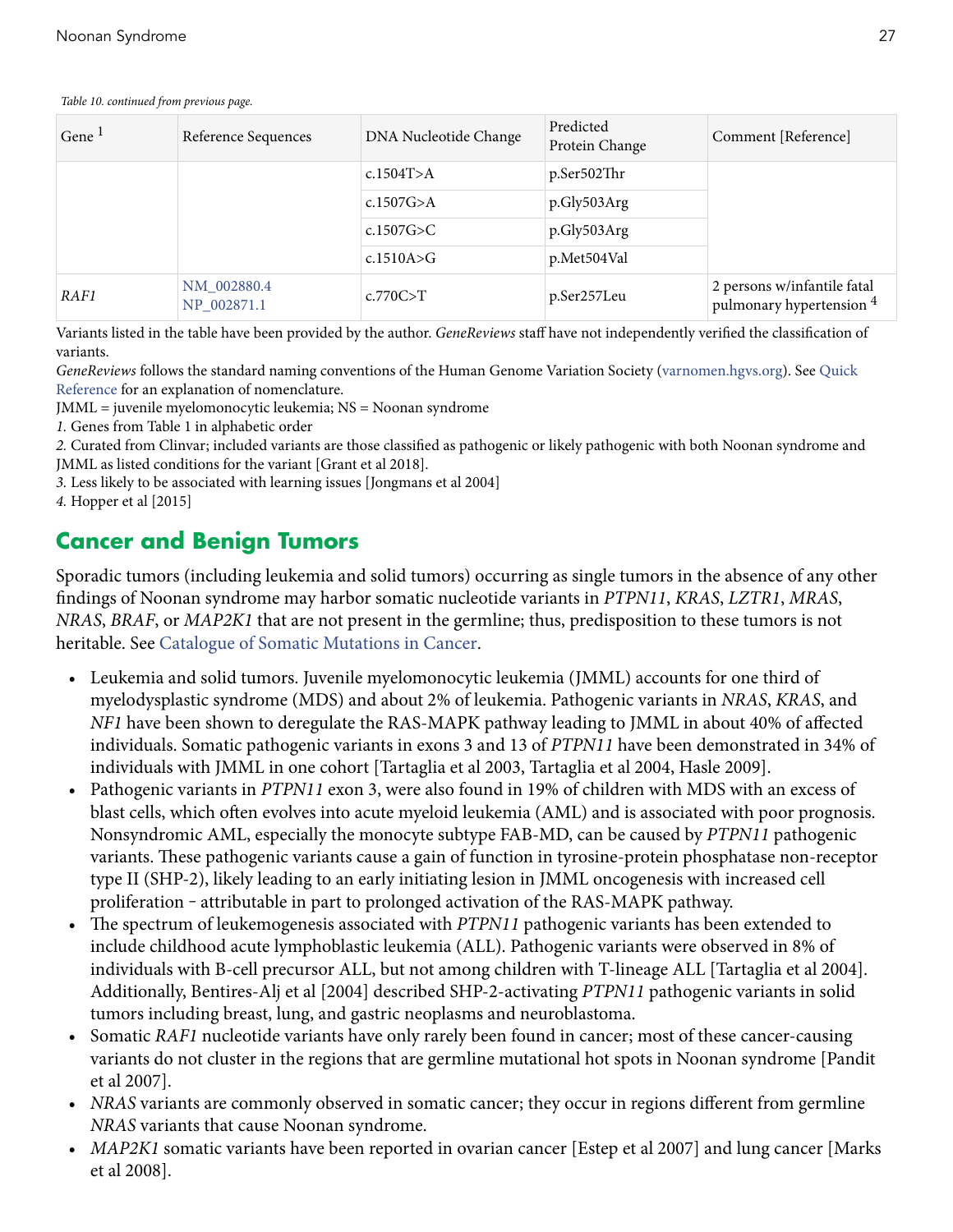- Somatic *SOS1* pathogenic variants have not been found in cancer.
- Recent studies have identified somatic *RIT1* pathogenic variants in lung adenocarcinoma and myeloproliferative or mixed myelodysplastic/myeloproliferative neoplasms [\[Berger et al 2014](#page-29-0), [Cancer](#page-29-0) [Genome Atlas Research Network 2014](#page-29-0)].
- The somatic p.Gly248Arg pathogenic variant in *LZTR1* has been identified in melanoma, glioblastoma, and colorectal cancers [\(COSMIC](https://cancer.sanger.ac.uk/cosmic) database).

# **Chapter Notes**

## **Author Notes**

Amy E Roberts, MD, FACMG Department of Cardiology and Division of Genetics, Department of Pediatrics, Boston Children's Hospital, Boston, MA Email: amy.roberts@cardio.chboston.org Website: [www.childrenshospital.org/directory/physicians/r/amy-roberts](https://www.childrenshospital.org/directory/physicians/r/amy-roberts)

Dr Roberts is trained in both clinical genetics and pediatrics. Her research focuses on genotype phenotype correlations and gene discovery in Noonan syndrome and other RASopathies. She is a member of the [Scientific](https://rasopathiesnet.org/about/research-advisory-board/) [Advisory Board of RASopathies Network](https://rasopathiesnet.org/about/research-advisory-board/) and the [Medical Advisory Board of CFC international](https://www.cfcsyndrome.org/medical-advisory-board).

# **Acknowledgments**

Our understanding of Noonan syndrome is deeply informed by the life's work of the late Dr Jacqueline A Noonan [\[Gelb et al 2020](#page-30-0)], who first described the diagnosis in 1963. The author would like to acknowledge the original author of this *GeneReview*, Judith Allanson, and the mentorship, collaboration, and collegiality of leaders in the field, including Bruce Gelb, Bryan Hall, Maria Kontaridis, Raju Kucherlapati, Mary Ella Pierpont, Rene Pierpont, Alicia Romano, Marco Tartaglia, Ineke van der Burgt, and Martin Zenker. Finally, Dr Roberts would like to thank the leadership of the [RASopathies Network](https://rasopathiesnet.org/) and [Noonan Syndrome Foundation](https://teamnoonan.org/) as well as the many families with Noonan syndrome who have shared their children's experiences in clinic, in research, and at family meetings for their selflessness and advocacy without which much of this work would not have been possible.

# **Author History**

Judith E Allanson, MD; Children's Hospital of Eastern Ontario (2001-2021) Amy E Roberts, MD (2001-present)

# **Revision History**

- 17 February 2022 (aa) Revision: [encephalocraniocutaneous lipomatosis](https://www.ncbi.nlm.nih.gov/books/n/gene/eccl/) added to [Genetically Related](#page-12-0)  [Disorders](#page-12-0)
- 16 December 2021 (ma) Comprehensive update posted live
- 8 August 2019 (ma) Revision: pathogenic variants in *LZTR1* associated with autosomal dominant and autosomal recessive Noonan syndrome
- 25 February 2016 (ha) Comprehensive update posted live
- 4 August 2011 (me) Comprehensive update posted live
- 7 October 2008 (me) Comprehensive update posted live
- 6 September 2007 (cd) Revision: mutations in *RAF1* associated with Noonan syndrome
- 22 December 2006 (cd) Revision: *SOS1* mutations responsible for some cases of Noonan syndrome; clinical testing available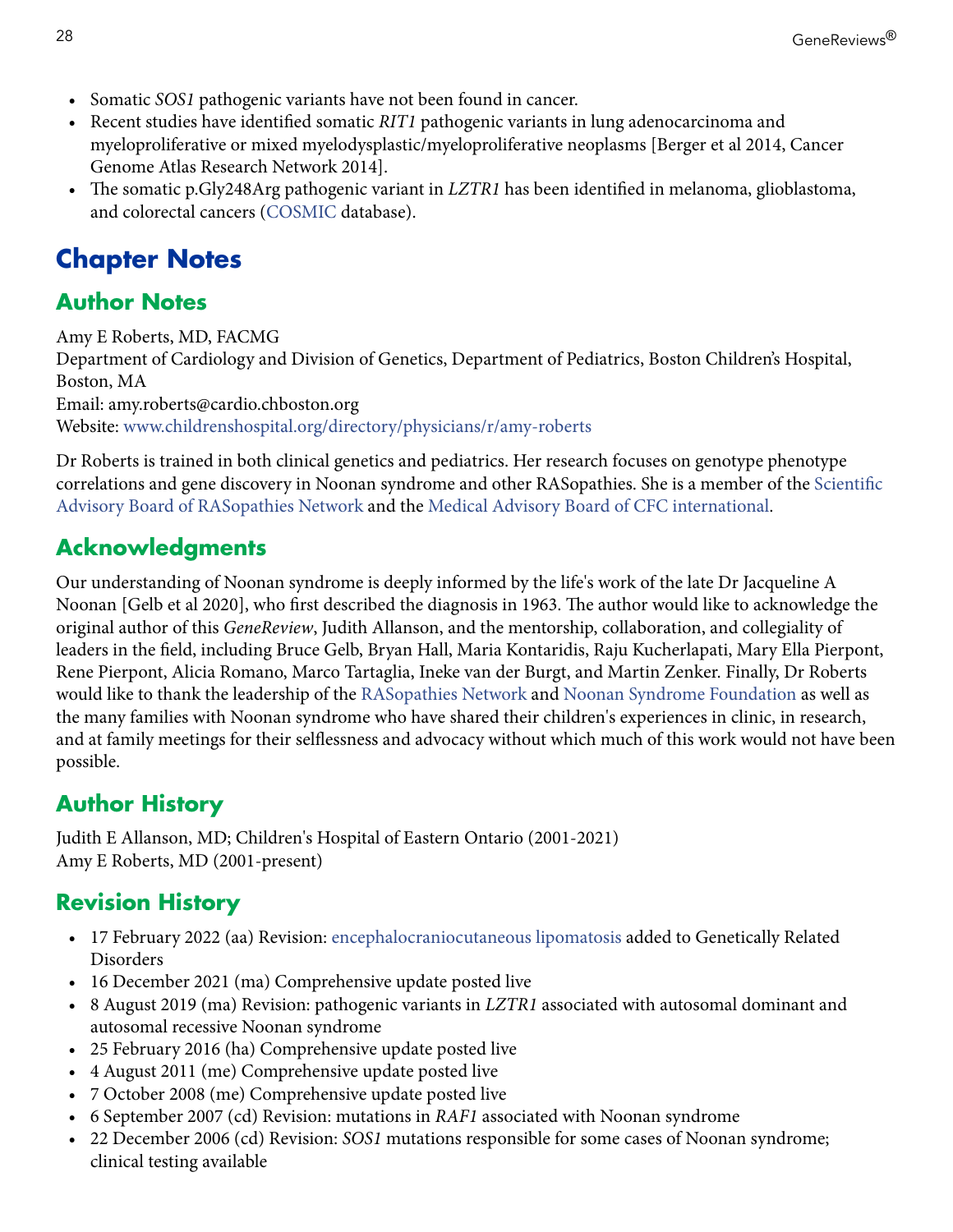- <span id="page-28-0"></span>• 22 May 2006 (cd) Revision: prenatal testing for Noonan syndrome caused by *KRAS* mutations clinically available
- 16 May 2006 (cd) Revision: *KRAS* testing clinically available
- 1 May 2006 (ja) Revision: mutations in *KRAS* cause Noonan syndrome
- 9 March 2006 (me) Comprehensive update posted live
- 17 December 2003 (me) Comprehensive update posted live
- 15 November 2001 (me) Review posted live
- 2 August 2001 (ja) Original submission

# **References**

## **Published Guidelines / Consensus Statements**

- Noonan Syndrome Guideline Development Group. Management of Noonan syndrome a clinical guideline (pdf). University of Manchester: DYSCERNE. Available [online.](https://rasopathiesnet.org/wp-content/uploads/2014/01/265_Noonan_Guidelines.pdf) 2010. Accessed 2-11-22.
- Roberts AE, Allanson JE, Tartaglia M, Gelb BD. Noonan syndrome. Lancet. 2013;381:333–42. PubMed PMID: [23312968](https://www.ncbi.nlm.nih.gov/pubmed/23312968).
- Romano AA, Allanson JE, Dahlgren J, Gelb BD, Hall B, Pierpont ME, Roberts AE, Robinson W, Takemoto CM, Noonan JA. Noonan syndrome: clinical features, diagnosis, and management guidelines. Pediatrics. 2010;126:746–59. PubMed PMID: [20876176.](https://www.ncbi.nlm.nih.gov/pubmed/20876176)

### **Literature Cited**

- Alfieri P, Cumbo F, Serra G, Trasolini M, Frattini C, Scibelli F, Licchelli S, Cirillo F, Caciolo C, Casini MP, D'Amico A, Tartaglia M, Digilio MC, Capolino R, Vicari S. Manic and depressive symptoms in children diagnosed with Noonan syndrome. Brain Sci. 2021;11:233. PubMed PMID: [33668418](https://www.ncbi.nlm.nih.gov/pubmed/33668418).
- Al-Kouatly HB, Makhamreh MM, Rice SM, Smith K, Harman C, Quinn A, Valcarcel BN, Firman B, Liu R, Hegde M, Critchlow E, Berger SI. High diagnosis rate for nonimmune hydrops fetalis with prenatal clinical exome from the Hydrops-Yielding Diagnostic Results of Prenatal Sequencing (HYDROPS) Study. Genet Med. 2021;23:1325–33. PubMed PMID: [33686258](https://www.ncbi.nlm.nih.gov/pubmed/33686258).
- Altmüller F, Lissewski C, Bertola D, Flex E, Stark Z, Spranger S, Baynam G, Buscarilli M, Dyack S, Gillis J, Yntema HG, Pantaleoni F, van Loon RL, MacKay S, Mina K, Schanze I, Tan TY, Walsh M, White SM, Niewisch MR, García-Miñaúr S, Plaza D, Ahmadian MR, Cavé H, Tartaglia M, Zenker M. Genotype and phenotype spectrum of NRAS germline variants. Eur J Hum Genet. 2017;25:823–31. PubMed PMID: [28594414](https://www.ncbi.nlm.nih.gov/pubmed/28594414).
- Andelfinger G, Marquis C, Raboisson MJ, Théoret Y, Waldmüller S, Wiegand G, Gelb BD, Zenker M, Delrue MA, Hofbeck M. Hypertrophic cardiomyopathy in Noonan syndrome treated by MEK-inhibition. J Am Coll Cardiol. 2019;73:2237–9. PubMed PMID: [31047013.](https://www.ncbi.nlm.nih.gov/pubmed/31047013)
- Aoki Y, Niihori T, Banjo T, Okamoto N, Mizuno S, Kurosawa K, Ogata T, Takada F, Yano M, Ando T, Hoshika T, Barnett C, Ohashi H, Kawame H, Hasegawa T, Okutani T, Nagashima T, Hasegawa S, Funayama R, Nagashima T, Nakayama K, Inoue S, Watanabe Y, Ogura T, Matsubara Y. Gain-of-function mutations in RIT1 cause Noonan syndrome, a RAS/MAPK pathway syndrome. Am J Hum Genet. 2013;93:173–80. PubMed PMID: [23791108.](https://www.ncbi.nlm.nih.gov/pubmed/23791108)
- Aoki Y, Niihori T, Inoue SI, Matsubara Y. Recent advances in RASopathies. J Hum Genet. 2016;61:33–9. PubMed PMID: [26446362.](https://www.ncbi.nlm.nih.gov/pubmed/26446362)
- Armour CM, Allanson JE. Further delineation of cardio-facio-cutaneous syndrome: clinical features of 38 individuals with proven mutations. J Med Genet. 2008;45:249–54. PubMed PMID: [18039946](https://www.ncbi.nlm.nih.gov/pubmed/18039946).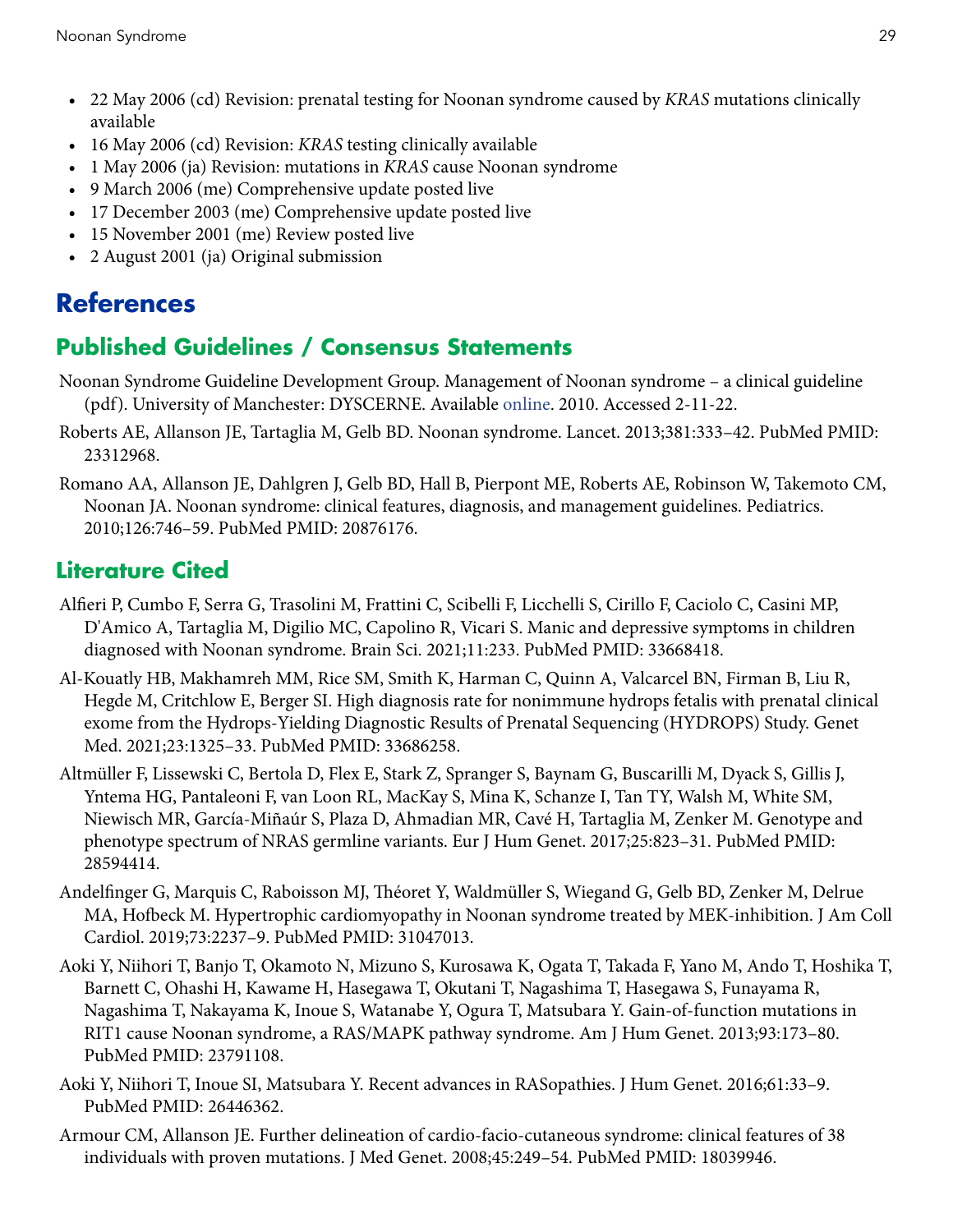- <span id="page-29-0"></span>Beneteau C, Cavé H, Moncla A, Dorison N, Munnich A, Verloes A, Leheup B. SOS1 and PTPN11 mutations in five cases of Noonan syndrome with multiple giant cell lesions. Eur J Hum Genet. 2009;17:1216–21. PubMed PMID: [19352411.](https://www.ncbi.nlm.nih.gov/pubmed/19352411)
- Bentires-Alj M, Paez JG, David FS, Keilhack H, Halmos B, Naoki K, Maris JM, Richardson A, Bardelli A, Sugarbaker DJ, Richards WG, Du J, Girard L, Minna JD, Loh ML, Fisher DE, Velculescu VE, Vogelstein B, Meyerson M, Sellers WR, Neel BG. Activating mutations of the Noonan syndrome-associated SHP2/ PTPN11 gene in human solid tumors and adult acute myelogenous leukemia. Cancer Res. 2004;64:8816–20. PubMed PMID: [15604238.](https://www.ncbi.nlm.nih.gov/pubmed/15604238)
- Berger AH, Imielinski M, Duke F, Wala J, Kaplan N, Shi GX, Andres DA, Meyerson M. Oncogenic RIT1 mutations in lung adenocarcinoma. Oncogene. 2014;33:4418–23. PubMed PMID: [24469055.](https://www.ncbi.nlm.nih.gov/pubmed/24469055)
- Bertola DR, Pereira AC, Passetti F, de Oliveira PS, Messiaen L, Gelb BD, Kim CA, Krieger JE. Neurofibromatosis-Noonan syndrome: molecular evidence of the concurrence of both disorders in a patient. Am J Med Genet A. 2005;136:242–5. PubMed PMID: [15948193.](https://www.ncbi.nlm.nih.gov/pubmed/15948193)
- Bertola DR, Yamamoto GL, Almeida TF, Buscarilli M, Jorge AA, Malaquias AC, Kim CA, Takahashi VN, Passos-Bueno MR, Pereira AC. Further evidence of the importance of RIT1 in Noonan syndrome. Am J Med Genet A. 2014;164A:2952–7. PubMed PMID: [25124994.](https://www.ncbi.nlm.nih.gov/pubmed/25124994)
- Brasil AS, Pereira AC, Wanderley LT, Kim CA, Malaquias AC, Jorge AA, Krieger JE, Bertola DR. PTPN11 and KRAS gene analysis in patients with Noonan and Noonan-like syndromes. Genet Test Mol Biomarkers. 2010;14:425–32. PubMed PMID: [20578946](https://www.ncbi.nlm.nih.gov/pubmed/20578946).
- Briggs BJ, Dickerman JD. Bleeding disorders in Noonan syndrome. Pediatr Blood Cancer. 2012;58:167–72. PubMed PMID: [22012616.](https://www.ncbi.nlm.nih.gov/pubmed/22012616)
- Briggs B, Savla D, Ramchandar N, Dimmock D, Le D, Thornburg CD. The evaluation of hematologic screening and perioperative management in patients with Noonan syndrome: a retrospective chart review. J Pediatr. 2020;220:154–8.e6. PubMed PMID: [32111381.](https://www.ncbi.nlm.nih.gov/pubmed/32111381)
- Cancer Genome Atlas Research Network. Comprehensive molecular profiling of lung adenocarcinoma. Nature. 2014;511:543–50. PubMed PMID: [25079552.](https://www.ncbi.nlm.nih.gov/pubmed/25079552)
- Capri Y, Flex E, Krumbach OHF, Carpentieri G, Cecchetti S, Lißewski C, Rezaei Adariani S, Schanze D, Brinkmann J, Piard J, Pantaleoni F, Lepri FR, Goh ES, Chong K, Stieglitz E, Meyer J, Kuechler A, Bramswig NC, Sacharow S, Strullu M, Vial Y, Vignal C, Kensah G, Cuturilo G, Kazemein Jasemi NS, Dvorsky R, Monaghan KG, Vincent LM, Cavé H, Verloes A, Ahmadian MR, Tartaglia M, Zenker M. Activating mutations in RRAS2 are a rare cause of Noonan syndrome. Am J Hum Genet. 2019;104:1223–32. PubMed PMID: [31130282.](https://www.ncbi.nlm.nih.gov/pubmed/31130282)
- Chen JL, Zhu X, Zhao TL, Wang J, Yang YF, Tan ZP. Rare copy number variations containing genes involved in RASopathies: deletion of SHOC2 and duplication of PTPN11. Mol Cytogenet. 2014a;7:28. PubMed PMID: [24739123](https://www.ncbi.nlm.nih.gov/pubmed/24739123).
- Chen PC, Yin J, Yu HW, Yuan T, Fernandez M, Yung CK, Trinh QM, Peltekova VD, Reid JG, Tworog-Dube E, Morgan MB. Muzny DM6, Stein L, McPherson JD, Roberts AE, Gibbs RA, Neel BG, Kucherlapati R. Nextgeneration sequencing identifies rare variants associated with Noonan syndrome. Proc Natl Acad Sci U S A. 2014b;111:11473–8. PubMed PMID: [25049390.](https://www.ncbi.nlm.nih.gov/pubmed/25049390)
- Cirstea IC, Kutsche K, Dvorsky R, Gremer L, Carta C, Horn D, Roberts AE, Lepri F, Merbitz-Zahradnik T, König R, Kratz CP, Pantaleoni F, Dentici ML, Joshi VA, Kucherlapati RS, Mazzanti L, Mundlos S, Patton MA, Silengo MC, Rossi C, Zampino G, Digilio C, Stuppia L, Seemanova E, Pennacchio LA, Gelb BD, Dallapiccola B, Wittinghofer A, Ahmadian MR, Tartaglia M, Zenker M. A restricted spectrum of NRAS mutations causes Noonan syndrome. Nat Genet. 2010;42:27–9. PubMed PMID: [19966803.](https://www.ncbi.nlm.nih.gov/pubmed/19966803)
- Colley A, Donnai D, Evans DG. Neurofibromatosis/Noonan phenotype: a variable feature of type 1 neurofibromatosis. Clin Genet. 1996;49:59–64. PubMed PMID: [8740913.](https://www.ncbi.nlm.nih.gov/pubmed/8740913)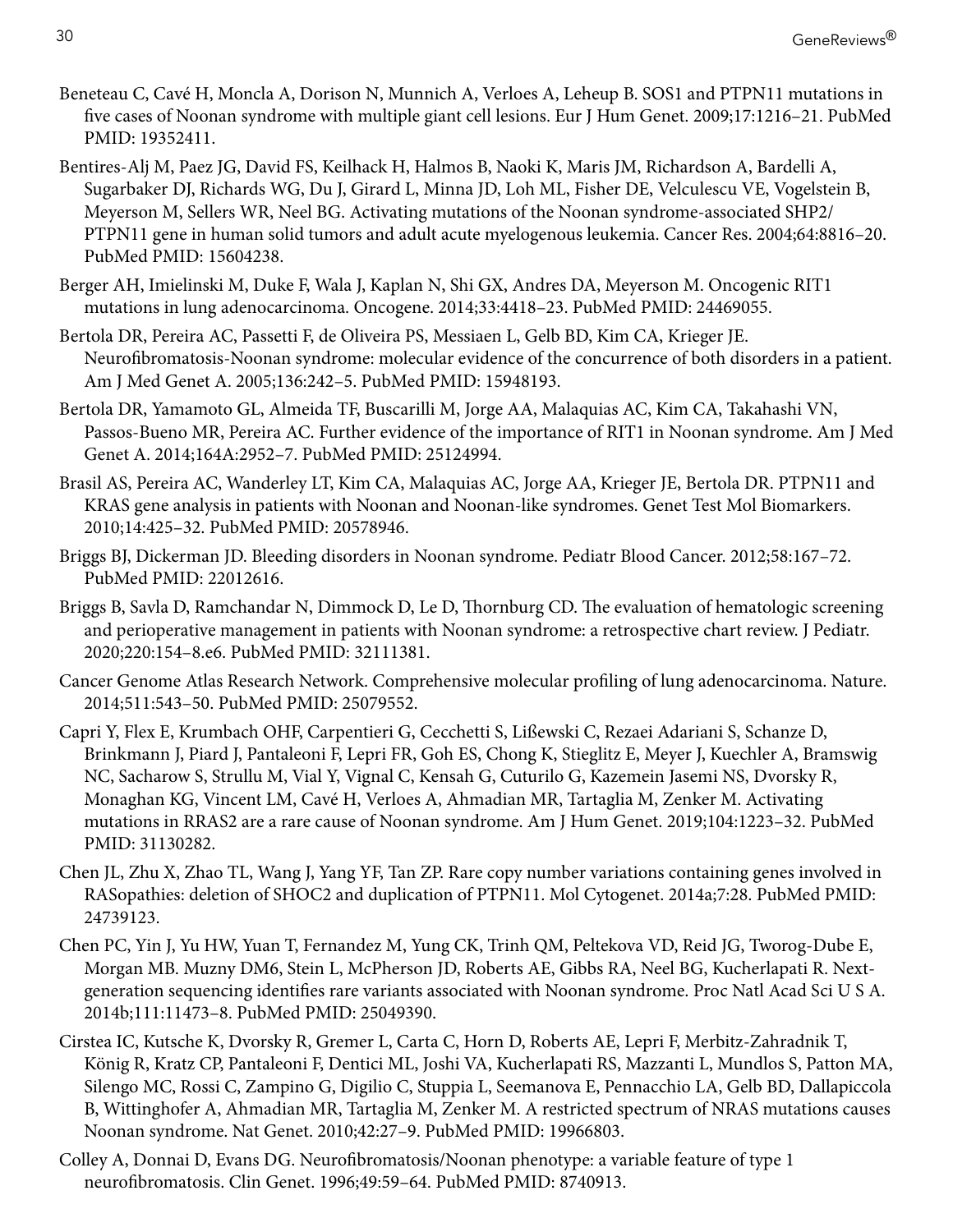- <span id="page-30-0"></span>Cordeddu V, Di Schiavi E, Pennacchio LA, Ma'ayan A, Sarkozy A, Fodale V, Cecchetti S, Cardinale A, Martin J, Schackwitz W, Lipzen A, Zampino G, Mazzanti L, Digilio MC, Martinelli S, Flex E, Lepri F, Bartholdi D, Kutsche K, Ferrero GB, Anichini C, Selicorni A, Rossi C, Tenconi R, Zenker M, Merlo D, Dallapiccola B, Iyengar R, Bazzicalupo P, Gelb BD, Tartaglia M. Mutation of SHOC2 promotes aberrant protein Nmyristoylation and causes Noonan-like syndrome with loose anagen hair. Nat Genet. 2009;41:1022–6. PubMed PMID: [19684605.](https://www.ncbi.nlm.nih.gov/pubmed/19684605)
- Cordeddu V, Yin JC, Gunnarsson C, Virtanen C, Drunat S, Lepri F, De Luca A, Rossi C, Ciolfi A, Pugh TJ, Bruselles A, Priest JR, Pennacchio LA, Lu Z, Danesh A, Quevedo R, Hamid A, Martinelli S, Pantaleoni F, Gnazzo M, Daniele P, Lissewski C, Bocchinfuso G, Stella L, Odent S, Philip N, Faivre L, Vlckova M, Seemanova E, Digilio C, Zenker M, Zampino G, Verloes A, Dallapiccola B, Roberts AE, Cavé H, Gelb BD, Neel BG, Tartaglia M. Activating mutations affecting the Dbl homology domain of SOS2 cause Noonan syndrome. Hum Mutat. 2015;36:1080–7. PubMed PMID: [26173643.](https://www.ncbi.nlm.nih.gov/pubmed/26173643)
- Denayer E, Devriendt K, de Ravel T, Van Buggenhout G, Smeets E, Francois I, Sznajer Y, Craen M, Leventopoulos G, Mutesa L, Vandecasseye W, Massa G, Kayserili H, Sciot R, Fryns JP, Legius E. Tumor spectrum in children with Noonan syndrome and SOS1 or RAF1 mutations. Genes Chromosomes Cancer. 2010;49:242–52. PubMed PMID: [19953625](https://www.ncbi.nlm.nih.gov/pubmed/19953625).
- Derbent M, Oncel Y, Tokel K, Varan B, Haberal A, Yazici AC, Legius E, Ozbek N. Clinical and hematological findings in Noonan syndrome patients with PTPN11 mutations. Am J Med Genet. 2010;152A:2768–74. PubMed PMID: [20954246.](https://www.ncbi.nlm.nih.gov/pubmed/20954246)
- Dori Y, Smith C, Pinto E, Snyder K, March ME, Hakonarson H, Belasco J. Severe lymphatic disorder resolved with MEK inhibition in a patient with Noonan syndrome and SOS1 mutation. Pediatrics. 2020;146:e20200167. PubMed PMID: [33219052](https://www.ncbi.nlm.nih.gov/pubmed/33219052).
- Ejarque I, Millán-Salvador JM, Oltra S, Pesudo-Martínez JV, Beneyto M, Pérez-Aytés A. Arnold-Chiari malformation in Noonan syndrome and other syndromes of the RAS/MAPK pathway. Rev Neurol. 2015;60:408–12. PubMed PMID: [25912702](https://www.ncbi.nlm.nih.gov/pubmed/25912702).
- Estep AL, Palmer C, McCormick F, Rauen KA. Mutation analysis of BRAF, MEK1 and MEK2 in 15 ovarian cancer cell lines: implications for therapy. PLoS One. 2007;2:e1279. PubMed PMID: [18060073](https://www.ncbi.nlm.nih.gov/pubmed/18060073).
- Flex E, Jaiswal M, Pantaleoni F, Martinelli S, Strullu M, Fansa EK, Caye A, De Luca A, Lepri F, Dvorsky R, Pannone L, Paolacci S, Zhang SC, Fodale V, Bocchinfuso G, Rossi C, Burkitt-Wright EM, Farrotti A, Stellacci E, Cecchetti S, Ferese R, Bottero L, Castro S, Fenneteau O, Brethon B, Sanchez M, Roberts AE, Yntema HG, Van Der Burgt I, Cianci P, Bondeson ML, Cristina Digilio M, Zampino G, Kerr B, Aoki Y, Loh ML, Palleschi A, Di Schiavi E, Carè A, Selicorni A, Dallapiccola B, Cirstea IC, Stella L, Zenker M, Gelb BD, Cavé H, Ahmadian MR, Tartaglia M. Activating mutations in RRAS underlie a phenotype within the RASopathy spectrum and contribute to leukaemogenesis. Hum Mol Genet. 2014;23:4315–27. PubMed PMID: [24705357.](https://www.ncbi.nlm.nih.gov/pubmed/24705357)
- Fowlkes JL, Thrailkill KM, Bunn RC. RASopathies: The musculoskeletal consequences and their etiology and pathogenesis. Bone. 2021;152:116060. PubMed PMID: [34144233](https://www.ncbi.nlm.nih.gov/pubmed/34144233).
- Garren B, Stephan M, Hogue JS. NRAS associated RASopathy and embryonal rhabdomyosarcoma. Am J Med Genet A. 2020;182:195–200. PubMed PMID: [31697451](https://www.ncbi.nlm.nih.gov/pubmed/31697451).
- Gelb BD, Newburger JW, Roberts AE, Williams RG. In memoriam: Jaqueline A Noonan. J Am Coll Cardiol. 2020;76:1498–500.
- Gelb BD, Roberts AE, Tartaglia M. Cardiomyopathies in Noonan syndrome and the other RASopathies. Prog Pediatr Cardiol. 2015;39:13–19. PubMed PMID: [26380542](https://www.ncbi.nlm.nih.gov/pubmed/26380542).
- Graham JM Jr, Kramer N, Bejjani BA, Thiel CT, Carta C, Neri G, Tartaglia M, Zenker M. Genomic duplication of PTPN11 is an uncommon cause of Noonan syndrome. Am J Med Genet. 2009;149A:2122–8. PubMed PMID: [19760651.](https://www.ncbi.nlm.nih.gov/pubmed/19760651)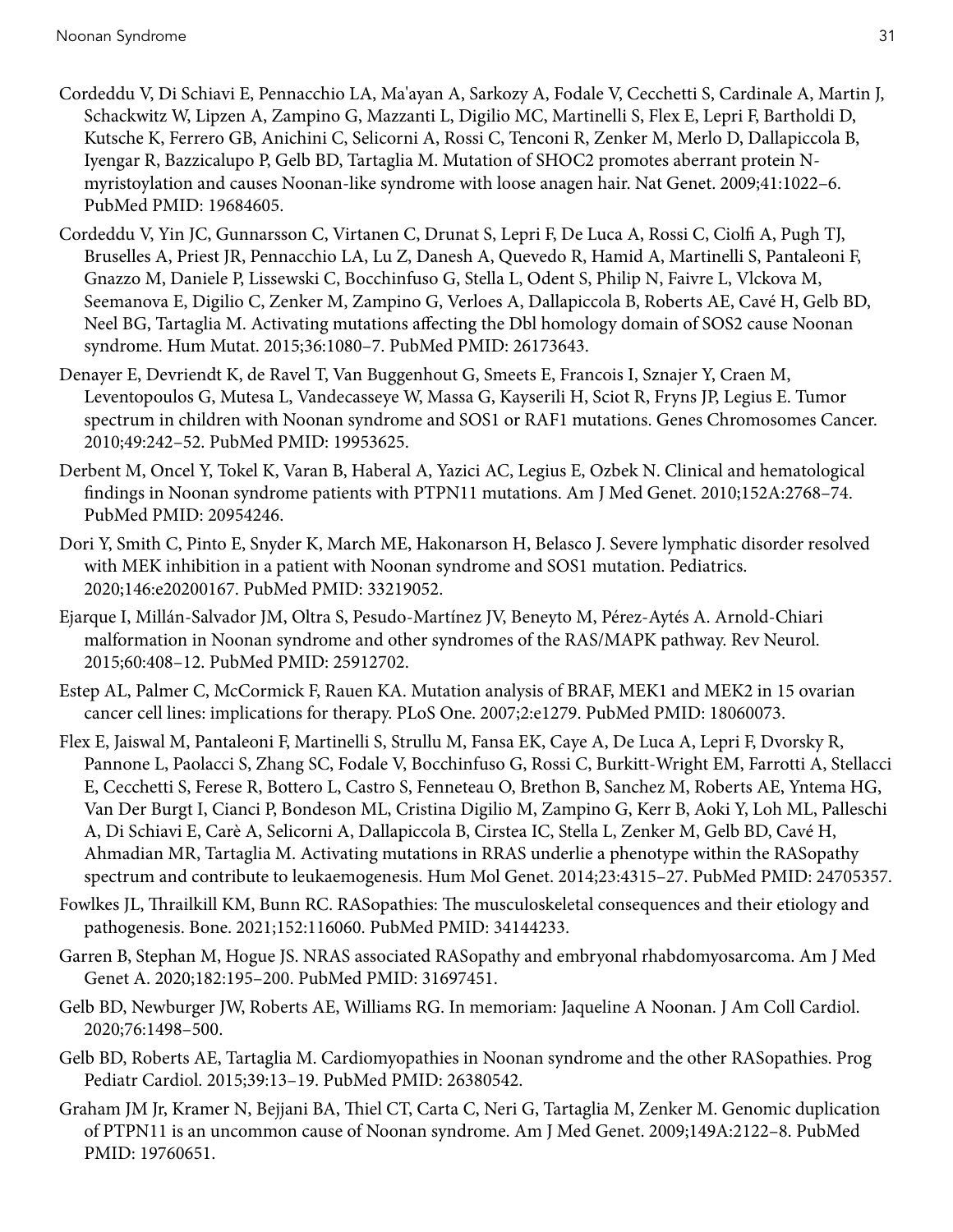- <span id="page-31-0"></span>Grant AR, Cushman BJ, Cavé H, Dillon MW, Gelb BD, Gripp KW, Lee JA, Mason-Suares H, Rauen KA, Tartaglia M, Vincent LM, Zenker M. Assessing the gene-disease association of 19 genes with the RASopathies using the ClinGen gene curation framework. Hum Mutat. 2018;39:1485–93. PubMed PMID: [30311384](https://www.ncbi.nlm.nih.gov/pubmed/30311384).
- Gripp KW, Aldinger KA, Bennett JT, Baker L, Tusi J, Powell-Hamilton N, Stabley D, Sol-Church K, Timms AE, Dobyns WB. A novel rasopathy caused by recurrent de novo missense mutations in PPP1CB closely resembles Noonan syndrome with loose anagen hair. Am J Med Genet A. 2016;170:2237–47. PubMed PMID: [27264673](https://www.ncbi.nlm.nih.gov/pubmed/27264673).
- Guerin A, So J, Mireskandari K, Jougeh-Doust S, Chisholm C, Klatt R, Richer J. Expanding the clinical spectrum of ocular anomalies in Noonan syndrome: Axenfeld-anomaly in a child with PTPN11 mutation. Am J Med Genet A. 2015;167A:403–6. PubMed PMID: [25425531](https://www.ncbi.nlm.nih.gov/pubmed/25425531).
- Hasle H. Malignant diseases in Noonan syndrome and related disorders. Horm Res. 2009;72:8–14. PubMed PMID: [20029231.](https://www.ncbi.nlm.nih.gov/pubmed/20029231)
- Hastings R, Newbury-Ecob R, Ng A, Taylor R. A further patient with Noonan syndrome due to a SOS1 mutation and rhabdomyosarcoma. Genes Chromosomes Cancer. 2010;49:967–8. PubMed PMID: [20607846](https://www.ncbi.nlm.nih.gov/pubmed/20607846).
- Hickey EJ, Mehta R, Elmi M, Asoh K, McCrindle BW, Williams WG, Manlhiot C, Benson L. Survival implications: hypertrophic cardiomyopathy in Noonan syndrome. Congenit Heart Dis. 2011;6:41–7. PubMed PMID: [21269411.](https://www.ncbi.nlm.nih.gov/pubmed/21269411)
- Higgins EM, Bos JM, Mason-Suares H, Tester DJ, Ackerman JP, MacRae CA, Sol-Church K, Gripp KW, Urrutia R, Ackerman MJ. Elucidation of MRAS-mediated Noonan syndrome with cardiac hypertrophy. JCI Insight. 2017;2:e91225. PubMed PMID: [28289718](https://www.ncbi.nlm.nih.gov/pubmed/28289718).
- Hopper RK, Feinstein JA, Manning MA, Benitz W, Hudgins L. Neonatal pulmonary arterial hypertension and Noonan syndrome: two fatal cases with a specific RAF1 mutation. Am J Med Genet A. 2015;167A:882–5. PubMed PMID: [25706034.](https://www.ncbi.nlm.nih.gov/pubmed/25706034)
- Huckstadt V, Chinton J, Gomez A, Obregon MG, Gravina LP. Noonan syndrome with loose anagen hair with variants in the PPP1CB gene: First familial case reported. Am J Med Genet A. 2021;185:1256–60. PubMed PMID: [33491856.](https://www.ncbi.nlm.nih.gov/pubmed/33491856)
- Jafarov T, Ferimazova N, Reichenberger E. Noonan-like syndrome mutations in PTPN11 in patients diagnosed with cherubism. Clin Genet. 2005;68:190–1. PubMed PMID: [15996221.](https://www.ncbi.nlm.nih.gov/pubmed/15996221)
- Jenkins J, Barnes A, Birnbaum B, Papagiannis J, Thiffault I, Saunders CJ. LZTR1-related hypertrophic cardiomyopathy without typical Noonan syndrome features. Circ Genom Precis Med. 2020;13:e002690. PubMed PMID: [32004086.](https://www.ncbi.nlm.nih.gov/pubmed/32004086)
- Johnston JJ, van der Smagt JJ, Rosenfeld JA, Pagnamenta AT, Alswaid A, Baker EH, Blair E, Borck G, Brinkmann J, Craigen W, Dung VC, Emrick L, Everman DB, van Gassen KL, Gulsuner S, Harr MH, Jain M, Kuechler A, Leppig KA, McDonald-McGinn DM, Can NTB, Peleg A, Roeder ER, Rogers RC, Sagi-Dain L, Sapp JC, Schäffer AA, Schanze D, Stewart H, Taylor JC, Verbeek NE, Walkiewicz MA, Zackai EH, Zweier C, Zenker M, Lee B, Biesecker LG, et al. Autosomal recessive Noonan syndrome associated with biallelic LZTR1 variants. Genet Med. 2018;20:1175–85. PubMed PMID: [29469822.](https://www.ncbi.nlm.nih.gov/pubmed/29469822)
- Jongmans M, Otten B, Noordam K, van der Burgt I. Genetics and variation in phenotype in Noonan syndrome. Horm Res. 2004;62 Suppl 3:56–9. PubMed PMID: [15539800](https://www.ncbi.nlm.nih.gov/pubmed/15539800).
- Jongmans MC, Hoogerbrugge PM, Hilkens L, Flucke U, van der Burgt I, Noordam K, Ruiterkamp-Versteeg M, Yntema HG, Nillesen WM, Ligtenberg MJ, van Kessel AG, Kuiper RP, Hoogerbrugge N. Noonan syndrome, the SOS1 gene and embryonal rhabdomyosarcoma. Genes Chromosomes Cancer. 2010;49:635–41. PubMed PMID: [20461756.](https://www.ncbi.nlm.nih.gov/pubmed/20461756)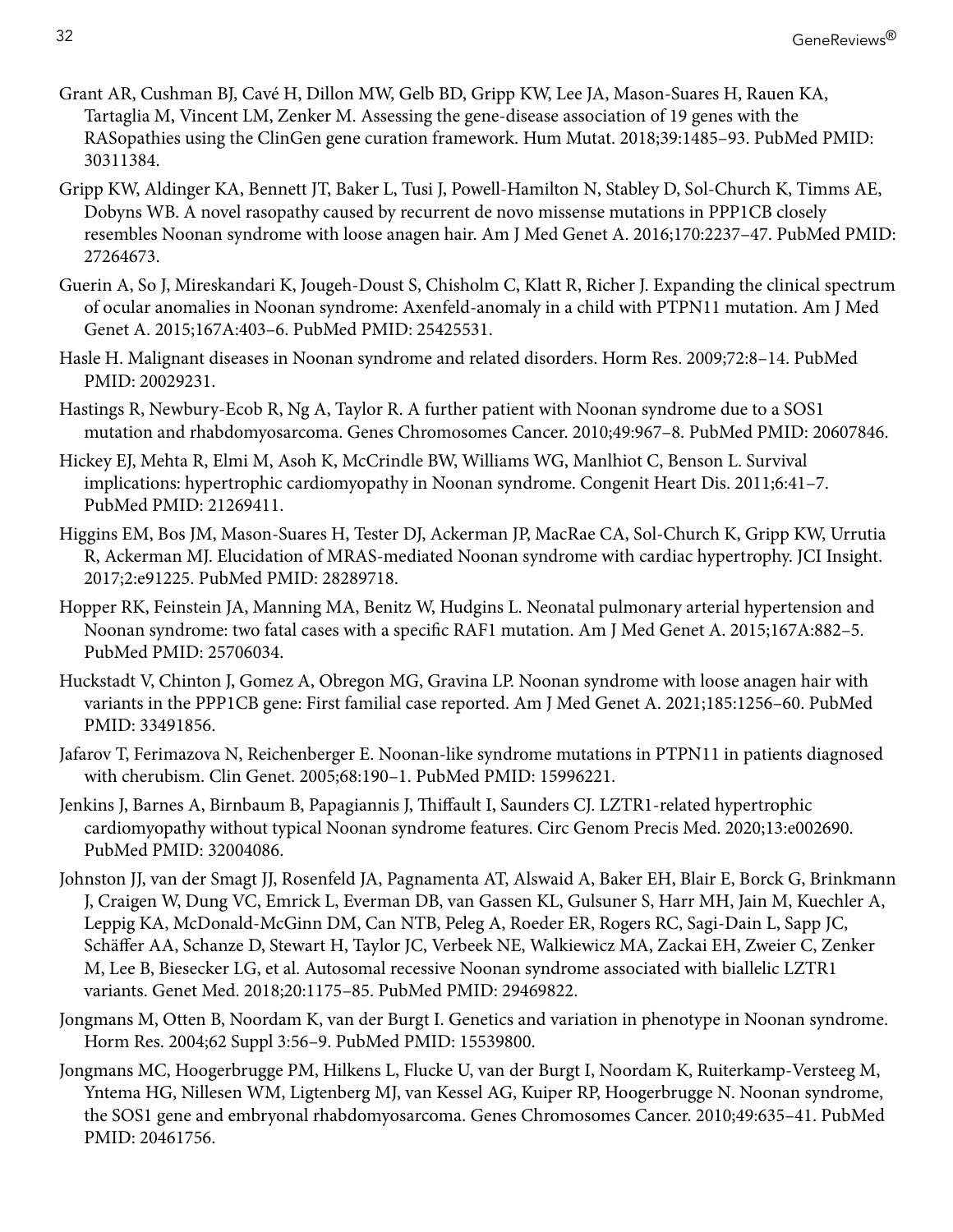- <span id="page-32-0"></span>Jongmans MC, van der Burgt I, Hoogerbrugge PM, Noordam K, Yntema HG, Nillesen WM, Kuiper RP, Ligtenberg MJ, van Kessel AG, van Krieken JH, Kiemeney LA, Hoogerbrugge N. Cancer risk in patients with Noonan syndrome carrying a PTPN11 mutation. Eur J Hum Genet. 2011;19:870–4. PubMed PMID: [21407260](https://www.ncbi.nlm.nih.gov/pubmed/21407260).
- Jónsson H, Sulem P, Kehr B, Kristmundsdottir S, Zink F, Hjartarson E, Hardarson MT, Hjorleifsson KE, Eggertsson HP, Gudjonsson SA, Ward LD, Arnadottir GA, Helgason EA, Helgason H, Gylfason A, Jonasdottir A, Jonasdottir A, Rafnar T, Frigge M, Stacey SN, Th Magnusson O, Thorsteinsdottir U, Masson G, Kong A, Halldorsson BV, Helgason A, Gudbjartsson DF, Stefansson K. Parental influence on human germline de novo mutations in 1,548 trios from Iceland. Nature. 2017;549:519–22. PubMed PMID: [28959963](https://www.ncbi.nlm.nih.gov/pubmed/28959963).
- Jung A, Bechthold S, Pfluger T, Renner C, Ehrt O. Orbital rhabdomyosarcoma in Noonan syndrome. J Pediatr Hematol Oncol. 2003;25:330–2. PubMed PMID: [12679651.](https://www.ncbi.nlm.nih.gov/pubmed/12679651)
- Keh YS, Abernethy L, Pettorini B. Association between Noonan syndrome and Chiari I malformation: a casebased update. Childs Nerv Syst. 2013;29:749–52. PubMed PMID: [23239255](https://www.ncbi.nlm.nih.gov/pubmed/23239255).
- Khan S, McDowell H, Upadhyaya M, Fryer A. Vaginal rhabdomyosarcoma in a patient with Noonan syndrome. J Med Genet. 1995;32:743–5. PubMed PMID: [8544198](https://www.ncbi.nlm.nih.gov/pubmed/8544198).
- Kratz CP, Franke L, Peters H, Kohlschmidt N, Kazmierczak B, Finckh U, Bier A, Eichhorn B, Blank C, Kraus C, Kohlhase J, Pauli S, Wildhardt G, Kutsche K, Auber B, Christmann A, Bachmann N, Mitter D, Cremer FW, Mayer K, Daumer-Haas C, Nevinny-Stickel-Hinzpeter C, Oeffner F, Schlüter G, Gencik M, Überlacker B, Lissewski C, Schanze I, Greene MH, Spix C, Zenker M. Cancer spectrum and frequency among children with Noonan, Costello, and cardio-facio-cutaneous syndromes. Br J Cancer. 2015;112:1392–7. PubMed PMID: [25742478.](https://www.ncbi.nlm.nih.gov/pubmed/25742478)
- Kratz CP, Zampino G, Kriek M, Kant SG, Leoni C, Pantaleoni F, Oudesluys-Murphy AM, Di Rocco C, Kloska SP, Tartaglia M, Zenker M. Craniosynostosis in patients with Noonan syndrome caused by germline KRAS mutations. Am J Med Genet A. 2009;149A:1036–40. PubMed PMID: [19396835.](https://www.ncbi.nlm.nih.gov/pubmed/19396835)
- Lee A, Sakhalkar MV. Ocular manifestations of Noonan syndrome in twin siblings: a case report of keratoconus with acute corneal hydrops. Indian J Ophthalmol. 2014;62:1171–3. PubMed PMID: [25579364](https://www.ncbi.nlm.nih.gov/pubmed/25579364).
- Lee DA, Portnoy S, Hill P, Gillberg C, Patton MA. Psychological profile of children with Noonan syndrome. Dev Med Child Neurol. 2005a;47:35–8. PubMed PMID: [15686287](https://www.ncbi.nlm.nih.gov/pubmed/15686287).
- Lee PA, Ross JL, Pedersen BT, Kotnik P, Germak JA, Christesen HT. Noonan syndrome and Turner syndrome patients respond similarly to 4 years' growth-hormone therapy: longitudinal analysis of growth-hormonenaïve patients enrolled in the NordiNet® International Outcome Study and the ANSWER Program. Int J Pediatr Endocrinol. 2015;2015:17. PubMed PMID: [26351466](https://www.ncbi.nlm.nih.gov/pubmed/26351466).
- Lee WH, Raas-Rotschild A, Miteva MA, Bolasco G, Rein A, Gillis D, Vidaud D, Vidaud M, Villoutreix BO, Parfait B. Noonan syndrome type I with PTPN11 3 bp deletion: structure-function implications. Proteins. 2005b;58:7–13. PubMed PMID: [15521065.](https://www.ncbi.nlm.nih.gov/pubmed/15521065)
- Linglart L, Gelb BD. Congenital heart defects in Noonan syndrome: diagnosis, management, and treatment. Am J Med Genet C Semin Med Genet. 2020;184:73–80. PubMed PMID: [32022400](https://www.ncbi.nlm.nih.gov/pubmed/32022400).
- Lissewski C, Kant SG, Stark Z, Schanze I, Zenker M. Copy number variants including RAS pathway genes-how much RASopathy is in the phenotype? Am J Med Genet A. 2015;167A:2685–90. PubMed PMID: [25974318.](https://www.ncbi.nlm.nih.gov/pubmed/25974318)
- Lissewski C, Chune V, Pantaleoni F, De Luca A, Capri Y, Brinkmann J, Lepri F, Daniele P, Leenders E, Mazzanti L, Scarano E, Radio FC, Kutsche K, Kuechler A, Gérard M, Ranguin K, Legendre M, Vial Y, van der Burgt I, Rinne T, Andreucci E, Mastromoro G, Digilio MC, Cave H, Tartaglia M, Zenker M. Variants of SOS2 are a rare cause of Noonan syndrome with particular predisposition for lymphatic complications. Eur J Hum Genet. 2021;29:51–60. PubMed PMID: [32788663.](https://www.ncbi.nlm.nih.gov/pubmed/32788663)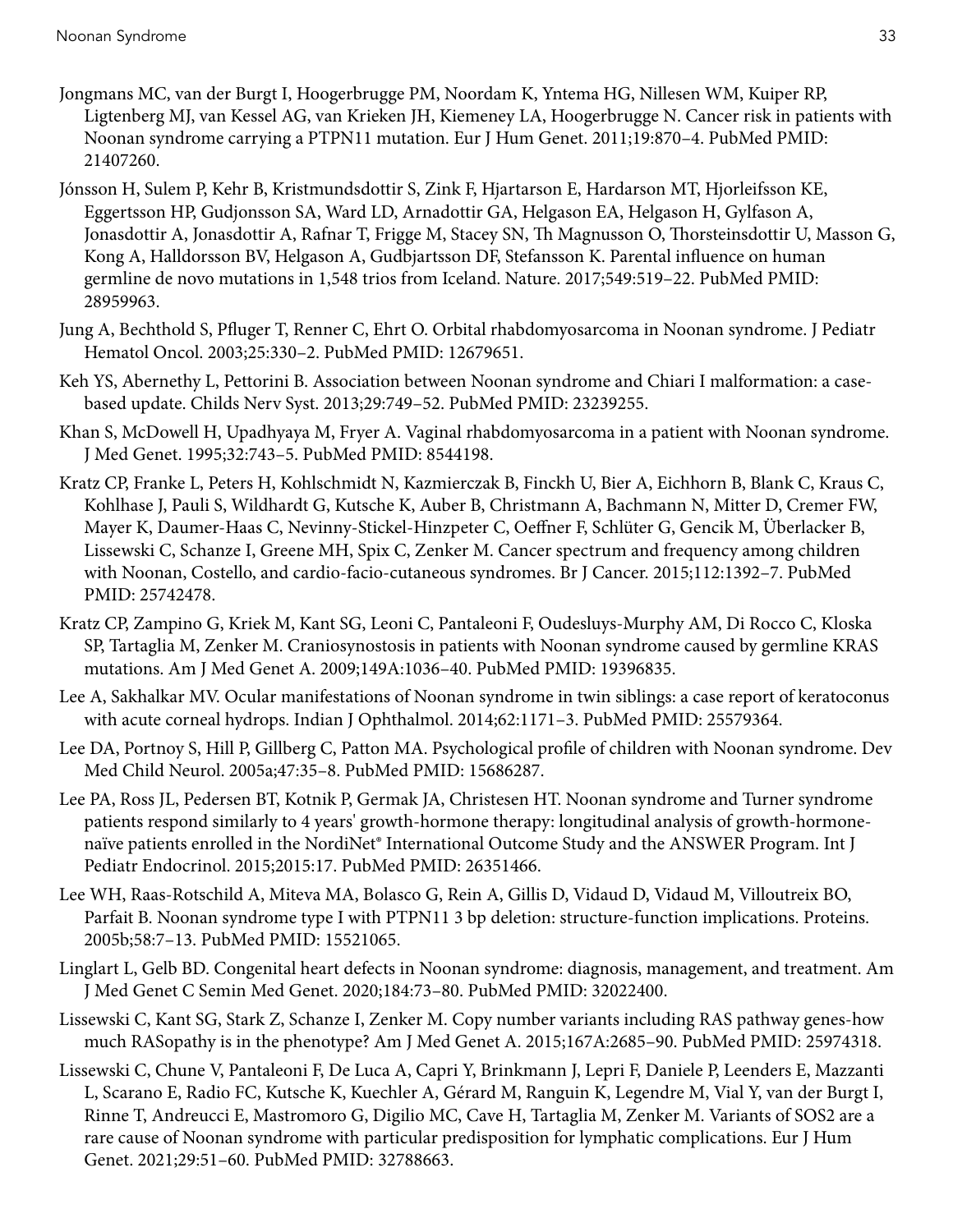- <span id="page-33-0"></span>Lodi M, Boccuto L, Carai A, Cacchione A, Miele E, Colafati GS, Diomedi Camassei F, De Palma L, De Benedictis A, Ferretti E, Catanzaro G, Pò A, De Luca A, Rinelli M, Lepri FR, Agolini E, Tartaglia M, Locatelli F, Mastronuzzi A. Low-grade gliomas in patients with Noonan syndrome: case-based review of the literature. Diagnostics (Basel). 2020;10:582. PubMed PMID: [32806529](https://www.ncbi.nlm.nih.gov/pubmed/32806529).
- Luo C, Yang YF, Yin BL, Chen JL, Huang C, Zhang WZ, Wang J, Zhang H, Yang JF, Tan ZP. Microduplication of 3p25.2 encompassing RAF1 associated with congenital heart disease suggestive of Noonan syndrome. Am J Med Genet A. 2012;158A:1918–23. PubMed PMID: [22786616](https://www.ncbi.nlm.nih.gov/pubmed/22786616).
- Marks JL, Gong Y, Chitale D, Golas B, McLellan MD, Kasai Y, Ding L, Mardis ER, Wilson RK, Solit D, Levine R, Michel K, Thomas RK, Rusch VW, Ladanyi M, Pao W. Novel MEK1 mutation identified by mutational analysis of epidermal growth factor receptor signaling pathway genes in lung adenocarcinoma. Cancer Res. 2008;68:5524–8. PubMed PMID: [18632602](https://www.ncbi.nlm.nih.gov/pubmed/18632602).
- Martinelli S, De Luca A, Stellacci E, Rossi C, Checquolo S, Lepri F, Caputo V, Silvano M, Buscherini F, Consoli F, Ferrara G, Digilio MC, Cavaliere ML, van Hagen JM, Zampino G, van der Burgt I, Ferrero GB, Mazzanti L, Screpanti I, Yntema HG, Nillesen WM, Savarirayan R, Zenker M, Dallapiccola B, Gelb BD, Tartaglia M. Heterozygous germline mutations in the CBL tumor-suppressor gene cause a Noonan syndrome-like phenotype. Am J Hum Genet. 2010;87:250–7. PubMed PMID: [20619386](https://www.ncbi.nlm.nih.gov/pubmed/20619386).
- Martinelli S, Stellacci E, Pannone L, D'Agostino D, Consoli F, Lissewski C, Silvano M, Cencelli G, Lepri F, Maitz S, Pauli S, Rauch A, Zampino G, Selicorni A, Melançon S, Digilio MC, Gelb BD, De Luca A, Dallapiccola B, Zenker M, Tartaglia M. Molecular diversity and associated phenotypic spectrum of germline CBL mutations. Hum Mutat. 2015;36:787–96. PubMed PMID: [25952305](https://www.ncbi.nlm.nih.gov/pubmed/25952305).
- Mason-Suares H, Toledo D, Gekas J, Lafferty KA, Meeks N, Pacheco MC, Sharpe D, Mullen TE, Lebo MS. Juvenile myelomonocytic leukemia-associated variants are associated with neo-natal lethal Noonan syndrome. Eur J Hum Genet. 2017;25:509–11. PubMed PMID: [28098151](https://www.ncbi.nlm.nih.gov/pubmed/28098151).
- McFarlane J, Knight T, Sinha A, Cole T, Kiely N, Freeman R. Exostoses, enchondromatosis and metachondromatosis; diagnosis and management. Acta Orthop Belg. 2016;82:102–5. PubMed PMID: [26984661](https://www.ncbi.nlm.nih.gov/pubmed/26984661).
- Miri O, Bonnet N, Lysy P, Loucheur N, Gayito R, Docquier PL. Multifocal pigmented villonodular synovitis in the Noonan syndrome. Case Rep Orthop. 2018;2018:7698052. PubMed PMID: [30631623](https://www.ncbi.nlm.nih.gov/pubmed/30631623).
- Mitsuhara T, Yamaguchi S, Takeda M, Kurisu K. Gowers' intrasyringeal hemorrhage associated with Chiari type I malformation in Noonan syndrome. Surg Neurol Int. 2014;5:6. PubMed PMID: [24575321](https://www.ncbi.nlm.nih.gov/pubmed/24575321).
- Moniez S, Pienkowski C, Lepage B, Hamdi S, Daudin M, Oliver I, Jouret B, Cartault A, Diene G, Verloes A, Cavé H, Salles JP, Tauber M, Yart A, Edouard T. Noonan syndrome males display Sertoli cell-specific primary testicular insufficiency. Eur J Endocrinol. 2018;179:409–18. PubMed PMID: [30325180.](https://www.ncbi.nlm.nih.gov/pubmed/30325180)
- Moschovi M, Touliatou V, Papadopoulou A, Mayakou MA, Nikolaidou-Karpathiou P, Kitsiou-Tzeli S. Rhabdomyosarcoma in a patient with Noonan syndrome phenotype and review of the literature. J Pediatr Hematol Oncol. 2007;29:341–4. PubMed PMID: [17483716.](https://www.ncbi.nlm.nih.gov/pubmed/17483716)
- Motta M, Fidan M, Bellacchio E, Pantaleoni F, Schneider-Heieck K, Coppola S, Borck G, Salviati L, Zenker M, Cirstea IC, Tartaglia M. Dominant Noonan syndrome-causing LZTR1 mutations specifically affect the Kelch domain substrate-recognition surface and enhance RAS-MAPK signaling. Hum Mol Genet. 2019;28:1007– 22. PubMed PMID: [30481304.](https://www.ncbi.nlm.nih.gov/pubmed/30481304)
- Motta M, Sagi-Dain L, Krumbach OHF, Hahn A, Peleg A, German A, Lissewski C, Coppola S, Pantaleoni F, Kocherscheid L, Altmüller F, Schanze D, Logeswaran T, Chahrokh-Zadeh S, Munzig A, Nakhaei-Rad S, Cavé H, Ahmadian MR, Tartaglia M, Zenker M. Activating MRAS mutations cause Noonan syndrome associated with hypertrophic cardiomyopathy. Hum Mol Genet. 2020;29:1772–83. PubMed PMID: [31108500.](https://www.ncbi.nlm.nih.gov/pubmed/31108500)
- Myers A, Bernstein JA, Brennan ML, Curry C, Esplin ED, Fisher J, Homeyer M, Manning MA, Muller EA, Niemi AK, Seaver LH, Hintz SR, Hudgins L. Perinatal features of the RASopathies: Noonan syndrome,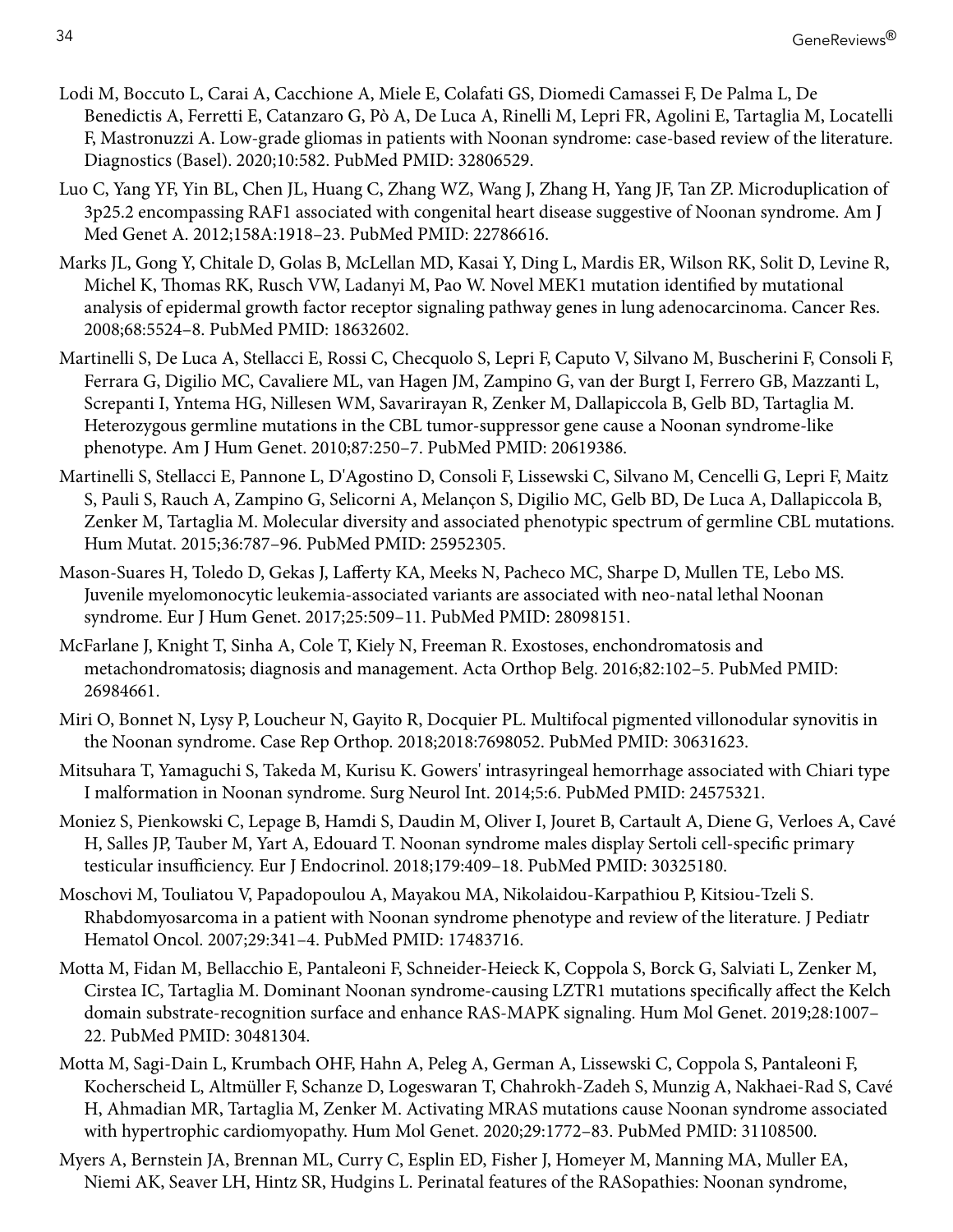<span id="page-34-0"></span>cardiofaciocutaneous syndrome and Costello syndrome. Am J Med Genet A. 2014;164A:2814–21. PubMed PMID: [25250515.](https://www.ncbi.nlm.nih.gov/pubmed/25250515)

- Nava C, Hanna N, Michot C, Pereira S, Pouvreau N, Niihori T, Aoki Y, Matsubara Y, Arveiler B, Lacombe D, Pasmant E, Parfait B, Baumann C, Heron D, Sigaudy S, Toutain A, Rio M, Goldenberg A, Leheup B, Verloes A, Cave H. CFC and Noonan syndromes due to mutations in RAS/MAPK signaling pathway: genotype/ phenotype relationships and overlap with Costello syndrome. J Med Genet. 2007;44:763–71. PubMed PMID: [17704260](https://www.ncbi.nlm.nih.gov/pubmed/17704260).
- Neumann TE, Allanson J, Kavamura I, Kerr B, Neri G, Noonan J, Cordeddu V, Gibson K, Tzschach A, Krüger G, Hoeltzenbein M, Goecke TO, Kehl HG, Albrecht B, Luczak K, Sasiadek MM, Musante L, Laurie R, Peters H, Tartaglia M, Zenker M, Kalscheuer V. Multiple giant cell lesions in patients with Noonan syndrome and cardio-facio-cutaneous syndrome. Eur J Hum Genet. 2009;17:420–5. PubMed PMID: [18854871](https://www.ncbi.nlm.nih.gov/pubmed/18854871).
- Niemeyer CM, Kang MW, Shin DH, Furlan I, Erlacher M, Bunin NJ, Bunda S, Finklestein JZ, Sakamoto KM, Gorr TA, Mehta P, Schmid I, Kropshofer G, Corbacioglu S, Lang PJ, Klein C, Schlegel PG, Heinzmann A, Schneider M, Starý J, van den Heuvel-Eibrink MM, Hasle H, Locatelli F, Sakai D, Archambeault S, Chen L, Russell RC, Sybingco SS, Ohh M, Braun BS, Flotho C, Loh ML. Germline CBL mutations cause developmental abnormalities and predispose to juvenile myelomonocytic leukemia. Nat Genet. 2010;42:794– 800. PubMed PMID: [20694012](https://www.ncbi.nlm.nih.gov/pubmed/20694012).

Niemeyer CM. RAS diseases in children. Haematologica. 2014;99:1653–62. PubMed PMID: [25420281.](https://www.ncbi.nlm.nih.gov/pubmed/25420281)

- Niihori T, Aoki Y, Ohashi H, Kurosawa K, Kondoh T, Ishikiriyama S, Kawame H, Kamasaki H, Yamanaka T, Takada F, Nishio K, Sakurai M, Tamai H, Nagashima T, Suzuki Y, Kure S, Fujii K, Imaizumi M, Matsubara Y. Functional analysis of PTPN11/SHP-2 mutants identified in Noonan syndrome and childhood leukemia. J Hum Genet. 2005;50:192–202. PubMed PMID: [15834506](https://www.ncbi.nlm.nih.gov/pubmed/15834506).
- Niihori T, Nagai K, Fujita A, Ohashi H, Okamoto N, Okada S, Harada A, Kihara H, Arbogast T, Funayama R, Shirota M, Nakayama K, Abe T, Inoue SI, Tsai IC, Matsumoto N, Davis EE, Katsanis N, Aoki Y. Germlineactivating RRAS2 mutations cause Noonan syndrome. Am J Hum Genet. 2019;104:1233–40. PubMed PMID: [31130285](https://www.ncbi.nlm.nih.gov/pubmed/31130285).
- Noonan JA (2001) Cardiac findings in cardio-facio-cutaneous syndrome: similarities to Noonan and Costello syndromes. Proc Greenwood Gen Ctr
- Noonan JA. Noonan syndrome. In: Goldstein S, Reynolds CR, eds. *Handbook of Neurodevelopmental and Genetic Disorders in Adults.* New York: Guilford Press; 2005a:308-19.
- Noonan Syndrome Guideline Development Group. *Management of Noonan Syndrome A Clinical Guideline*. University of Manchester: DYSCERNE. Available [online.](https://rasopathiesnet.org/wp-content/uploads/2014/01/265_Noonan_Guidelines.pdf) 2010. Accessed 2-11-22.
- Noordam C, Peer PG, Francois I, De Schepper J, van den Burgt I, Otten BJ. Long-term GH treatment improves adult height in children with Noonan syndrome with and without mutations in protein tyrosine phosphatase, non-receptor-type 11. Eur J Endocrinol. 2008;159:203–8. PubMed PMID: [18562489](https://www.ncbi.nlm.nih.gov/pubmed/18562489).
- Noordam K. Expanding the genetic spectrum of Noonan syndrome. Horm Res. 2007;68:24–7. PubMed PMID: [18174700](https://www.ncbi.nlm.nih.gov/pubmed/18174700).
- Nyström A-M, Ekvall S, Berglund E, Björkvist M, Braathen G, Duchen K, Enell H, Holmberg E, Holmlund U, Olsson-Engman M, Annerén G, Bondeson M-L. Noonan and cardio-facio-cutaneous syndromes: two clinically and genetically overlapping disorders. J Med Genet. 2008;45:500–6. PubMed PMID: [18456719](https://www.ncbi.nlm.nih.gov/pubmed/18456719).
- Nyström AM, Ekvall S, Allanson J, Edeby C, Elinder M, Holmström G, Bondeson ML, Annerén G. Noonan syndrome and neurofibromatosis type I in a family with a novel mutation in NF1. Clin Genet. 2009;76:524– 34. PubMed PMID: [19845691.](https://www.ncbi.nlm.nih.gov/pubmed/19845691)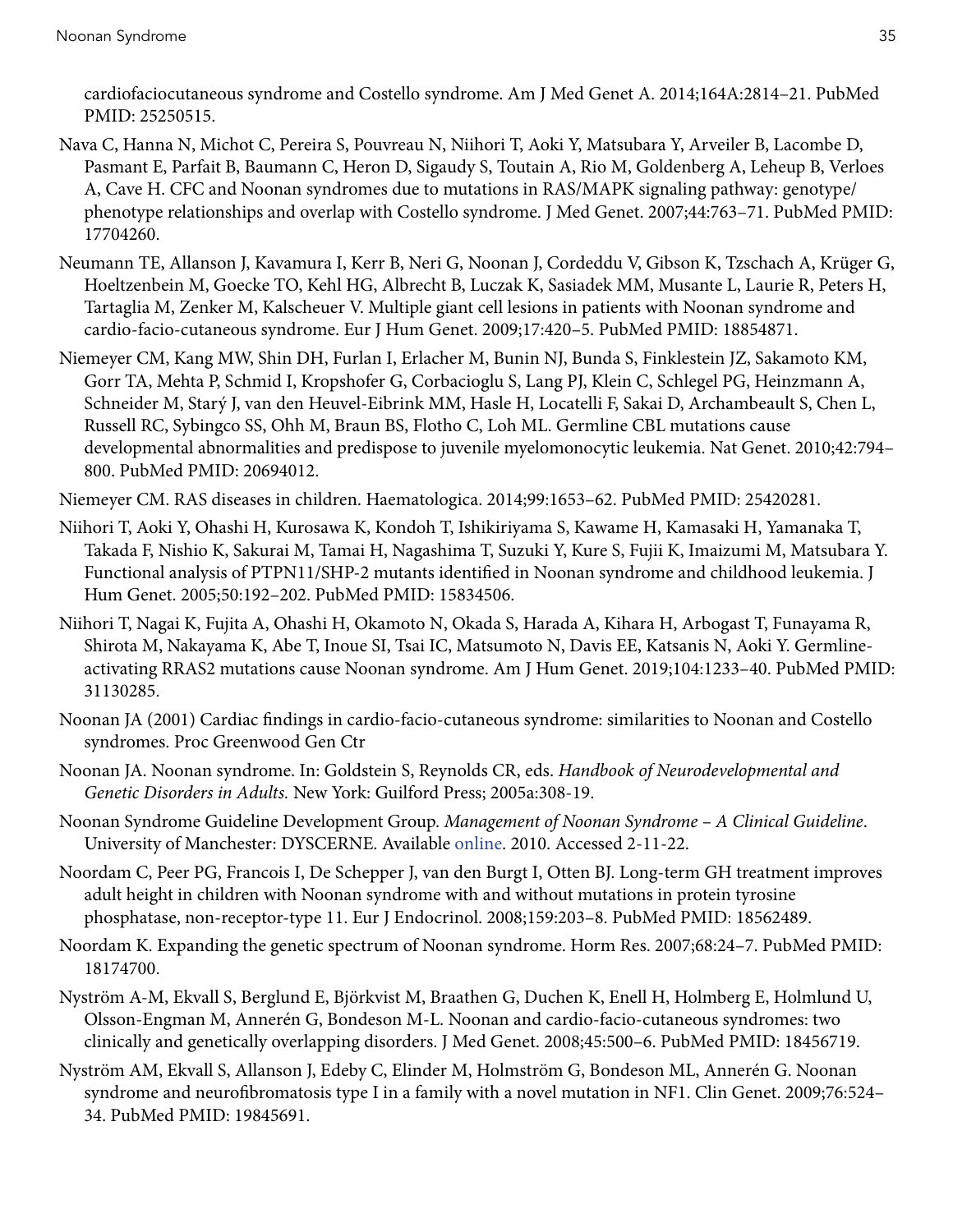- <span id="page-35-0"></span>Ogawa M, Moriya N, Ikeda H, Tanae A, Tanaka T, Ohyama K, Mori O, Yazawa T, Fujita K, Seino Y, Kubo T, Tanaka H, Nishi Y, Yoshimoto M. Clinical evaluation of recombinant human growth hormone in Noonan syndrome. Endocr J. 2004;51:61–8. PubMed PMID: [15004410](https://www.ncbi.nlm.nih.gov/pubmed/15004410).
- Osio D, Dahlgren J, Wikland KA, Westphal O. Improved final height with long-term growth hormone treatment in Noonan syndrome. Acta Paediatr. 2005;94:1232–7. PubMed PMID: [16203673](https://www.ncbi.nlm.nih.gov/pubmed/16203673).
- Pandit B, Sarkozy A, Pennacchio LA, Carta C, Oishi K, Martinelli S, Pogna EA, Schackwitz W, Ustaszewska A, Landstrom A, Bos JM, Ommen SR, Esposito G, Lepri F, Faul C, Mundel P, López Siguero JP, Tenconi R, Selicorni A, Rossi C, Mazzanti L, Torrente I, Marino B, Digilio MC, Zampino G, Ackerman MJ, Dallapiccola B, Tartaglia M, Gelb BD. Gain-of-function RAF1 mutations cause Noonan and LEOPARD syndromes with hypertrophic cardiomyopathy. Nat Genet. 2007;39:1007–12. PubMed PMID: [17603483.](https://www.ncbi.nlm.nih.gov/pubmed/17603483)
- Pauta M, Martinez-Portilla R, Borrell A. Diagnostic yield of exome sequencing in fetuses with an isolated increased nuchal translucency: systematic review and meta-analysis. Ultrasound Obstet Gynecol. 2022;59:26–32. PubMed PMID: [34309942](https://www.ncbi.nlm.nih.gov/pubmed/34309942).
- Pierpont EI. Neuropsychological functioning in individuals with Noonan syndrome: a systematic literature review with educational and treatment recommendations. J Pediatr Neuropsychol. 2016;2:14–33. Available. Accessed 2-11-22.
- Pierpont EI, Tworog-Dube E, Roberts AE. Attention skills and executive functioning in children with Noonan syndrome and their unaffected siblings. Dev Med Child Neurol. 2015;57:385–92. PubMed PMID: [25366258.](https://www.ncbi.nlm.nih.gov/pubmed/25366258)
- Pires LVL, Bordim RA, Maciel MBR, Tanaka ACS, Yamamoto GL, Honjo RS, Kim CA, Bertola DR. Atypical, severe hypertrophic cardiomyopathy in a newborn presenting Noonan syndrome harboring a recurrent heterozygous MRAS variant. Am J Med Genet A. 2021;185:3099–103. PubMed PMID: [34080768](https://www.ncbi.nlm.nih.gov/pubmed/34080768).
- Prendiville TW, Gauvreau K, Tworog-Dube E, Patkin L, Kucherlapati RS, Roberts AE, Lacro RV. Cardiovascular disease in Noonan syndrome. Arch Dis Child. 2014;99:629–34. PubMed PMID: [24534818](https://www.ncbi.nlm.nih.gov/pubmed/24534818).
- Quaio CR, de Almeida TF, Brasil AS, Pereira AC, Jorge AA, Malaquias AC, Kim CA, Bertola DR. Tegumentary manifestations of Noonan and Noonan-related syndromes. Clinics (Sao Paulo). 2013;68:1079–83. PubMed PMID: [24037001.](https://www.ncbi.nlm.nih.gov/pubmed/24037001)
- Roberts AE, Allanson JE, Tartaglia M, Gelb BD. Noonan syndrome. Lancet. 2013;381:333–42. PubMed PMID: [23312968](https://www.ncbi.nlm.nih.gov/pubmed/23312968).
- Roberts AE, Araki T, Swanson KD, Montgomery KT, Schiripo TA, Joshi VA, Li L, Yassin Y, Tamburino AM, Neel BG, Kucherlapati RS. Germline gain-of-function mutations in SOS1 cause Noonan syndrome. Nat Genet. 2007;39:70–4. PubMed PMID: [17143285.](https://www.ncbi.nlm.nih.gov/pubmed/17143285)
- Rodríguez FA, Castellón L, Moreno R, Paez E, Aracena Álvarez MI. Noonan syndrome with multiple Giant cell lesions, management and treatment with surgery and interferon alpha-2a therapy: case report. Birth Defects Res. 2020;112:732–9. PubMed PMID: [32065515.](https://www.ncbi.nlm.nih.gov/pubmed/32065515)
- Rohrer TR, Abuzzahab J, Backeljauw P, Birkegård AC, Blair J, Dahlgren J, Júlíusson PB, Ostrow V, Pietropoli A, Polak M, Romano A, Ross J, Sävendahl L, Miller BS. Long-Term Effectiveness and Safety of Childhood Growth Hormone Treatment in Noonan Syndrome. Horm Res Paediatr. 2020;93(6):380–395. PubMed PMID: [33440388.](https://www.ncbi.nlm.nih.gov/pubmed/33440388)
- Romano AA, Allanson JE, Dahlgren J, Gelb BD, Hall B, Pierpont ME, Roberts AE, Robinson W, Takemoto CM, Noonan JA. Noonan syndrome: clinical features, diagnosis, and management guidelines. Pediatrics. 2010;126:746–59. PubMed PMID: [20876176.](https://www.ncbi.nlm.nih.gov/pubmed/20876176)
- Romano AA, Dana K, Bakker B, Davis DA, Hunold JJ, Jacobs J, Lippe B. Growth response, near-adult height, and patterns of growth and puberty in patients with Noonan syndrome treated with growth hormone. J Clin Endocrinol Metab. 2009;94:2338–44. PubMed PMID: [19401366.](https://www.ncbi.nlm.nih.gov/pubmed/19401366)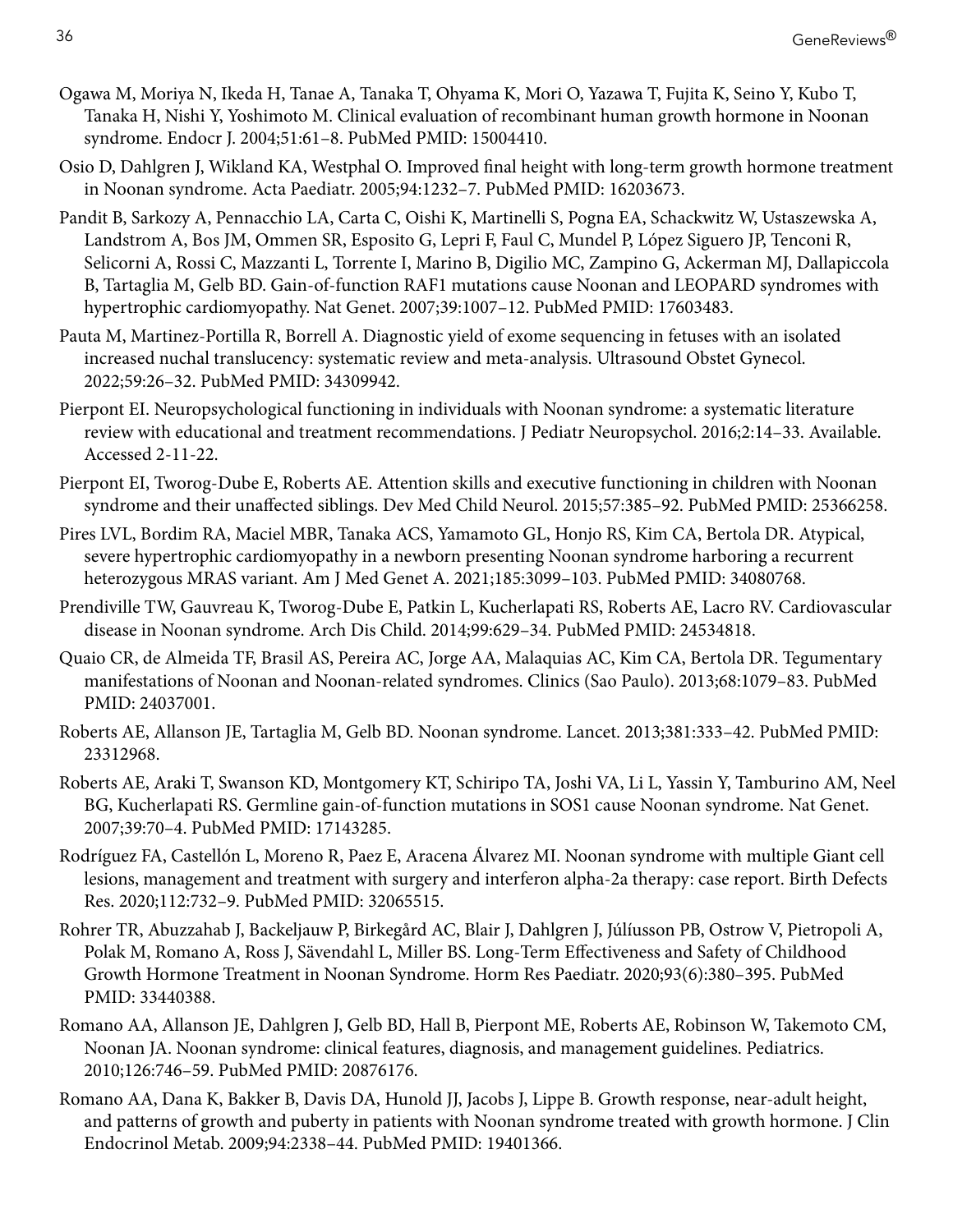- <span id="page-36-0"></span>Runtuwene V, van Eekelen M, Overvoorde J, Rehmann H, Yntema HG, Nillesen WM, et al. Noonan syndrome gain-of-function mutations in NRAS cause zebrafish gastrulation defects. Dis Model Mech. 2011;4:393–9. PubMed PMID: [21263000.](https://www.ncbi.nlm.nih.gov/pubmed/21263000)
- Sana ME, Spitaleri A, Spiliotopoulos D, Pezzoli L, Preda L, Musco G, Ferrazzi P, Iascone M. Identification of a novel de novo deletion in RAF1 associated with biventricular hypertrophy in Noonan syndrome. Am J Med Genet A. 2014;164A:2069–73. PubMed PMID: [24782337.](https://www.ncbi.nlm.nih.gov/pubmed/24782337)
- Sarkozy A, Carta C, Moretti S, Zampino G, Digilio MC, Pantaleoni F, Scioletti AP, Esposito G, Cordeddu V, Lepri F, Petrangeli V, Dentici ML, Mancini GM, Selicorni A, Rossi C, Mazzanti L, Marino B, Ferrero GB, Silengo MC, Memo L, Stanzial F, Faravelli F, Stuppia L, Puxeddu E, Gelb BD, Dallapiccola B, Tartaglia M. Germline BRAF mutations in Noonan, LEOPARD, and cardiofaciocutaneous syndromes: molecular diversity and associated phenotypic spectrum. Hum Mutat. 2009;30:695–702. PubMed PMID: [19206169](https://www.ncbi.nlm.nih.gov/pubmed/19206169).
- Schubbert S, Zenker M, Rowe SL, Böll S, Klein C, Bollag G, van der Burgt I, Musante L, Kalscheuer V, Wehner LE, Nguyen H, West B, Zhang KY, Sistermans E, Rauch A, Niemeyer CM, Shannon K, Kratz CP. Germline KRAS mutations cause Noonan syndrome. Nat Genet. 2006;38:331–6. PubMed PMID: [16474405](https://www.ncbi.nlm.nih.gov/pubmed/16474405).
- Seo GH, Yoo HW. Growth hormone therapy in patients with Noonan syndrome. Ann Pediatr Endocrinol Metab. 2018;23:176–81. PubMed PMID: [30599478.](https://www.ncbi.nlm.nih.gov/pubmed/30599478)
- Sharland M, Burch M, McKenna WM, Paton MA. A clinical study of Noonan syndrome. Arch Dis Child. 1992;67:178–83. PubMed PMID: [1543375](https://www.ncbi.nlm.nih.gov/pubmed/1543375).
- Shchelochkov OA, Patel A, Weissenberger GM, Chinault AC, Wiszniewska J, Fernandes PH, Eng C, Kukolich MK, Sutton VR. Duplication of chromosome band 12q24.11q24.23 results in apparent Noonan syndrome. Am J Med Genet A. 2008;146A:1042–8. PubMed PMID: [18348260.](https://www.ncbi.nlm.nih.gov/pubmed/18348260)
- Shaw AC, Kalidas K, Crosby AH, Jeffery S, Patton MA. The natural history of Noonan syndrome: a long-term follow-up study. Arch Dis Child. 2007;92:128–32. PubMed PMID: [16990350](https://www.ncbi.nlm.nih.gov/pubmed/16990350).
- Smpokou P, Tworog-Dube E, Kucherlapati RS, Roberts AE. Medical complications, clinical findings, and educational outcomes in adults with Noonan syndrome. Am J Med Genet A. 2012;158A:3106–11. PubMed PMID: [23165751.](https://www.ncbi.nlm.nih.gov/pubmed/23165751)
- Stevenson DA, Viskochil DH, Rope AF, Carey JC. Clinical and molecular aspects of an informative family with neurofibromatosis type 1 and Noonan phenotype. Clin Genet. 2006;69:246–53. PubMed PMID: [16542390.](https://www.ncbi.nlm.nih.gov/pubmed/16542390)
- Stuurman KE, Joosten M, van der Burgt I, Elting M, Yntema HG, Meijers-Heijboer H, Rinne T. Prenatal ultrasound findings of rasopathies in a cohort of 424 fetuses: update on genetic testing in the NGS era. J Med Genet. 2019;56:654–61. PubMed PMID: [31040167.](https://www.ncbi.nlm.nih.gov/pubmed/31040167)
- Suzuki H, Takenouchi T, Uehara T, Takasago S, Ihara S, Yoshihashi H, Kosaki K. Severe Noonan syndrome phenotype associated with a germline Q71R MRAS variant: a recurrent substitution in RAS homologs in various cancers. Am J Med Genet A. 2019;179:1628–30. PubMed PMID: [31173466.](https://www.ncbi.nlm.nih.gov/pubmed/31173466)
- Tartaglia M, Kalidas K, Shaw A, Song X, Musat DL, van der Burgt I, Brunner HG, Bertola DR, Crosby A, Ion A, Kucherlapati RS, Jeffery S, Patton MA, Gelb BD. PTPN11 mutations in Noonan syndrome: molecular spectrum, genotype-phenotype correlation, and phenotypic heterogeneity. Am J Hum Genet. 2002;70:1555– 63. PubMed PMID: [11992261.](https://www.ncbi.nlm.nih.gov/pubmed/11992261)
- Tartaglia M, Martinelli S, Cazzaniga G, Cordeddu V, Iavarone I, Spinelli M, Palmi C, Carta C, Pession A, Aricò M, Masera G, Basso G, Sorcini M, Gelb BD, Biondi A. Genetic evidence for lineage-related and differentiation stage-related contribution of somatic PTPN11 mutations to leukemogenesis in childhood acute leukemia. Blood. 2004;104:307–13. PubMed PMID: [14982869.](https://www.ncbi.nlm.nih.gov/pubmed/14982869)
- Tartaglia M, Niemeyer CM, Fragale A, Song X, Buechner J, Jung A, Hählen K, Hasle H, Licht JD, Gelb BD. Somatic mutations in PTPN11 in juvenile myelomonocytic leukemia, myelodysplastic syndromes and acute myeloid leukemia. Nat Genet. 2003;34:148–50. PubMed PMID: [12717436.](https://www.ncbi.nlm.nih.gov/pubmed/12717436)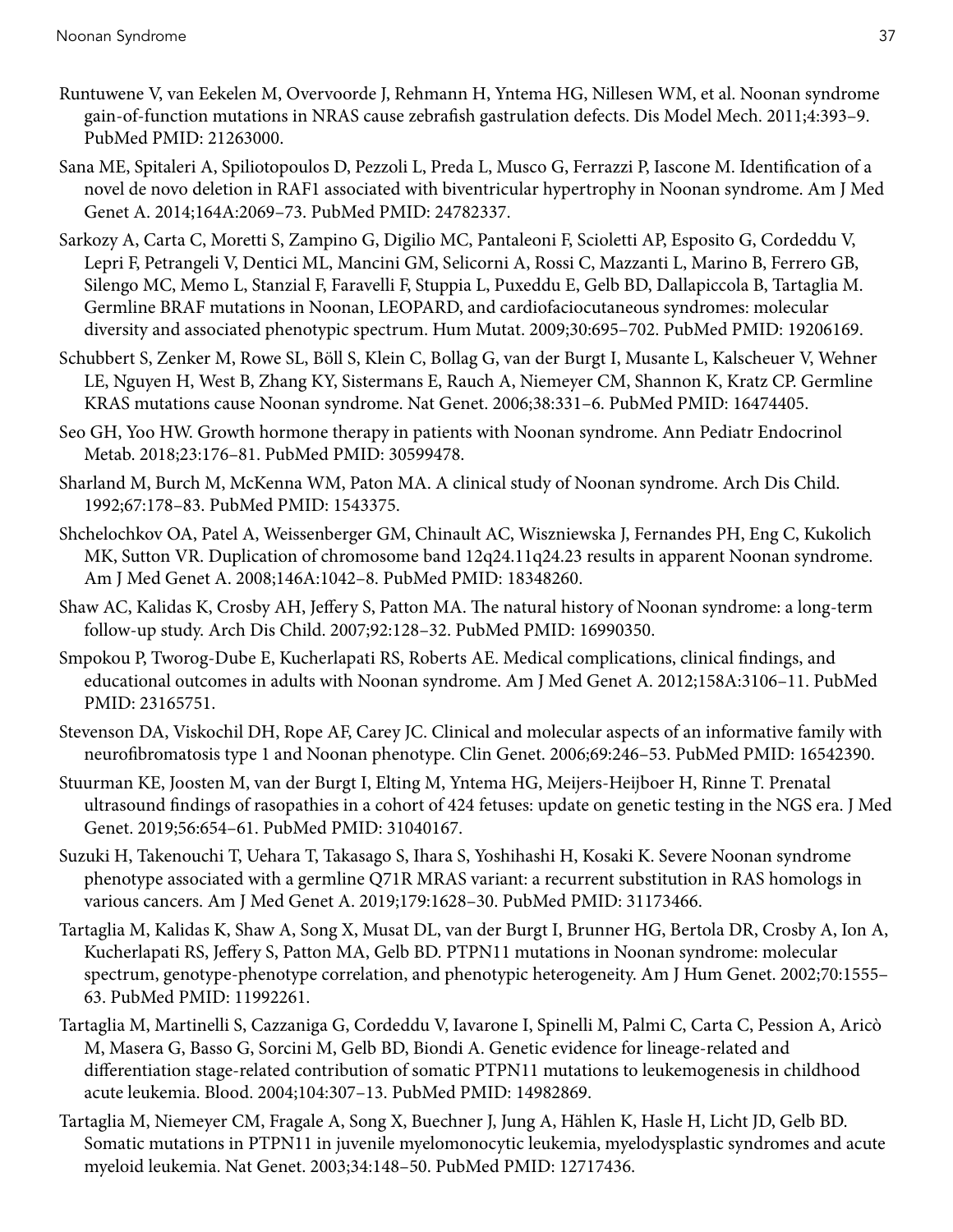- <span id="page-37-0"></span>Tartaglia M, Pennacchio LA, Zhao C, Yadav KK, Fodale V, Sarkozy A, Pandit B, Oishi K, Martinelli S, Schackwitz W, Ustaszewska A, Martin J, Bristow J, Carta C, Lepri F, Neri C, Vasta I, Gibson K, Curry CJ, Siguero JP, Digilio MC, Zampino G, Dallapiccola B, Bar-Sagi D, Gelb BD. Gain-of-function SOS1 mutations cause a distinctive form of Noonan syndrome. Nat Genet. 2007;39:75–9. PubMed PMID: [17143282](https://www.ncbi.nlm.nih.gov/pubmed/17143282).
- Tofil NM, Winkler MK, Watts RG, Noonan J. The use of recombinant factor VIIa in a patient with Noonan syndrome and life-threatening bleeding. Pediatr Crit Care Med. 2005;6:352–4. PubMed PMID: [15857538.](https://www.ncbi.nlm.nih.gov/pubmed/15857538)
- van der Burgt I. Noonan syndrome. Orphanet J Rare Dis. 2007;2:4. PubMed PMID: [17222357](https://www.ncbi.nlm.nih.gov/pubmed/17222357).
- van der Burgt I, Thoonen G, Roosenboom N, Assman-Hulsmans C, Gabreels F, Otten B, Brunner HG. Patterns of cognitive functioning in school-aged children with Noonan syndrome associated with variability in phenotypic expression. J Pediatr. 1999;135:707–13. PubMed PMID: [10586173.](https://www.ncbi.nlm.nih.gov/pubmed/10586173)
- van Nierop JWI, van Trier DC, van der Burgt I, Draaisma JMT, Mylanus EAM, Snik AF, Admiraal RJC, Kunst HPM. Cochlear implantation and clinical features in patients with Noonan syndrome and Noonan syndrome with multiple lentigines caused by a mutation in PTPN11. Int J Pediatr Otorhinolaryngol. 2017;97:228–34. PubMed PMID: [28483241](https://www.ncbi.nlm.nih.gov/pubmed/28483241).
- van Trier DC, van der Burgt I, Draaijer RW, Cruysberg JRM, Noordam C, Draaisma JM. Ocular findings in Noonan syndrome: a retrospective cohort study of 105 patients. Eur J Pediatr. 2018 Aug;177(8):1293–1298. PubMed PMID: [29948256.](https://www.ncbi.nlm.nih.gov/pubmed/29948256)
- Villani A, Greer MC, Kalish JM, Nakagawara A, Nathanson KL, Pajtler KW, Pfister SM, Walsh MF, Wasserman JD, Zelley K, Kratz CP. Recommendations for cancer surveillance in individuals with RASopathies and other rare genetic conditions with increased cancer risk. Clin Cancer Res. 2017;23:e83–e90. PubMed PMID: [28620009](https://www.ncbi.nlm.nih.gov/pubmed/28620009).
- Vissers LE, Bonetti M, Paardekooper Overman J, Nillesen WM, Frints SG, de Ligt J, Zampino G, Justino A, Machado JC, Schepens M, Brunner HG, Veltman JA, Scheffer H, Gros P, Costa JL, Tartaglia M, van der Burgt I, Yntema HG, den Hertog J. Heterozygous germline mutations in A2ML1 are associated with a disorder clinically related to Noonan syndrome. Eur J Hum Genet. 2015;23:317–24. PubMed PMID: [24939586](https://www.ncbi.nlm.nih.gov/pubmed/24939586).
- Wilkinson JD, Lowe AM, Salbert BA, Sleeper LA, Colan SD, Cox GF, Towbin JA, Connuck DM, Messere JE, Lipshultz SE. Outcomes in children with Noonan syndrome and hypertrophic cardiomyopathy: a study from the Pediatric Cardiomyopathy Registry. Am Heart J. 2012;164:442–8. PubMed PMID: [22980313](https://www.ncbi.nlm.nih.gov/pubmed/22980313).
- Wolvius EB, de Lange J, Smeets EE, van der Wal KG, van den Akker HP. Noonan-like/multiple giant cell lesion syndrome: report of a case and review of the literature. J Oral Maxillofac Surg. 2006;64:1289–92. PubMed PMID: [16860226.](https://www.ncbi.nlm.nih.gov/pubmed/16860226)
- Yamamoto GL, Aguena M, Gos M, Hung C, Pilch J, Fahiminiya S, Abramowicz A, Cristian I, Buscarilli M, Naslavsky MS, Malaquias AC, Zatz M, Bodamer O, Majewski J, Jorge AA, Pereira AC, Kim CA, Passos-Bueno MR, Bertola DR. Rare variants in SOS2 and LZTR1 are associated with Noonan syndrome. J Med Genet. 2015;52:413–21. PubMed PMID: [25795793.](https://www.ncbi.nlm.nih.gov/pubmed/25795793)
- Yaoita M, Niihori T, Mizuno S, Okamoto N, Hayashi S, Watanabe A, Yokozawa M, Suzumura H, Nakahara A, Nakano Y, Hokosaki T, Ohmori A, Sawada H, Migita O, Mima A, Lapunzina P, Santos-Simarro F, García-Miñaúr S, Ogata T, Kawame H, Kurosawa K, Ohashi H, Inoue S, Matsubara Y, Kure S, Aoki Y. Spectrum of mutations and genotype-phenotype analysis in Noonan syndrome patients with RIT1 mutations. Hum Genet. 2016;135:209–22. PubMed PMID: [26714497](https://www.ncbi.nlm.nih.gov/pubmed/26714497).
- Yoon SR, Choi SK, Eboreime J, Gelb BD, Calabrese P, Arnheim N. Age-dependent germline mosaicism of the most common Noonan syndrome mutation shows the signature of germline selection. Am J Hum Genet. 2013;92:917–26. PubMed PMID: [23726368](https://www.ncbi.nlm.nih.gov/pubmed/23726368).
- Yoshida R, Miyata M, Nagai T, Yamazaki T, Ogata T. A 3-bp deletion mutation of PTPN11 in an infant with severe Noonan syndrome including hydrops fetalis and juvenile myelomonocytic leukemia. Am J Med Genet A. 2004;128A:63–6. PubMed PMID: [15211660](https://www.ncbi.nlm.nih.gov/pubmed/15211660).